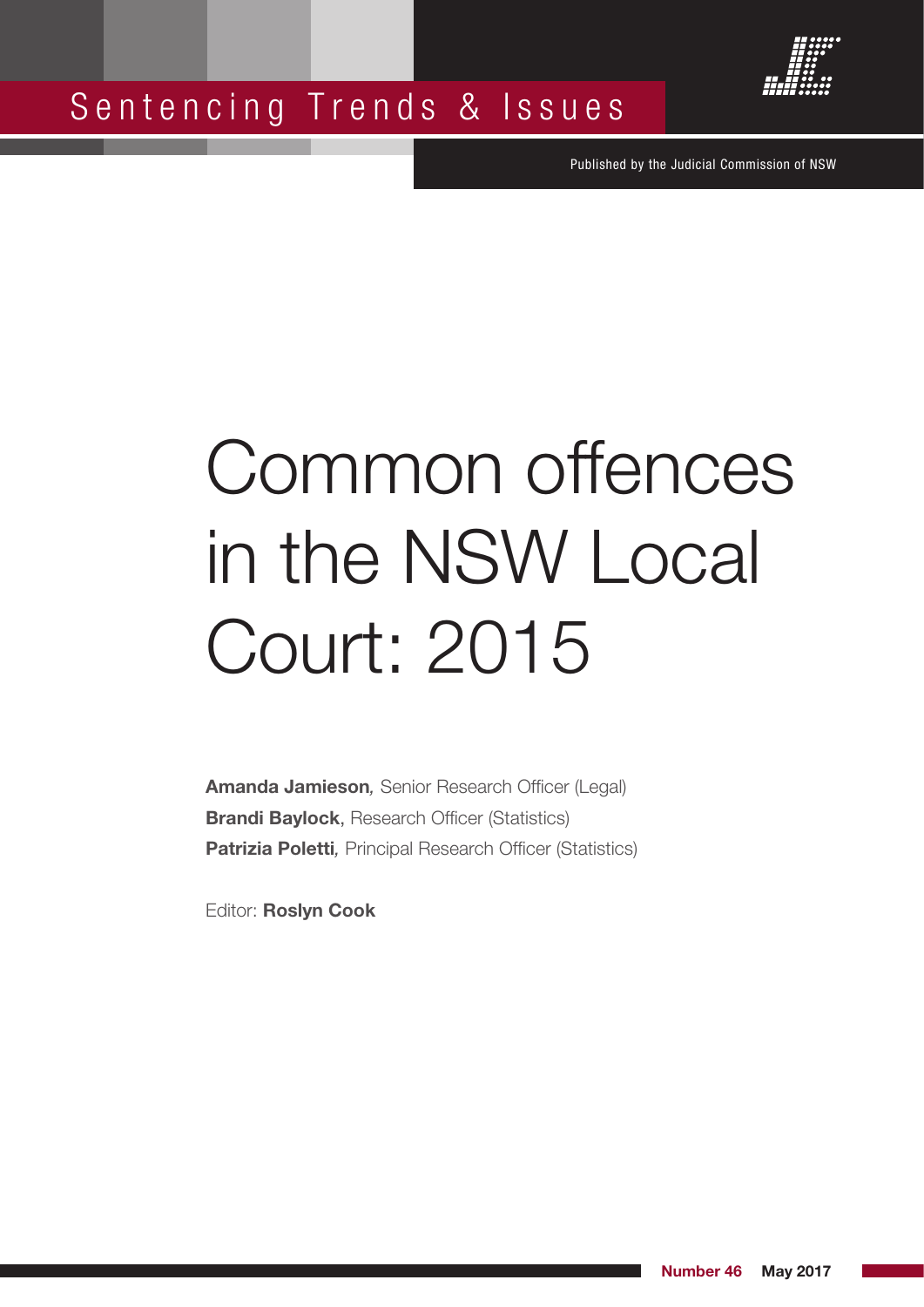# Contents

| Appendix B: Distribution of penalty types for the most common proven offences in the NSW Local Court in 2015 35 |  |
|-----------------------------------------------------------------------------------------------------------------|--|
|                                                                                                                 |  |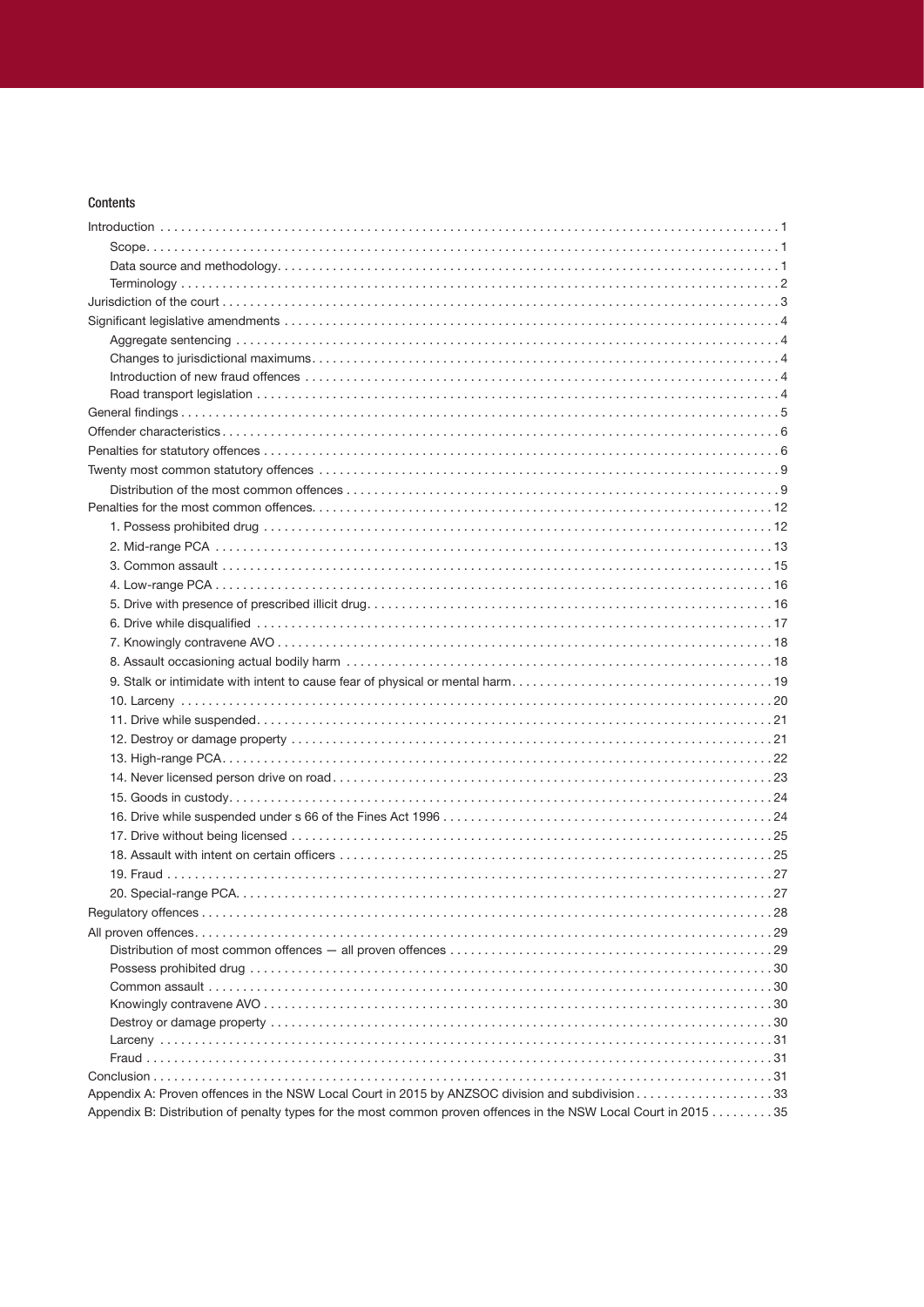# **Introduction**

This *Sentencing Trends & Issues* (the Trends) reports the sentences imposed in the Local Court of NSW (the court) for the most common offences in 2015. It also compares the findings with a similar study the Judicial Commission of NSW (the Commission) undertook in 2010. 1 General findings about offender characteristics, the frequency with which statutory, regulatory and common law offences come before the court, and their classification under the Australian and New Zealand Standard Offence Classification (ANZSOC)<sup>2</sup> are discussed.

Sentencing is a complex task requiring a process of "instinctive synthesis",<sup>3</sup> by which all factors relevant to the sentence are identified and evaluated before a judgment is made as to the appropriate sentence having regard to all those circumstances.<sup>4</sup> The relevant factors include the nature and number of offences, the objective seriousness or gravity of the offence(s) and the offender's subjective circumstances. The latter includes the offender's age, prior record, contrition and plea. There is no analysis in the Trends of the effect of objective and subjective factors on the sentences reported. Accordingly, a study of this kind cannot be used for comparative sentence purposes as that process is described by the High Court in *Hili v The Queen*, 5 The Queen v Pham<sup>6</sup> and The Queen v Kilic.<sup>7</sup> The Trends is intended to inform by identifying the most common offences the court dealt with in 2015 and the sentences imposed.

# **Scope**

Previous studies analysed offence and sentencing information by reference to the principal offence only, that is, the most severe sentence imposed in the sentencing exercise. The rationale for

such an approach is obvious since the principal offence is generally the most serious. It is also the means by which analysis of individual offender characteristics is undertaken. However, that approach has limitations, including that it does not take account of the prevalence of the commission of a particular offence. Further, presenting and analysing sentences only for the principal offence may distort the range of sentences and use of particular penalties. Another limitation is that regard cannot be had to the impact of multiple offences on the sentencing exercise. This can have an effect in two ways. The first concerns whether the offences represent a course of conduct and whether the use of particular penalties changes as a result. The second concerns the impact of the application of the principle of totality. That principle requires a court sentencing an offender for multiple offences to ensure that the overall sentence is "just and appropriate" and reflects the totality of the conduct involved in the various offences. 8 The sheer number of offences in some cases may be the court's rationale for imposing imprisonment (and all its forms) rather than the seriousness of the principal offence. Therefore, in addition to reporting the sentencing patterns for the 20 most common statutory principal offences, the Trends will include results of an analysis of all proven offences<sup>9</sup> finalised in the court in 2015. The top 10 regulatory principal offences and their sentencing patterns will also be discussed briefly.

# **Data source and methodology**

Sentencing data for the court are obtained from the JusticeLink System. The Bureau of Crime Statistics and Research (BOCSAR) processes and audits<sup>10</sup> the data and supplies it to the Commission. The Commission uses the data for publications and to generate the statistics that appear on the Judicial Information Research System (JIRS). 11

1 See G Brignell, Z Baghizadeh and P Poletti, "Common offences in the NSW Local Court: 2010", *Sentencing Trends & Issues*, No 40, Judicial Commission of NSW, 2012.

- 2 Australian Bureau of Statistics (ABS), *Australian and New Zealand Standard Offence Classification (ANZSOC)*, 2011, 3rd edn, cat no 1234.0.
- 3 *Markarian v The Queen* (2005) 228 CLR 357 at [51].

<sup>4</sup> ibid.

<sup>5</sup> (2010) 242 CLR 520.

<sup>6</sup> (2015) 256 CLR 550.

<sup>7</sup> (2016) 91 ALJR 131.

<sup>8</sup> *Mill v The Queen* (1988) 166 CLR 59 at 63; see also Judicial Commission of NSW, *Sentencing Bench Book*, 2005– at [8-200]– [8-220].

<sup>9</sup> Both principal and secondary offences, including statutory, regulatory and common law offences.

<sup>10</sup> The Bureau of Crime Statistics and Research (BOCSAR) conducts regular ongoing data validations (for consistency and completeness) to identify systemic issues and minimise error.

<sup>11</sup> There are some small differences in the counting practices of the Judicial Commission of NSW (the Commission) and BOCSAR.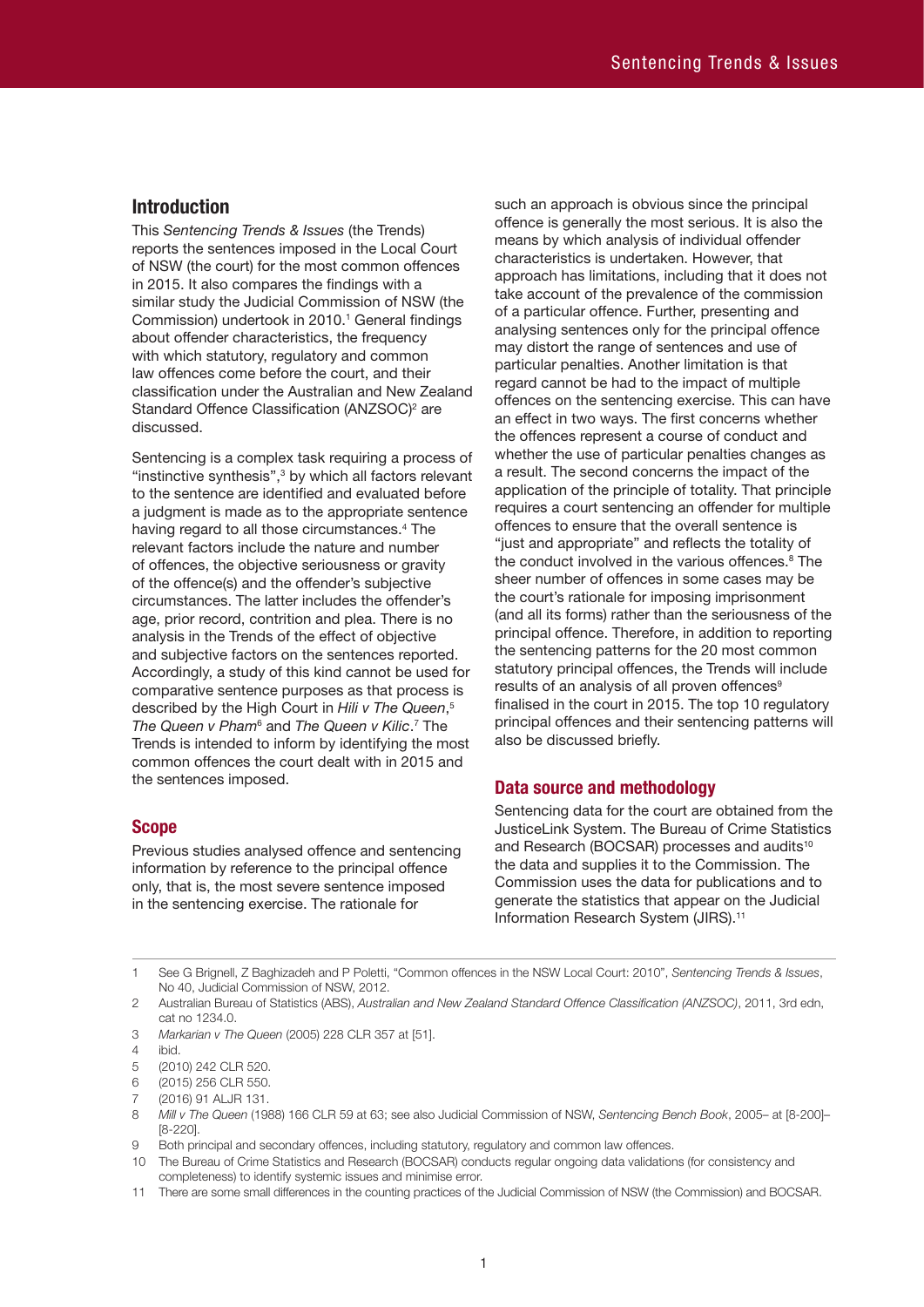The Trends analyses sentencing data for first instance proven offences in finalised court appearances in the 2015 calendar year.<sup>12</sup> The data have not been "corrected" to take into account the outcomes of subsequent successful conviction or sentence appeals to the District and Supreme courts.

The data exclude sentences imposed following breach proceedings<sup>13</sup> but include penalties imposed where the offender made an election for the court to deal with a penalty infringement notice.

For analysis based on the principal offence, the principal offence is determined to be the offence which attracts the highest penalty in terms of type and quantum of sentence. 14

The offences of "destroy or damage property" and "larceny" attract different jurisdictional maximums depending on the value of the property. 15 All traffic offences analysed in the top 20 statutory principal offences may also attract higher penalties and licence disqualification periods<sup>16</sup> if an offender is being sentenced for a second or subsequent offence (referred to for convenience as "subsequent

offences"). 17 Where relevant, the Trends includes analysis of the penalties imposed for each subcategory.

For the offences of "common assault", "knowingly contravene AVO",18 "assault occasioning actual bodily harm", "stalk or intimidate with intent to cause fear of physical or mental harm" and "destroy or damage property", the Trends will also report the proportion committed in a domestic violence context<sup>19</sup> and any statistically significant differences in the penalty distribution. 20 These figures were calculated using a domestic-violence specific law part code created by the Commission for the police.<sup>21</sup>

# **Terminology**

The term "median" refers to the sentence that lies in the middle of a range of values. "Mean" refers to the average value. The term "mode" indicates the most frequently occurring value or values. The percentages in parentheses following the mode indicate the proportion of offenders who were given that value for the penalty.

- 12 Where an offender was sentenced more than once for the same offence eg following a successful application for annulment under s 4 of the *Crimes (Appeal and Review) Act* 2001, or following a sentence correction under s 43 of the *Crimes (Sentencing Procedure) Act* 1999 (or s 19AHA of the *Crimes Act* 1914 (Cth) for offences committed contrary to Commonwealth legislation), only the final sentence was included in the analysis.
- 13 For example, sentences imposed for breaches of suspended sentences, community service orders (CSOs) and good behaviour bonds have been excluded on the basis that they arise under breach provisions that provide for a call-up procedure which may culminate in offenders being re-sentenced for the original offences. Hence, these are not regarded as offences in the strict sense. However, sentences imposed for breaches are included in the "overall" sentence.
- 14 Where aggregate sentences were imposed under s 53A, the sentence for the principal offence is the one which received the longest indicative sentence. If two or more offences received identical penalties, the offence with the highest Median Sentencing Ranking (MSR) is selected as the principal offence. The MSR is a measure of offence seriousness in NSW, jointly developed by BOCSAR and the Commission. See I MacKinnell, P Poletti and M Holmes, "Measuring offence seriousness", *Crimes and Justice Bulletin No 142*, BOCSAR, 2010. BOCSAR has recompiled the MSR using more recent sentencing data. The revised MSR was adopted in the Trends.
- 15 See a discussion of these at p 21 and p 20 respectively.
- 16 A number of provisions in the *Road Transport Act* 2013 deal with licence disqualification periods. See tables in Judicial Commission of NSW, *Local Courts Bench Book* 1988-, Specific Penalties and Orders: Road transport legislation: Major offences. Automatic licence disqualification periods apply to all traffic offences in the top 20 statutory principal offences except "drive without being licensed". An offender is automatically disqualified for the specified period upon their conviction "without specific order of a court": *Road Transport Act* 2013, ss 54(8), 205. The automatic periods do not apply if an offence is dismissed or an offender is conditionally discharged under s 10 of the *Crimes (Sentencing Procedure) Act* 1999 as there is no "conviction".
- 17 See *Road Transport Act* 2013, s 9(2) for the definition of "second or subsequent offence". The recording of offences as either a first offence or second or subsequent offence is based upon the law part code selected. A law part code is a unique numeric code allocated to a specific criminal offence. They are assigned and maintained by the Commission. The reliability of a law part code is dependent on the accuracy with which the law part codes are selected by the individual recording the offence. There is always a risk, where multiple law part codes are available for an offence, that coding errors may occur at the time of charging.
- 18 AVO refers to "apprehended violence order". This includes both "apprehended domestic violence orders" and "apprehended personal violence orders" under Pts 4 and 5 of the *Crimes (Domestic and Personal Violence) Act* 2007 respectively.
- 19 A "domestic violence offence" is defined as "a personal violence offence … committed by a person against another person with whom the person who commits the offence has (or has had) a domestic relationship: *Crimes (Domestic and Personal Violence) Act* 2007, s 11(1). See s 5(1) for the definition of "domestic relationship".
- 20 Statistical significance was determined using the Mann Whitney U Test where p <0.05.
- 21 The reliability of law part codes to capture accurately all domestic violence related offences depends on the accuracy with which the law part codes are selected by the individual recording the offence. There is always a risk, where multiple law part codes are available for an offence, that coding errors may occur at the time of charging.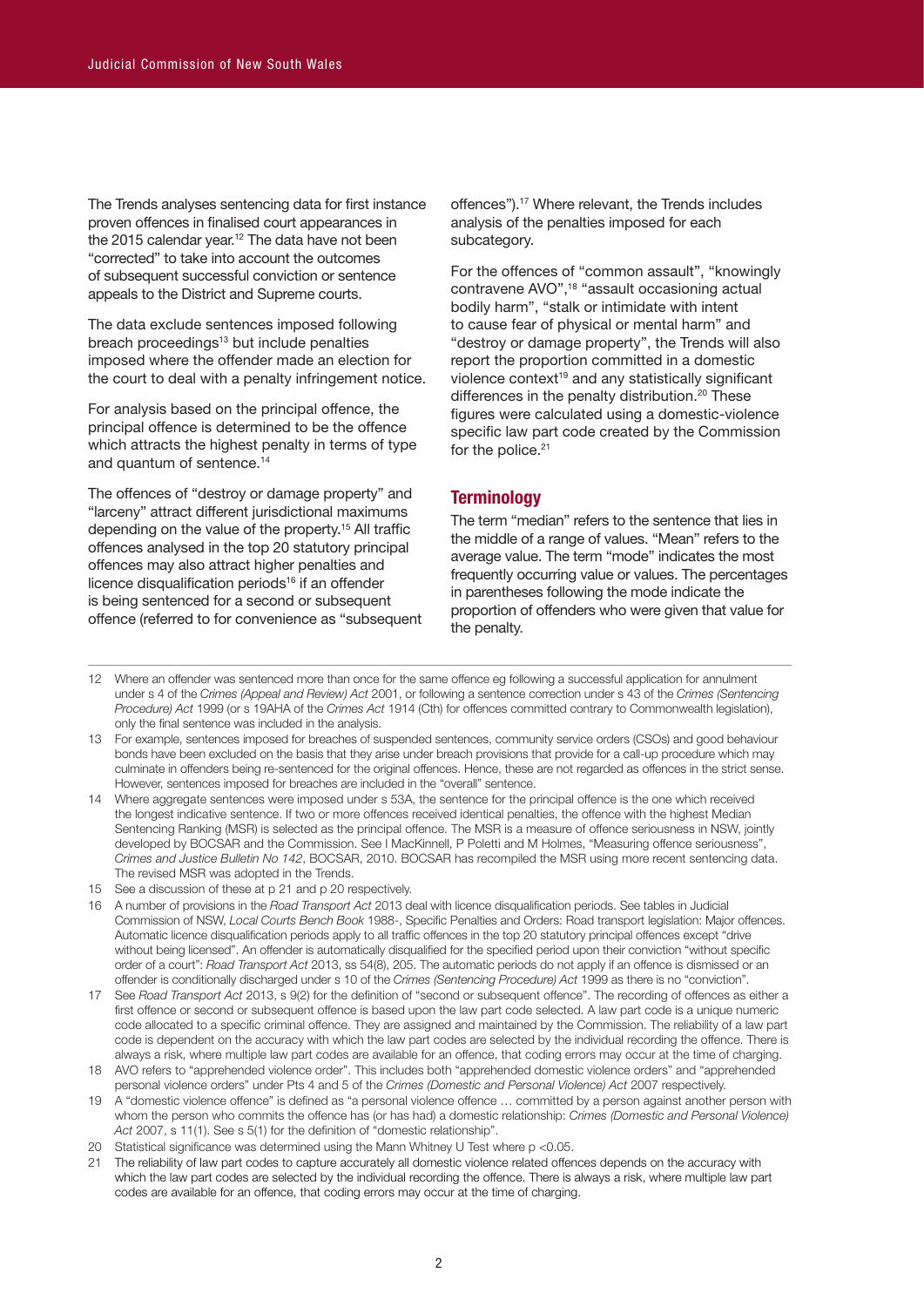In respect of fines, the percentage of fines falling within the middle 50% range of values is shown. The lower limit of this range is set at the first quartile (or 25th percentile) and the upper limit is set at the third quartile (or 75th percentile). This range shows the spread of values near the centre.

The term "imprisonment" includes custodial sentences and suspended sentences. "Custodial sentences" include full-time imprisonment, home detention and intensive correction orders.<sup>22</sup>

In respect of full-time imprisonment, "full term" refers to the non-parole period (NPP) and the balance of the term of sentence or, where a s 53A aggregate sentence has been imposed, the indicative sentence for an offence. 23 The "NPP/ fixed term" refers to the period of time to be served in custody.<sup>24</sup> The "overall full term" and "overall NPP" refer to the total sentence and NPP imposed in each case whether an offender committed one or more offences.

Cases involving multiple sentences of full-time imprisonment with a degree of accumulation between those sentences and where the overall full term or overall NPP exceeds the full term or NPP for the principal offence are referred to as "consecutive sentences".

The abbreviation "pu" refers to penalty units,<sup>25</sup> and "pp" refers to percentage points.

# **Jurisdiction of the court**

The court has jurisdiction to hear and determine two types of offences: summary offences and indictable offences capable of being dealt with summarily under Ch 5 of the *Criminal Procedure*  *Act* 1986. 26 Sections 267 and 268 of that Act set out the maximum penalties that can be imposed by the court when indictable offences are dealt with in this way. Those provisions "prescribe the jurisdictional limit of the Local Court and not the maximum penalty for any offence triable within that jurisdiction". 27

The maximum penalty for an offence remains relevant to the sentencing exercise despite the court's jurisdictional limit. The jurisdictional maximum should not be regarded as a form of maximum penalty reserved for a worst case. 28 The Court of Criminal Appeal remarked in *R v Doan*29 that a jurisdictional maximum is:

not a maximum penalty for any offence triable within that jurisdiction. In other words, where the maximum applicable penalty is lower because the charge has been prosecuted within the limited summary jurisdiction of the Local Court, that court should impose a penalty reflecting the objective seriousness of the offence, tempered if appropriate by subjective circumstances, taking care only not to exceed the maximum jurisdictional limit.<sup>30</sup>

This principle applies to a number of the 20 most common statutory principal offences including "assault occasioning actual bodily harm", "stalk or intimidate with intent to cause fear of physical or mental harm", "larceny", "destroy or damage property", "assault with intent on certain officers" and "fraud".

The maximum sentence of imprisonment the court can impose when sentencing for multiple offences is five years. 31 When an offender is sentenced for more than one offence, the overall sentence must be "just and appropriate" and reflect the totality of the offending behaviour.<sup>32</sup>

22 See pp 6–9 for further discussion of custodial and non-custodial sentences. The label "prison", as used in the tables and appendices, refers to full-time imprisonment.

23 See p 4 for a discussion of s 53A of the *Crimes (Sentencing Procedure) Act* 1999.

30 *R v Doan* ibid at [35].

32 *Mill v The Queen* (1988) 166 CLR 59 at 63; *Johnson v The Queen* (2004) 78 ALJR 616 at [18].

<sup>24</sup> A court may not set a non-parole period (NPP) if the term of the sentence is 6 months or less: *Crimes (Sentencing Procedure) Act* 1999, s 46(1). A court may decline to set a NPP and impose a fixed term if it is of the view that it is appropriate to do so: s 45(1). Where a court sets an aggregate sentence of imprisonment, the court need not indicate the NPP that would have been imposed for each offence: *Crimes (Sentencing Procedure) Act*, s 44(2C). See also *Crimes Act* 1914 (Cth), s 19AB for the corresponding requirements with respect to fixing a NPP for Commonwealth offenders.

<sup>25</sup> One penalty unit (pu) is currently equivalent to \$110: *Crimes (Sentencing Procedure) Act* 1999, s 17. For offences committed contrary to Commonwealth legislation, a penalty unit was \$170 (for offences committed before 31 July 2015) and \$180 (for offences committed on or after 31 July 2015): *Crimes Act* 1914 (Cth), s 4AA(1)*.* 26 Sections 6, 7 and 260.

<sup>27</sup> *R v El Masri* [2005] NSWCCA 167 at [30].

<sup>28</sup> ibid.

<sup>29</sup> (2000) 50 NSWLR 115.

<sup>31</sup> *Crimes (Sentencing Procedure) Act* 1999, s 58(1). Certain exceptions are set out under s 58(3).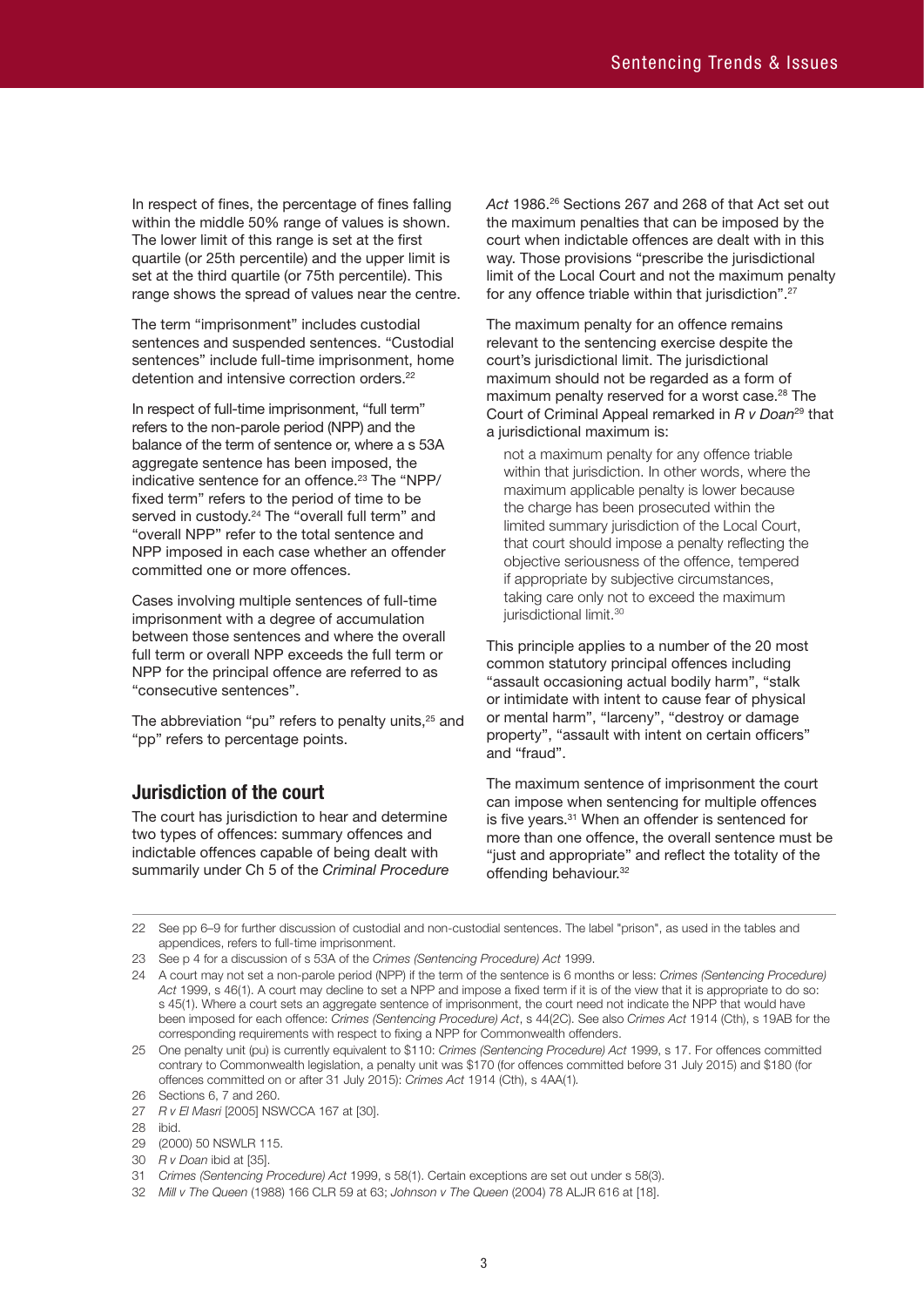# **Significant legislative amendments**

Since 2010, there has been a range of legislative amendments affecting the Local Court's jurisdiction.

# **Aggregate sentencing**

Arguably the most significant amendment in terms of sentencing procedure occurred in 2011 when the statutory aggregate sentencing scheme was introduced. 33 The aim of that scheme was to remove some of the complexity involved in applying the decision of *Pearce v The Queen* (1998) 194 CLR 610 when sentencing for multiple offences,34 and to modify the statutory requirement to nominate commencement and expiration dates for individual sentences of imprisonment. Section 53A was inserted into the *Crimes (Sentencing Procedure) Act* 1999 and enables a court, when sentencing for more than one offence, to impose an aggregate sentence of imprisonment rather than separate sentences with specific start and end dates for each offence. 35 Section 53A(2) requires the court to indicate to the offender, and make a written record of, the fact an aggregate sentence is being imposed and the individual sentences which would have been imposed for each offence. 36

During 2015, the *Crimes (Sentencing Procedure) Act* 1999 did not expressly provide that the Local Court's power to impose an aggregate sentence was limited to the five-year ceiling that applies when sentencing for multiple offences and there was some doubt as to whether the court's jurisdiction was so limited.<sup>37</sup> This ambiguity was considered by the NSW Law Reform Commission in 2013<sup>38</sup> and resolved in 2016 by the insertion of s 53B into the *Crimes (Sentencing Procedure) Act* 1999. It makes clear that the same five-year limit applies to an aggregate sentence imposed by the Local Court under s 53A.<sup>39</sup>

# **Changes to jurisdictional maximums**

The *Courts and Crimes Legislation Amendment Act* 2012 commenced on 21 March 2012 and increased the jurisdictional maximums applicable in the Local Court for a number of the offences discussed in the Trends. These have been noted where applicable. The effect of these amendments is that the jurisdictional maximum for all indictable offences dealt with summarily in the Local Court is now two years imprisonment. The amendment applies to offences committed on or after 21 March 2012.

# **Introduction of new fraud offences**

New fraud offences commenced on 22 February 2010. 40 These were modelled on the fraud offences in the Model Criminal Code and were intended to "harmonise New South Wales law with the national model scheme". 41 As a result, the number of fraud offences under the *Crimes Act* 1900 was dramatically reduced, old and obsolete provisions were repealed and new identity theft offences were introduced. In particular, a broad offence of fraud under s 192E was inserted into the Act with the intention that it would cover a broad range of conduct previously dealt with under a number of specific offences. 42

# **Road transport legislation**

There were significant amendments to road transport legislation following the 2010 study. The *Road Transport Act* 2013 was introduced to consolidate provisions of four separate Acts. 43

- 33 *Crimes (Sentencing Procedure) Amendment Act* 2010, commenced 14 March 2011 (s 2, LW 3.3.2011).
- 34 *R v Nykolyn* [2012] NSWCCA 219 at [31]; *JM v R* (2014) 246 A Crim R 528 at [39].
- 35 Section 53A does not apply to a sentence of imprisonment the subject of a s 12 order: s 12(3); *R v Egan* [2013] NSWCCA 196 at [82]; *R v RM* (2015) 248 A Crim R 408 at [54].

- 37 One aggregate sentence under s 53A, with a length of 5 years, 6 months, was excluded from the Trends.
- 38 NSWLRC, *Sentencing*, Report 139, 2013, at [6.90]–[6.92].
- 39 *Justice Portfolio Legislation (Miscellaneous Amendments) Act* 2016, Sch 1.6[4], commenced 25 October 2016 (s 2, LW 25.10.2016).
- 40 *Crimes Amendment (Fraud, Identity and Forgery Offences) Act* 2009, Sch 1[3] (s 2, LW 19.2.2010).
- 41 *Stevens v R* [2009] NSWCCA 260 at [2] (Spigelman CJ), referring to the national model scheme proposed by the Model Criminal Code Officers Committee of the Standing Committee of Attorneys General.
- 42 Second Reading Speech, Crimes Amendment (Fraud, Identity and Forgery Offences) Bill 2009, NSW, Legislative Council, *Debates*, 12 November 2009, p 19,507. To view a comparison of s 192E with the corresponding repealed offences, see R Johns, *Sentencing in fraud cases*, Research Monograph No 37, Judicial Commission of NSW, 2012, p 5 (Table 1).
- 43 *Road Transport Act* 2013, commenced 1 July 2013 (s 2, LW 28.6.2013). The *Road Transport (Driver Licensing) Act* 1998, *Road Transport (Vehicle Registration) Act* 1997 and *Road Transport (Safety and Traffic Management) Act* 1999 were repealed by the *Road Transport Legislation (Repeal and Amendment) Act* 2013: Sch [1], commenced 1 July 2013 (s 2, LW 28.6.2013). The compliance and enforcement provisions of the *Road Transport (General) Act* 2005 were moved into the *Road Transport Act* 2013, and the remainder was renamed as the *Road Transport (Vehicle and Driver Management) Act* 2005 (since repealed): *Road Transport Legislation (Repeal and Amendment) Act* 2013, Sch [2].

<sup>36</sup> The requirement to make a written record of the indicative sentences was added to s 53A by the *Crimes Legislation Amendment Act* 2014, Sch 1.4[1] commenced 23 October 2014 (s 2, LW 23.10.2014).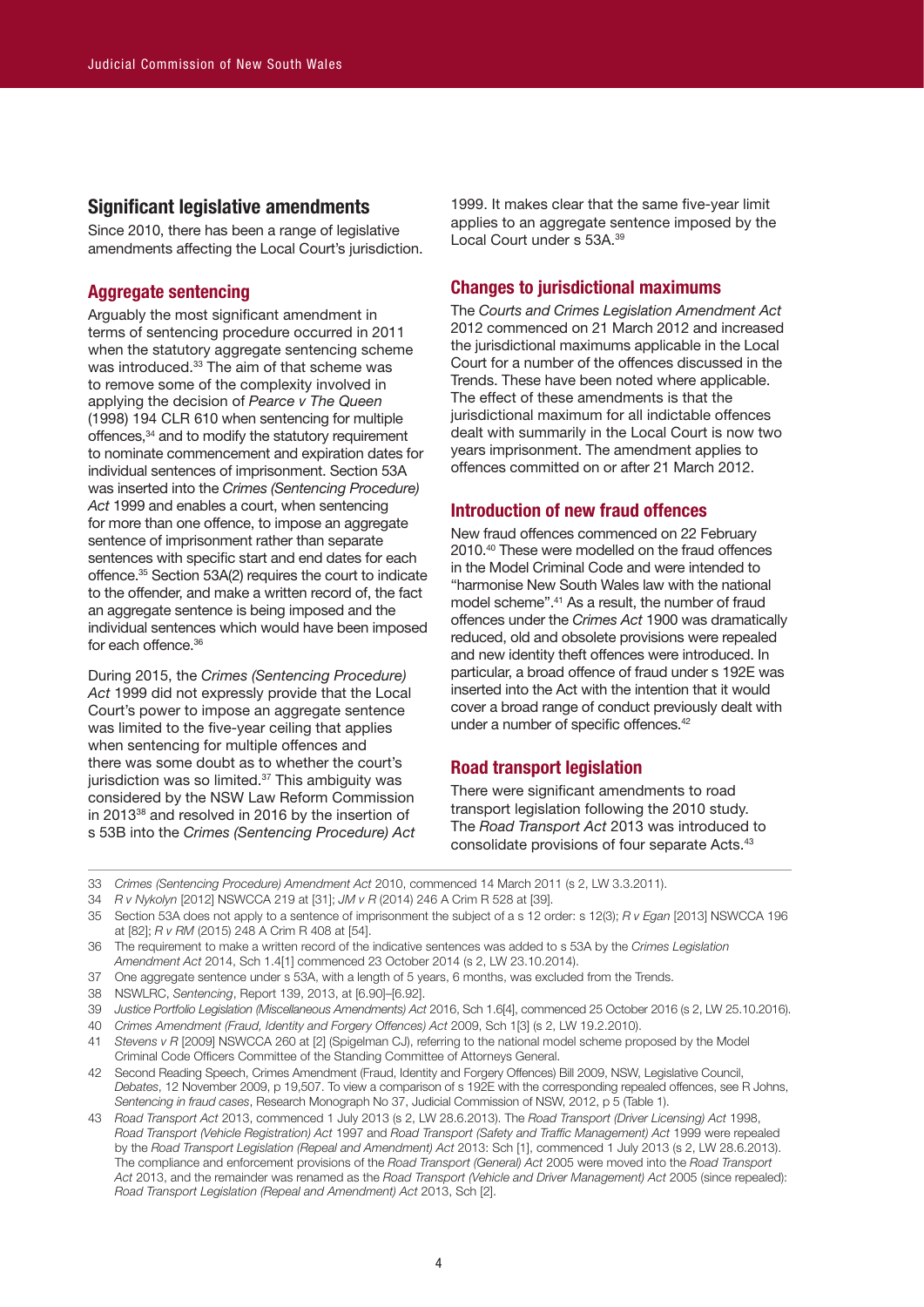While these amendments affected all traffic offences reported in the Trends, the nature of the substantive offences and applicable maximum penalties did not change.

On 1 February 2015, a mandatory interlock program commenced,<sup>44</sup> prescribing certain alcohol-related driving offences (PCA<sup>45</sup> offences) as "mandatory interlock offences". The program applies to offenders with a previous "alcoholrelated major offence" and to all high-range PCA offenders. 46 A court must make a mandatory interlock order<sup>47</sup> or an interlock exemption order in relation to such offenders at the time of conviction. 48 Offenders receiving mandatory interlock orders are subject to different minimum and maximum licence disqualification periods, in addition to the prescribed interlock period. 49

# **General findings**

In total, 120,288 offenders<sup>50</sup> were sentenced in the court in 2015 for 217,185 offences, whether or not the offence was a principal offence. This includes 193,895 statutory (89.3%), 23,187 regulatory (10.7%) and 103 common law (0.05%) offences. The vast majority of offences were committed contrary to NSW law (96.7%); only 3.3% were committed contrary to Commonwealth legislation. Both the number of offenders and offences was less than in 2010. 51

Appendix A shows the 217,185 offences broken down by ANZSOC division and subdivision. The most common subdivisions are also broken down by ANZSOC group. As in 2010, the ANZSOC division representing the greatest proportion of offences was "traffic and vehicle regulatory

offences", accounting for 37.3% (80,979) of all proven offences. However, this represents a decrease of 6.3 pp from 2010, where "traffic and vehicle regulatory offences" accounted for 43.6% (95,611) of all proven offences. This was mostly attributable to a 4.7 pp decrease in the ANZSOC subdivision "regulatory driving offences" from 27.6% (60,455) of all proven offences in 2010 to 22.9% (49,788) in 2015. This was the largest change of any ANZSOC subdivision from 2010.

The next most common ANZSOC divisions were "acts intended to cause injury", accounting for 12.2% (26,448) of all proven offences (10.9% (23,923) of all proven offences in 2010), and "offences against justice procedures, government security and government operations", accounting for 11.2% (24,222) of all proven offences (8.5% (18,709) of all proven offences in 2010).

The ANZSOC division "illicit drug offences", the fourth most common, increased 3.5 pp from 2010 (6.1% (13,337)) to represent 9.6% (20,937) of all proven offences. Consistent with findings reported later in the Trends, the ANZSOC subdivision "possess and/or use illicit drugs" represented 8.3% (18,059) of all proven offences, an increase of 3.3 pp, the second largest change of any ANZSOC subdivision from 2010 (5.0% (10,876)).

<sup>44</sup> *Road Transport Act* 2013, Pt 7.4, Div 2 was replaced by the *Road Transport Amendment (Mandatory Alcohol Interlock Program) Act* 2014 (s 2, LW 2.1.2015), replacing the existing voluntary alcohol interlock program which existed under the previous form of the division.

<sup>45</sup> PCA refers to "prescribed concentration of alcohol".

<sup>46</sup> *Road Transport Act* 2013, s 209.

<sup>47</sup> A mandatory interlock order is an order that disqualifies a person convicted of a mandatory interlock offence from holding any driver licence for a licence disqualification period, followed by an interlock period. See *Road Transport Act* 2013, s 211.

<sup>48</sup> *Road Transport Act* 2013, s 210. The amendments apply to offences committed on or after 1 February 2015: *Road Transport Act* 2013, s 208(1).

<sup>49</sup> No data was available in relation to mandatory interlock orders. Estimates have been made as to the number of offenders receiving mandatory interlock orders using the minimum and maximum disqualification periods prescribed for mandatory interlock offences under s 211, as these were below the minimum disqualification periods provided for in s 205. This was only possible for subsequent offences as it was known that the offender had a previous "alcohol-related major offence". However, it is possible that a first offence could also be a mandatory interlock offence if an offender had a previous "alcohol-related major offence" of a different type.

<sup>50</sup> This figure includes 1,701 companies (1.4%).

<sup>51</sup> Brignell et al, above n 1, p 2. In 2010, the total number of offenders and offences was 127,947 and 219,257 respectively.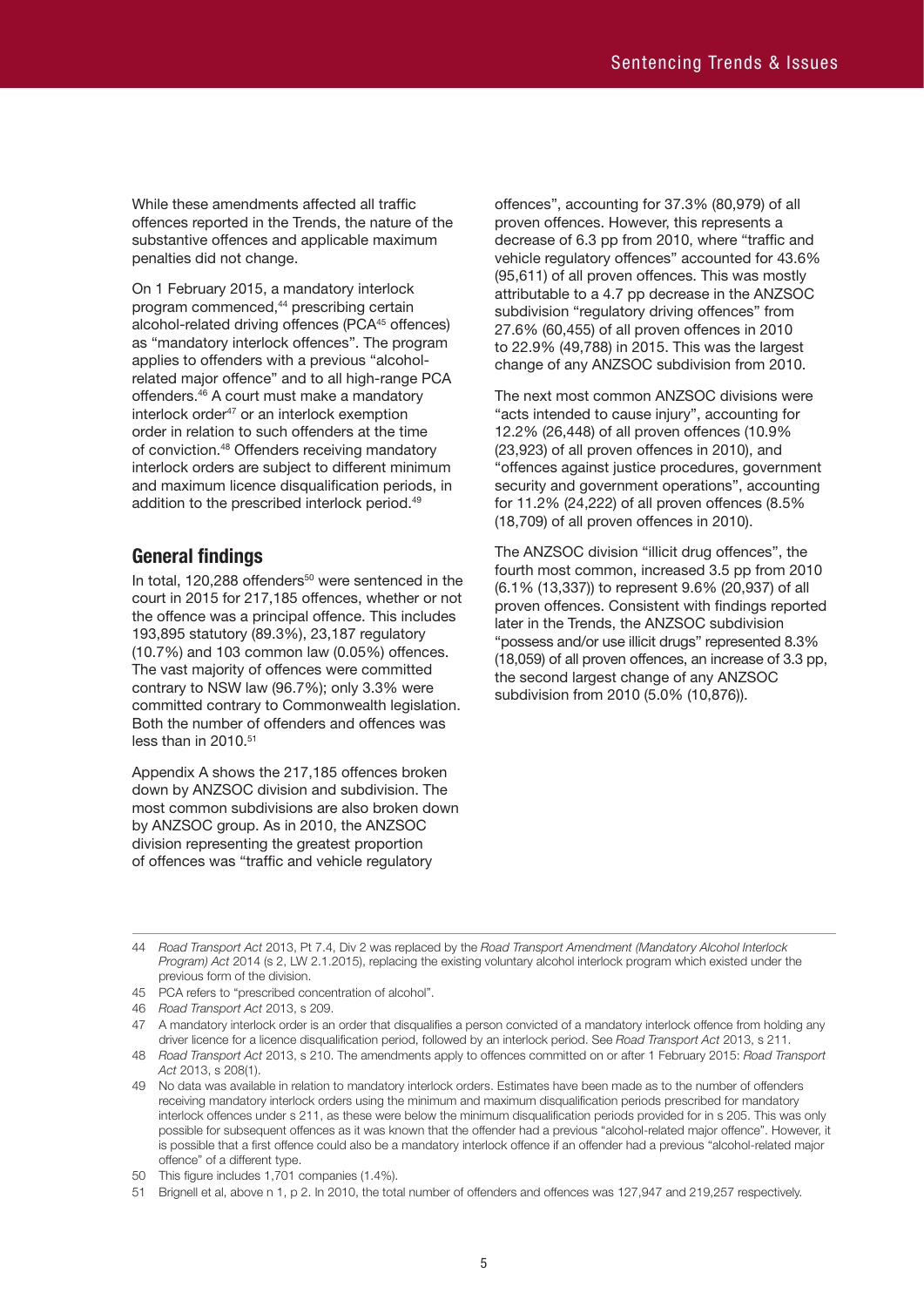# **Offender characteristics**

Offender characteristics<sup>52</sup> were largely similar to those reported in 2010. Any notable differences are discussed under the relevant characteristic.

*Gender:* Offenders sentenced in the court were predominantly male (79.8%), while 20.2% were female. 53

*Age:* The median age of offenders at the time of offence was 32 years and the mean age was 34.7 years. 54

*Indigenous status:* Offenders identified as Aboriginal and Torres Strait Islander persons in 14.1% of cases. 55 While this represents an increase of 3.6 pp from 2010, this may be attributable to Indigenous status being known in a higher rate of cases.<sup>56</sup>

*Court location:* Over half of all cases were finalised in Sydney (57.2%); 9.6% were finalised in courts located in Newcastle or Wollongong; and the remaining 33.2% were finalised in courts located in regional NSW (a small increase of 2.2 pp).

*Number of offences:* Two-thirds of offenders (66.6%) were sentenced for one offence only, and one-third for multiple offences (33.4%): 17.6% were sentenced for two offences; 7.1% for three offences; 3.4% for four offences; and 5.4% for five or more offences. 57

**Plea:** Just over three-quarters of offenders (76.5%) pleaded guilty. 58

**Prior record:** Just over a third of offenders (36.7%) had no prior record of offending, while nearly two-thirds (63.3%) had a prior record: 23.4% had prior offences of a different type and 39.9% had prior offences of the same type. 59 Overall, 17.3% of offenders had previously served a sentence of full-time imprisonment: 7.3% for an offence of the same type and 10.0% for an offence of a different type. The proportion of offenders with a prior record increased 7.8 pp from 2010, while the rate of offenders who had previously served a sentence of full-time imprisonment increased 5.1 pp from 2010.

*Bail status at sentencing:* In the majority of cases (74.6%) bail was not an issue. 60 The offender was either on bail (15.8%) or in custody (9.7%, an increase of 3.5 pp) $61$  at the time of sentence in the remaining cases.

# **Penalties for statutory offences**

The penalties available to the court are set out in Pt 2 of the *Crimes (Sentencing Procedure) Act* 1999. References to sections below are to provisions of that Act unless specified otherwise. Penalties imposed under the Act may be custodial or non-custodial. Custodial sentences include fulltime imprisonment (ss 5, 44–46), home detention HD (s 6)<sup>62</sup> and intensive correction orders (ICOs) (s 7). 63 Non-custodial penalties include community service orders (CSOs) (s 8), good behaviour bonds (s 9), dismissal of charges and conditional discharge (s 10), conviction with no other penalty (s 10A) and suspended sentences (s 12).

- 52 The 1,701 offenders who were companies are only included in the analysis of court location, number of offences, and plea. The age, plea and prior record of offenders were determined from their principal offence.
- 53 Cases where the gender was unknown (0.3%) were excluded.
- 54 Cases where the age of the offender was unknown (0.2%) were excluded.
- 55 Cases where the Indigenous status of offenders was unknown (22.7%) were included.
- 56 In 2010, Indigenous status was unknown in 32.0% of cases.
- 57 One offender was sentenced for 280 offences, all of which were "drive private hire vehicle without authority" contrary to the *Passenger Transport Act* 1990, s 40(2)*.*
- 58 Cases where plea information was unknown (0.03%) were excluded.
- 59 Cases where prior record was unknown (0.2%) were excluded. A prior offence is of the same type if the principal offence and prior offence were within the same ANZSOC division. Offenders with prior offences of both the same type and of a different type have been included with the offenders with priors of the same type.
- 60 Including cases where proceedings were commenced by way of a penalty infringement notice or where the court dispensed with bail.
- 61 Cases where bail status was unknown (0.02%) were excluded. Offenders who were in custody include those who were on remand and those serving sentences for prior offences.
- 62 A home detention (HD) order is available where the court has sentenced an offender to imprisonment for not more than 18 months. However it is not available for certain offences, including "assault occasioning actual bodily harm" and "stalk or intimidate with intent to cause fear of physical or mental harm" (s 76); or certain offenders (s 77).
- 63 An intensive correction order (ICO) is a sentence of imprisonment of up to 2 years that is served by way of intensive correction in the community, where offenders are subject to a range of stringent conditions: see *R v Pogson* (2012) 82 NSWLR 60 at [111]. The penalty is designed to reduce an offender's risk of reoffending through the provision of intensive rehabilitation and supervision in the community: Second Reading Speech, Crimes (Sentencing Legislation) Amendment (Intensive Correction Orders) Bill 2010, NSW, Legislative Assembly, *Debates*, 30 June 2010, p 4810.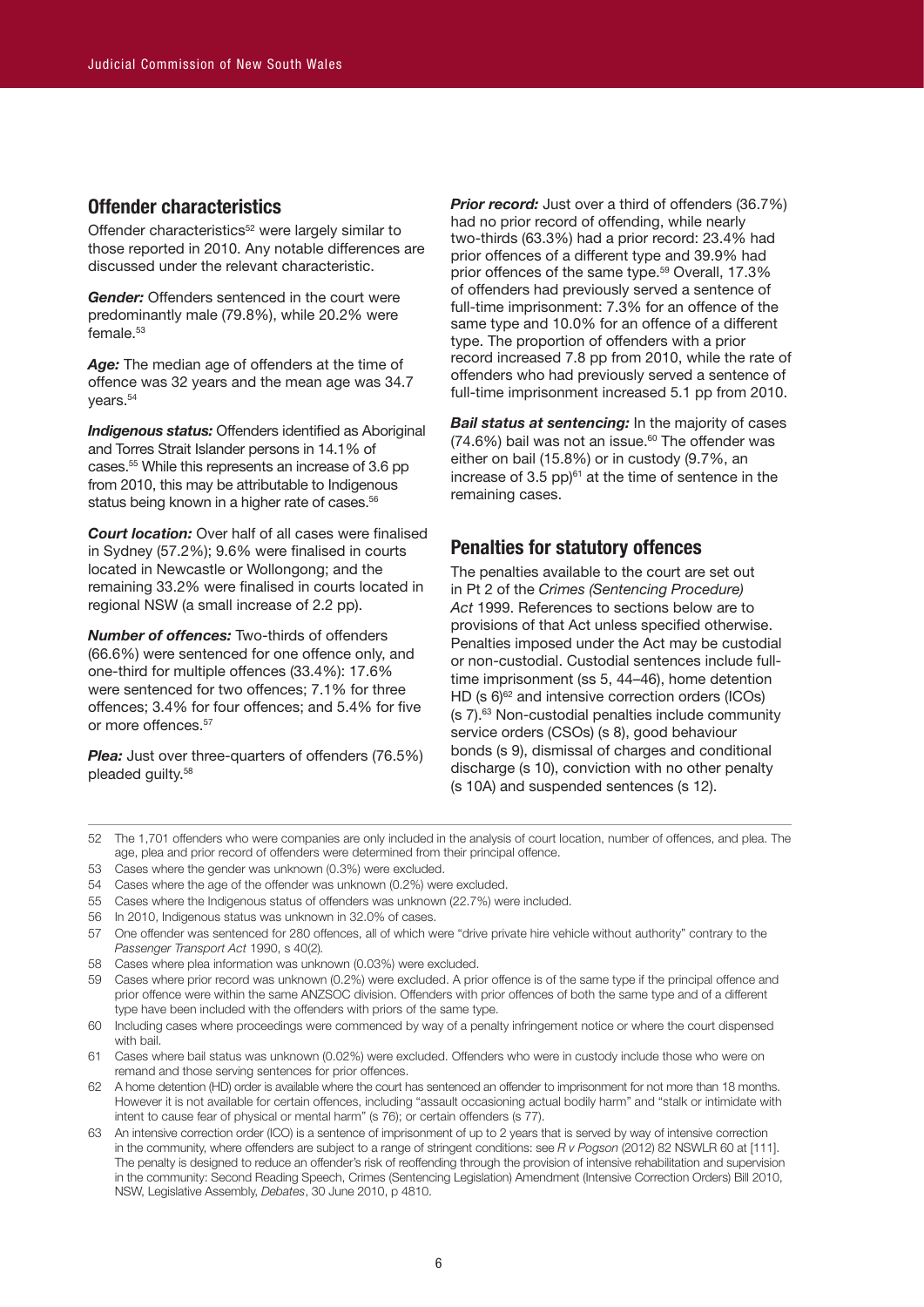Recognizance orders with or without conviction under the *Crimes Act* 1914 (Cth), ss 19B and 20 are included with comparable NSW provisions. 64

Figure 1 shows the distribution of penalty types imposed on 105,203 offenders sentenced for statutory offences in 2015 (principal offence only).<sup>65</sup> Penalty types are displayed on the x-axis (from least to most severe), and the rate with which the penalties were imposed is displayed on the y-axis. The following is a summary of these findings, with penalties discussed in order of frequency.

*Fines* were the most common penalty, imposed on 41.3% of offenders. 66 This represents a slightly lower proportion of all penalties than in 2010 (43.7%) and continues the downward trend discussed in

the previous study. 67 The median fine was \$500, as was the mode (imposed on 16.2% of offenders fined). These figures remain unchanged from 2010. The middle 50% range of fines was \$330 to \$800, accounting for 56.4% of fines. This was slightly higher than in 2010, where the middle 50% range was \$300 to \$700. Of the offenders convicted for a Commonwealth principal offence, 47.2% were fined. The median fine for Commonwealth offences was \$1,000. Fines were imposed on 41.2% of NSW offenders. The median for NSW offences was \$500. The mode for both Commonwealth and State fines was \$500 (imposed on 14.2% of Commonwealth offenders and 16.2% of NSW offenders). The middle 50% range of Commonwealth fines was \$500 to \$2,000. For NSW fines, it was \$330 to \$800. 68





64 The comparable Commonwealth provisions are included in the discussion for each penalty.

65 Forty-one offenders were excluded from this part of the analysis because the penalty imposed was contrary to law.

66 This figure only includes instances of fines imposed as the primary penalty. Fines may also be imposed in addition to another penalty higher in the sentencing hierarchy. There were 5,608 fines imposed in addition to another penalty in 2015 (5.3% of all offenders sentenced). Of those fines, almost all (92.2%) were imposed in addition to a s 9 bond: the median fine was \$700 (higher than for fines imposed as the only penalty) and the most common fine amounts were \$500 and \$1,000 (unchanged from 2010), imposed on 18.8% and 17.4% of offenders respectively.

67 Brignell et al, above n 1, p 5. From 50.2% in the 2002 study and 48.2% in the 2007 study.

68 The 2010 study did not draw distinctions between fines imposed in respect of Commonwealth and State offences.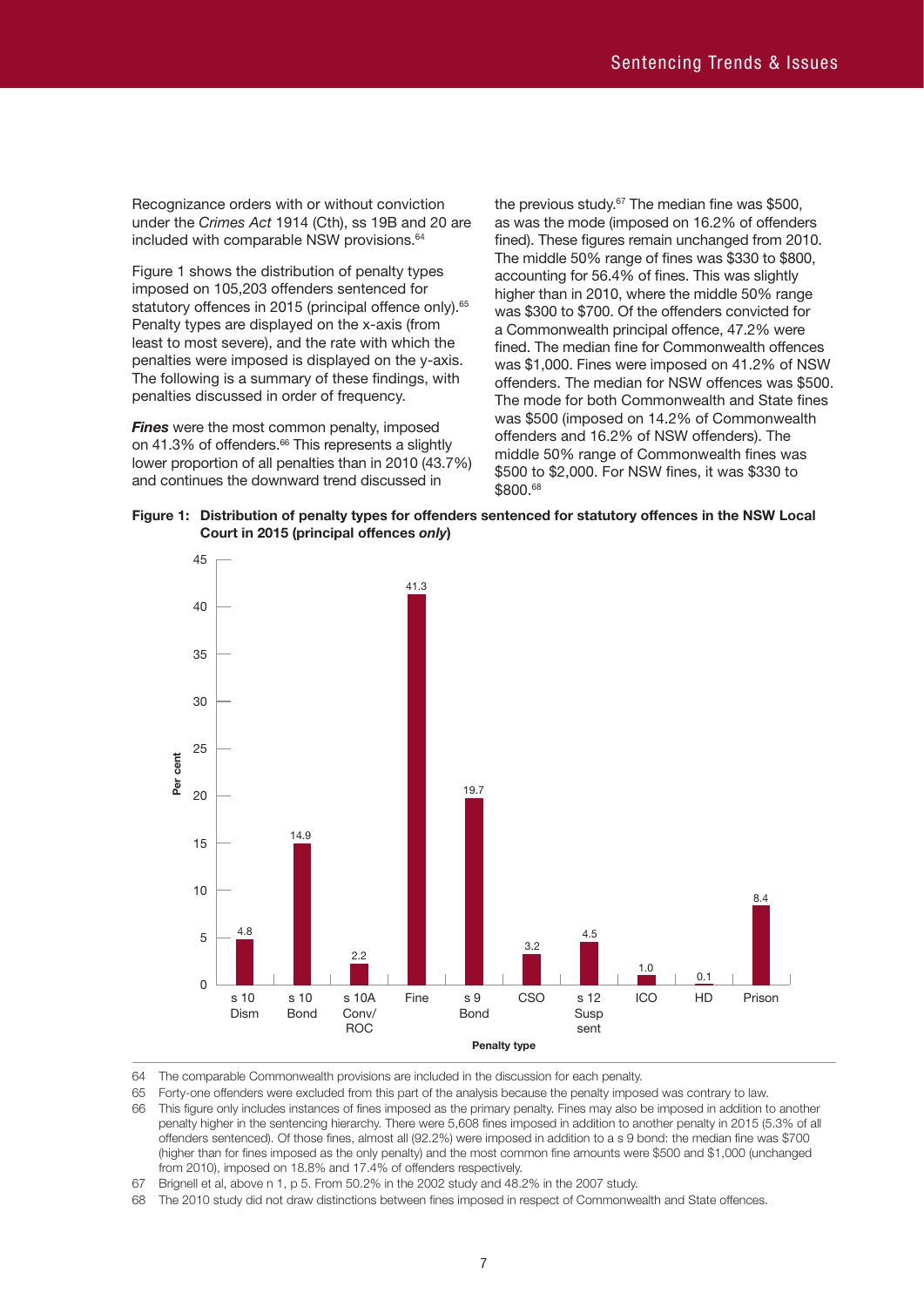*Good behaviour bonds* (s 9 bonds) were the next most common penalty, imposed on 19.7% of offenders. 69 The use of this penalty is stable, with bonds imposed on 19.8% of offenders in 2010. The median bond duration was 12 months (equal to 2010), as was the mode (51.5%). The majority of bonds imposed (87.2%) were in the range of 12 to 24 months duration (similar to 86.0% in 2010). Commonwealth bonds tended to be longer with a median duration of 15 months (a decrease from 18 months in 2010) compared with 12 months for bonds imposed in respect of State offences. Overall, 66.8% of bonds were unsupervised (similar to 68.2% in 2010). Supervised bonds were generally longer (median 15 months, a decrease from 18 months in 2010) than unsupervised bonds (median 12 months).

#### *Dismissals and discharges without conviction*

(s 10 orders) were imposed on 19.7% of offenders.<sup>70</sup> This figure is comprised of 4.8% of offenders who had their charge dismissed unconditionally (s 10 dismissals)<sup>71</sup> and 14.9% who were discharged without conviction on condition they enter into a good behaviour bond (s 10 bonds). 72 The use of s 10 dismissals decreased slightly from 2010 (1.3 pp), while s 10 bonds increased (2.4 pp). Like 2010, the median duration of s 10 bonds was 12 months, as was the mode (50.5%).

*Full-time imprisonment* was imposed on 8.4% of offenders (an increase of 1.5 pp from 2010). 73 The median full term imposed for the principal offence was 9 months (unchanged from 2010).<sup>74</sup> Just over one-third of these offenders (37.1%) received one sentence of full-time imprisonment; close to twothirds (62.9%) received multiple; 48.6% involved non-consecutive sentences; 14.3% involved consecutive sentences. An aggregate sentence

under s 53A was imposed in 8.2% of cases involving multiple sentences of full-time imprisonment. The median overall full term was 10 months and the median overall NPP was 6 months. 75 The frequency of special circumstances could be calculated either at the principal offence level or at the overall level.<sup>76</sup> The latter calculation has been used, consistent with past studies. Special circumstances were found in 84.1% of cases. The most common ratios (between the overall NPP and overall full term) were 1:2 (or 50%), 2:3 (or 66.7%) and 1:3 (or 33.3%) (imposed in 18.8%, 11.1% and 9.2% of cases respectively). The median ratio was 1:2.

**Suspended sentences** (s 12) were imposed on 4.5% of offenders. 77 While the use of this penalty gradually increased in previous studies,78 it has now slightly decreased from 2010 (down 0.3 pp). The median term was 9 months and the mode was 12 months (26.3%). Both the median and mode were unchanged from 2010. Similar to 2010, the median duration of Commonwealth suspended sentences was slightly longer (12 months, a decrease from 13 months in 2010) than NSW suspended sentences (9 months). Supervision was imposed in 57.8% of cases (an increase from 53.6% in 2010). There was no difference in duration between supervised and unsupervised suspended sentences.

*Community service orders* (CSOs) were imposed on 3.2% of offenders,<sup>79</sup> a slight decrease of 0.7 pp in 2010. The median term of CSOs was 120 hours and the mode was 100 hours (23.2%), both remain unchanged from 2010. CSOs of 150 and 200 hours were also common (14.9% and 15.3% respectively), and the middle 50% range of CSO hours was 100 to 200, imposed on 62.2% of offenders.

- 70 Of these offenders, 1.3% were discharged without proceeding to conviction under the *Crimes Act* 1914 (Cth), s 19B(1).
- 71 *Crimes (Sentencing Procedure) Act* 1999, s 10(1)(a).

- 73 A fine was also imposed on 0.01% of offenders sentenced to full-time imprisonment.
- 74 In respect of the number of fixed terms of full-time imprisonment imposed and the median NPP/fixed term, no comparison has been made with 2010 given the introduction of aggregate sentencing. See above n 24.
- 75 The overall sentence was not reported in 2010.
- 76 This refers to the statutory rule that where a NPP is set, the balance of a sentence, or the balance of a term of sentence for an aggregate sentence, must not exceed one-third of the NPP for the sentence (that is, the NPP must not be less than 75% of the full term of sentence) unless the court decides that there are special circumstances for it being more: *Crimes (Sentencing Procedure) Act* 1999, ss 44(2), 44(2B).
- 77 Of these offenders, 2.3% were released forthwith on recognizance under the *Crimes Act* 1914 (Cth), s 20(1)(b). A fine was also imposed on 6.7% of offenders sentenced to suspended sentences.
- 78 Brignell et al, above n 1, p 6. From 4.0% in the 2002 study and 4.4% in the 2007 study.
- 79 A fine was also imposed on 3.0% of offenders who received community service orders (CSOs).

<sup>69</sup> Of these offenders, 1.5% were ordered to enter into a recognizance under the *Crimes Act* 1914 (Cth), s 20(1)(a). Of the offenders sentenced to a s 9 bond, 25.0% also received a fine.

<sup>72</sup> Including those who were discharged on condition of entering into a good behaviour bond (s 10(1)(b)) and those who were discharged on condition they participate in an intervention program (s 10(1)(c)). One offender was discharged to an intervention program.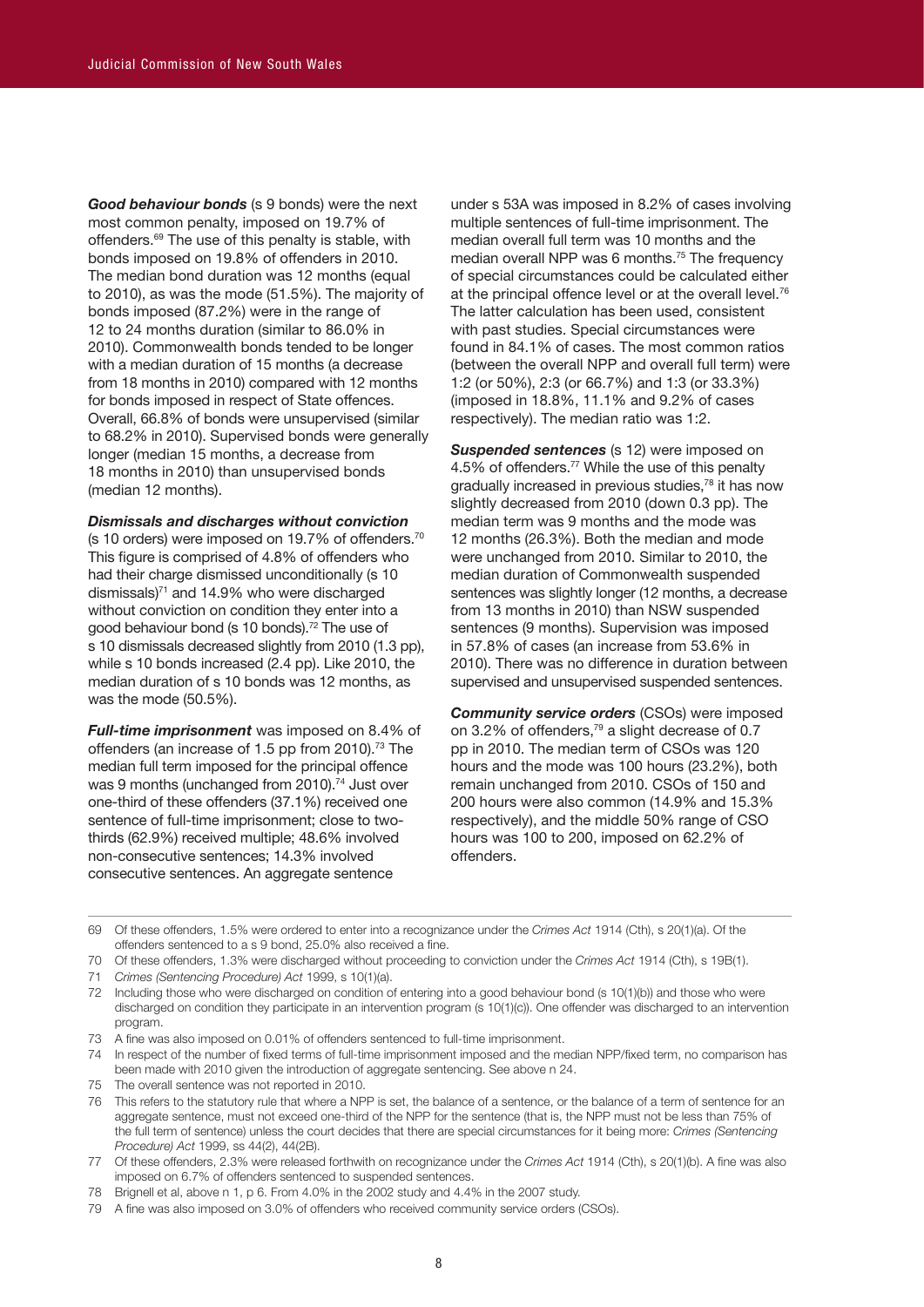*Convictions recorded with no other penalty* (s 10A convictions) were imposed on 2.2% of offenders. This includes 16 offenders (0.02%) sentenced to the rising of the court (ROC). In the Trends, both penalty types have been combined for the purpose of analysis.

*Intensive correction orders* (ICOs) were imposed on 1.0% of offenders.<sup>80</sup> This penalty was available for only three months of the previous Trends period in 2010,<sup>81</sup> and accordingly represented only 0.1% of penalties imposed in that study. The median duration of ICOs imposed in 2015 was 12 months (an increase from 10 months in 2010). The mode was also 12 months (26.7%), unchanged from 2010.

*Home detention* (HD) was imposed on 0.1% of offenders. The median full term was 12 months (an increase from 9 months in 2010) and the median NPP/fixed term was 8 months (an increase from 6 months in 2010).

# **Twenty most common statutory offences**

Table 1 shows the 20 most common statutory offences (principal offence only) the court dealt with in 2015. These offences accounted for 73.2% of the total number of statutory principal offences finalised in 2015. The top 20 reported in 2010 accounted for 73.1%. 82

# **Distribution of the most common offences**

The 20 most common statutory principal offences largely resembled those for 2010. Eighteen offences previously appeared in the 2010 list. The two new offences with their rankings in parentheses were:

- (5) "Drive with presence of prescribed illicit drug": *Road Transport Act* 2013, s 111(1)
- (19) "Fraud": *Crimes Act* 1900, s 192E(1).

The two offences not in the list were (with their 2010 rankings in parentheses):

• (17) "Drive unregistered vehicle": *Road Transport (Vehicle Registration) Act* 1997, s 18(1) (rep), now *Road Transport Act* 2013, s 68(1)

• (16) "Negligent driving (not causing death or GBH)": *Road Transport (Safety and Traffic Management) Act* 1999, s 42(1)(c) (rep), now *Road Transport Act* 2013, s 117(1)(c).

Only two offences appearing in the list, "larceny" and "special-range PCA" held the same position as in 2010. Four of the five most common offences in 2015 were also in the top five in 2010.

The offence "possess prohibited drug" continued the upward trend reported previously and is now the first ranked offence, representing 9.9% of cases. This offence was ranked fourth in 2010 and sixth in 2007 (representing 6.3% and 4.5% of cases respectively). 83

The number of offences under the *Crimes (Domestic and Personal Violence) Act* 2007 increased. "Knowingly contravene AVO" moved from eighth in 2010 (representing 3.6% of cases) to seventh (representing 3.8% of cases) while "stalk or intimidate with intent to cause fear of physical or mental harm" also increased from 13th in 2010 (representing 2.2% of cases) to ninth (representing 3.8% of cases).

"Goods in custody" moved from 19th in 2010 (representing 1.3% of cases) to 15th (representing 1.8% of cases).

Each of the three assault-related offences appearing in the list fell in ranking from 2010: "common assault" from second (representing 7.2% of cases in 2010) to third (representing 6.5% of cases), "assault occasioning actual bodily harm" from sixth (representing 4.2% of cases in 2010) to eighth (representing 3.8% of cases), and "assault with intent on certain officers" from 14th (representing 2.1% of cases in 2010) to 18th (representing 1.5% of cases).

The offence of "fraud" did not appear in the 2010 study.<sup>84</sup> The movement of the offence into the list (representing 1.3% of cases) reflects evidence that fraud has increased since the previous study.<sup>85</sup>

80 Of those offenders sentenced to ICOs, 1.2% also received a fine.

82 Brignell et al, above n 1, p 6.

<sup>81</sup> *Crimes (Sentencing Legislation) Amendment (Intensive Correction Orders) Act* 2010, Sch 1[6], commenced 1 October 2010 (s 2, LW 17.9.2010).

<sup>83</sup> ibid, p 8.

<sup>84</sup> In 2010, after consolidating the specific offences, above n 42, this offence represented 0.9% of cases (unpublished).

<sup>85</sup> The number of charges proven for "obtain benefit by deception" increased 31.2% from 2011 to 2015 (6,676 to 8,756): BOCSAR, *NSW Criminal Court Statistics 2015*, Table 2, at www.bocsar.nsw.gov.au, accessed 27 March 2017. However, the true extent of the increase for fraud under NSW legislation is masked by a dramatic fall in the number of fraud offences committed against Commonwealth legislation. For example, the number of offences for "obtaining financial advantage" under s 135.2(1) of the Criminal Code fell dramatically from 1,150 or 1.1% of the cases in 2010 (just outside the top 20) (unpublished) to 169 or 0.2% of the cases in 2015.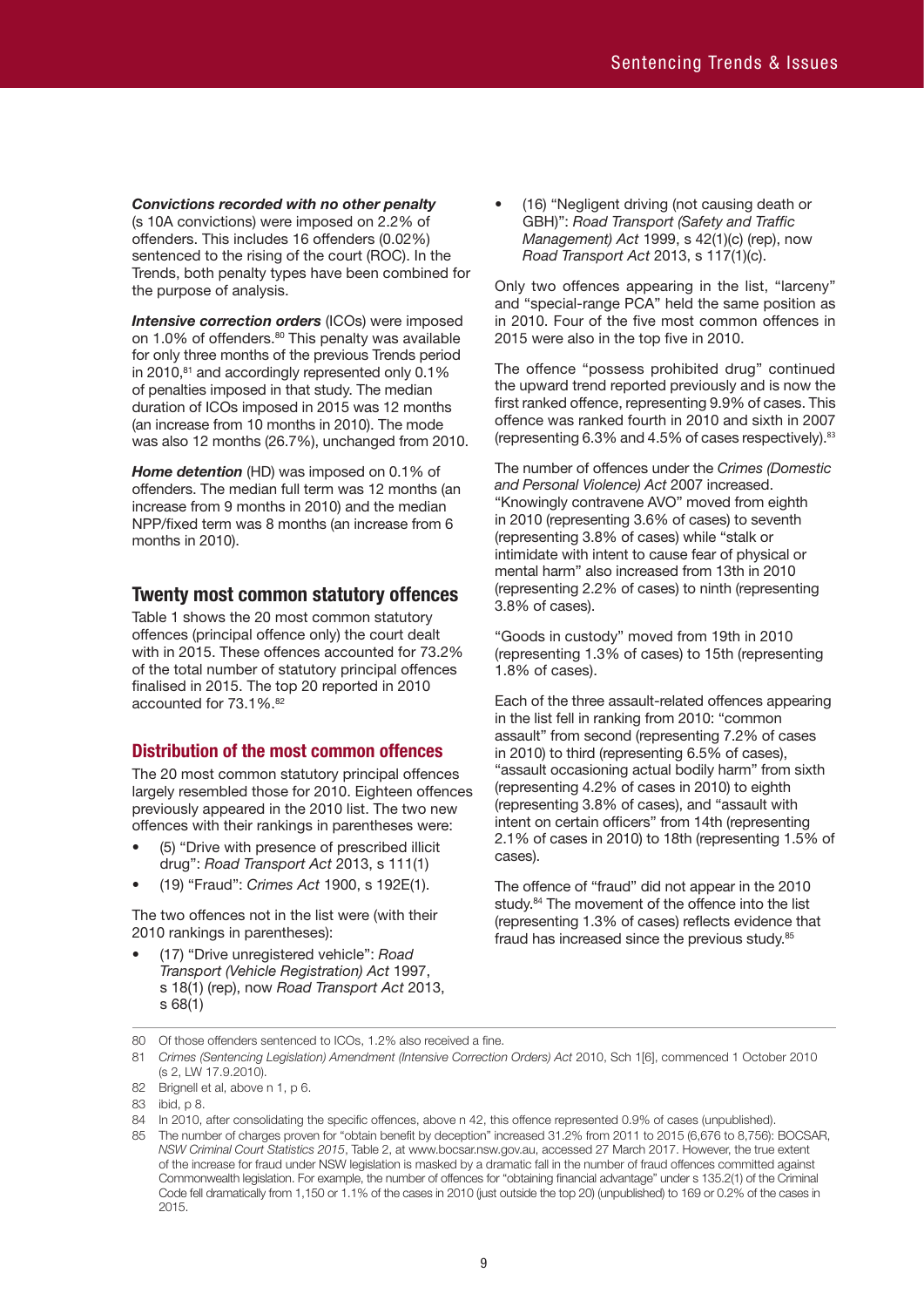| Rank<br>2015 | Rank<br>2010             | <b>Offence description</b>                                                  | <b>Legislation</b>                                        | <b>Number</b><br>of cases | $%$ of<br>cases |
|--------------|--------------------------|-----------------------------------------------------------------------------|-----------------------------------------------------------|---------------------------|-----------------|
| 1            | $\overline{4}$           | Possess prohibited drug                                                     | Drug Misuse and Trafficking Act 1985, s 10(1)             | 10,414                    | 9.9             |
| 2            | $\mathbf{1}$             | Mid-range PCA                                                               | Road Transport Act 2013, s 110(4) <sup>a</sup>            | 7.085                     | 6.7             |
| 3            | $\overline{2}$           | Common assault                                                              | Crimes Act 1900, s 61                                     | 6.868                     | 6.5             |
| 4            | 3                        | Low-range PCA                                                               | Road Transport Act 2013, s 110(3) <sup>b</sup>            | 6,338                     | 6.0             |
| 5            | $\overline{\phantom{0}}$ | Drive with presence of prescribed<br>illicit drug                           | Road Transport Act 2013, s 111(1) <sup>c</sup>            | 4,952                     | 4.7             |
| 6            | 5                        | Drive while disqualified                                                    | Road Transport Act 2013, s 54(1)(a) <sup>d</sup>          | 4,917                     | 4.7             |
| 7            | 8                        | Knowingly contravene AVO                                                    | Crimes (Domestic and Personal Violence) Act 2007, s 14(1) | 4,023                     | 3.8             |
| 8            | 6                        | Assault occasioning actual bodily<br>harm                                   | Crimes Act 1900, s 59(1)                                  | 4,002                     | 3.8             |
| 9            | 13                       | Stalk or intimidate with intent to cause<br>fear of physical or mental harm | Crimes (Domestic and Personal Violence) Act 2007, s 13(1) | 3,904                     | 3.7             |
| 10           | 10                       | Larceny                                                                     | Crimes Act 1900, s 117                                    | 3,584                     | 3.4             |
| 11           | $\overline{7}$           | Drive while suspended                                                       | Road Transport Act 2013, s 54(3)(a) <sup>e</sup>          | 3,311                     | 3.1             |
| 12           | 9                        | Destroy or damage property                                                  | Crimes Act 1900, s 195(1)(a)                              | 3,126                     | 3.0             |
| 13           | 11                       | High-range PCA                                                              | Road Transport Act 2013, s 110(5) <sup>f</sup>            | 2,717                     | 2.6             |
| 14           | 12                       | Never licensed person drive on road                                         | Road Transport Act 2013, s 53(3) <sup>9</sup>             | 2,555                     | 2.4             |
| 15           | 19                       | Goods in custody                                                            | Crimes Act 1900, s 527C(1)                                | 1,897                     | 1.8             |
| 16           | 18                       | Drive while suspended under s 66 of<br>the Fines Act 1996                   | Road Transport Act 2013, s 54(5)(a)(i) <sup>h</sup>       | 1,810                     | 1.7             |
| 17           | 15                       | Drive without being licensed                                                | Road Transport Act 2013, s 53(1)(a) <sup>i</sup>          | 1,587                     | 1.5             |
| 18           | 14                       | Assault with intent on certain officers                                     | Crimes Act 1900, s 58                                     | 1,569                     | 1.5             |
| 19           | $\overline{\phantom{m}}$ | Fraud                                                                       | Crimes Act 1900, s 192E(1) <sup>1</sup>                   | 1,397                     | 1.3             |
| 20           | 20                       | Special-range PCA                                                           | Road Transport Act 2013, s 110(2) <sup>k</sup>            | 1,004                     | 1.0             |
|              |                          |                                                                             | Total for top 20 statutory offences                       | 77,060                    | 73.2            |
|              |                          |                                                                             | All remaining statutory offences                          | 28,184                    | 26.8            |
|              |                          |                                                                             | <b>Total number of cases</b>                              | 105.244                   | 100.0           |

#### **Table 1: Most common proven statutory offences (principal offence** *only***) sentenced in the NSW Local Court in 2015**

a This offence includes a small number of cases dealt with under the *Road Transport (Safety and Traffic Management) Act* 1999, s 9(3) (rep).

b This offence includes a small number of cases dealt with under the *Road Transport (Safety and Traffic Management) Act* 1999, s 9(2) (rep).

c This offence includes a small number of cases dealt with under the *Road Transport (Safety and Traffic Management) Act* 1999, s 11B(1) (rep).

d This offence includes a small number of cases dealt with under the *Road Transport (Driver Licensing) Act* 1998, s 25A(1)(a) (rep).

e This offence includes a small number of cases dealt with under the *Road Transport (Driver Licensing) Act* 1998, s 25A(2)(a) (rep).

f This offence includes a small number of cases dealt with under the *Road Transport (Safety and Traffic Management) Act* 1999, s 9(4) (rep).

g This offence includes a small number of cases dealt with under the *Road Transport (Driver Licensing) Act* 1998, s 25(2) (rep).

h This offence includes a small number of cases dealt with under the *Road Transport (Driver Licensing) Act* 1998, s 25A(3A)(a)(i) (rep).

i This offence includes a small number of cases dealt with under the *Road Transport (Driver Licensing) Act* 1998, s 25(1)(a) (rep).

j This offence includes a small number of cases dealt with under the *Crimes Act* 1900, ss 178A, 178BA(1),178C (all rep).

k This offence includes a small number of cases dealt with under the *Road Transport (Safety and Traffic Management) Act* 1999, s 9(1) (rep).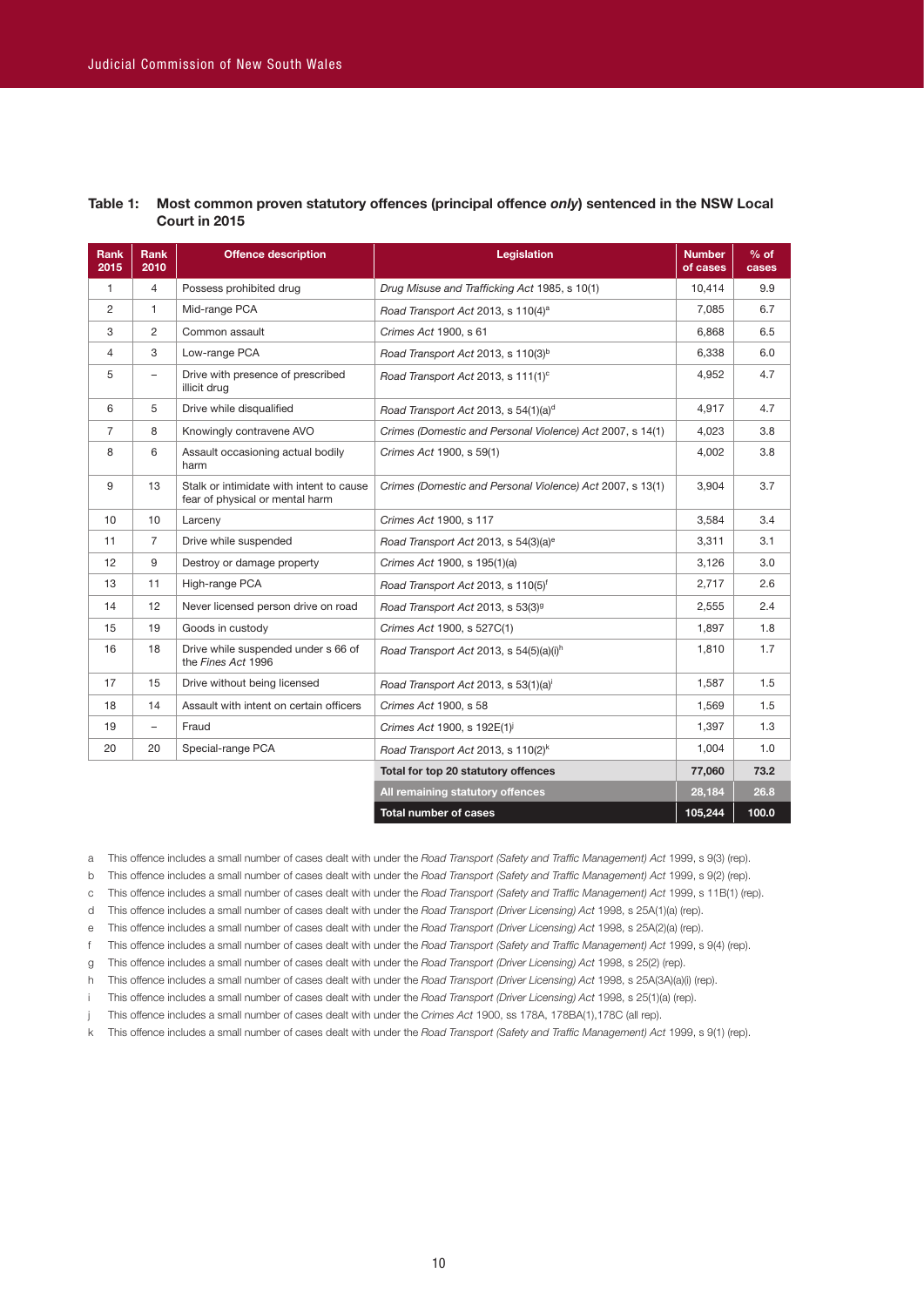|              |                                                                             |                     |                     |                              |             | Principal penalty type (%)    |            |                                        |                                   |     |        |
|--------------|-----------------------------------------------------------------------------|---------------------|---------------------|------------------------------|-------------|-------------------------------|------------|----------------------------------------|-----------------------------------|-----|--------|
| <b>Rank</b>  | <b>Offence description</b>                                                  | s 10<br><b>Dism</b> | s 10<br><b>Bond</b> | s 10A<br>Conv/<br><b>ROC</b> | <b>Fine</b> | s <sub>9</sub><br><b>Bond</b> | <b>CSO</b> | s <sub>12</sub><br><b>Susp</b><br>sent | <b>ICO</b>                        | HD  | Prison |
| $\mathbf{1}$ | Possess prohibited drug                                                     | 8.1                 | 18.7                | 3.2                          | 56.9        | 9.9                           | 0.3        | 0.7                                    | 0.1                               | 0.0 | 2.1    |
| 2            | Mid-range PCA                                                               | 0.3                 | 15.2                | 0.7                          | 61.8        | 15.6                          | 3.0        | 2.0                                    | 0.7                               | 0.1 | 0.8    |
| 3            | Common assault                                                              | 3.4                 | 23.7                | 0.7                          | 15.5        | 41.5                          | 3.5        | 4.8                                    | 0.7                               | 0.0 | 6.3    |
| 4            | Low-range PCA                                                               | 4.8                 | 45.5                | 0.5                          | 48.8        | 0.4                           | < 0.05     |                                        | No term of imprisonment available |     |        |
| 5            | Drive with presence of prescribed<br>illicit drug                           | 3.6                 | 28.4                | 2.0                          | 65.3        | 0.7                           | < 0.05     |                                        | No term of imprisonment available |     |        |
| 6            | Drive while disqualified                                                    | 0.8                 | 5.3                 | 1.0                          | 25.2        | 23.5                          | 10.6       | 12.8                                   | 4.1                               | 0.9 | 15.9   |
| 7            | Knowingly contravene AVO                                                    | 3.0                 | 6.2                 | 5.7                          | 16.2        | 38.9                          | 3.5        | 8.4                                    | 1.1                               | 0.0 | 16.9   |
| 8            | Assault occasioning actual bodily<br>harm                                   | 0.8                 | 8.3                 | 0.1                          | 5.4         | 40.8                          | 7.7        | 12.4                                   | 3.3                               | n/a | 21.0   |
| 9            | Stalk or intimidate with intent to<br>cause fear of physical or mental harm | 0.9                 | 10.6                | 0.8                          | 8.5         | 51.0                          | 3.6        | 8.1                                    | 0.9                               | n/a | 15.6   |
| 10           | Larceny                                                                     | 2.2                 | 8.1                 | 2.5                          | 36.1        | 24.7                          | 3.0        | 5.7                                    | 0.6                               | 0.1 | 16.9   |
| 11           | Drive while suspended                                                       | 3.4                 | 25.9                | 1.6                          | 58.1        | 8.0                           | 1.4        | 0.8                                    | 0.2                               | 0.1 | 0.7    |
| 12           | Destroy or damage property                                                  | 3.7                 | 19.2                | 2.9                          | 36.4        | 27.6                          | 2.0        | 2.2                                    | 0.4                               | 0.0 | 5.6    |
| 13           | High-range PCA                                                              | < 0.05              | 1.3                 | 0.6                          | 31.8        | 32.1                          | 11.8       | 11.3                                   | 4.4                               | 1.0 | 5.8    |
| 14           | Never licensed person drive on road                                         | 12.4                | 9.7                 | 3.1                          | 70.3        | 3.5                           | 0.4        | 0.2                                    | < 0.05                            | 0.0 | 0.4    |
| 15           | Goods in custody                                                            | 1.0                 | 5.0                 | 3.0                          | 38.9        | 30.3                          | 1.6        | 3.5                                    | 0.3                               | 0.1 | 16.3   |
| 16           | Drive while suspended under s 66 of<br>the Fines Act 1996                   | 12.4                | 23.9                | 1.5                          | 59.7        | 1.8                           | 0.3        | 0.0                                    | 0.1                               | 0.0 | 0.4    |
| 17           | Drive without being licensed                                                | 13.3                | 6.8                 | 3.6                          | 75.8        | 0.4                           | 0.0        |                                        | No term of imprisonment available |     |        |
| 18           | Assault with intent on certain officers                                     | 1.3                 | 10.8                | 1.0                          | 21.4        | 40.1                          | 5.3        | 5.4                                    | 0.8                               | 0.1 | 13.8   |
| 19           | Fraud                                                                       | 0.8                 | 6.1                 | 1.4                          | 19.3        | 32.3                          | 7.2        | 8.6                                    | 2.6                               | 0.8 | 21.0   |
| 20           | Special-range PCA                                                           | 2.6                 | 32.7                | 1.7                          | 62.5        | 0.4                           | 0.1        |                                        | No term of imprisonment available |     |        |
|              | All remaining statutory offences                                            | 7.6                 | 8.0                 | 3.1                          | 42.9        | 16.3                          | 3.4        | 5.3                                    | 1.2                               | 0.1 | 12.3   |
|              | Total for all statutory offences                                            | 4.8                 | 14.9                | 2.2                          | 41.3        | 19.7                          | 3.2        | 4.5                                    | 1.0                               | 0.1 | 8.4    |
|              | <b>Total number of cases</b>                                                | 5,072               | 15,680              | 2,272                        | 43,428      | 20,673                        | 3,325      | 4.688                                  | 1,058                             | 128 | 8,879  |

# **Table 2: Distribution of penalty types for the most common proven statutory offences (principal offence**  *only***) in the NSW Local Court in 2015**

Note: The figures highlighted show the highest rates for each penalty type.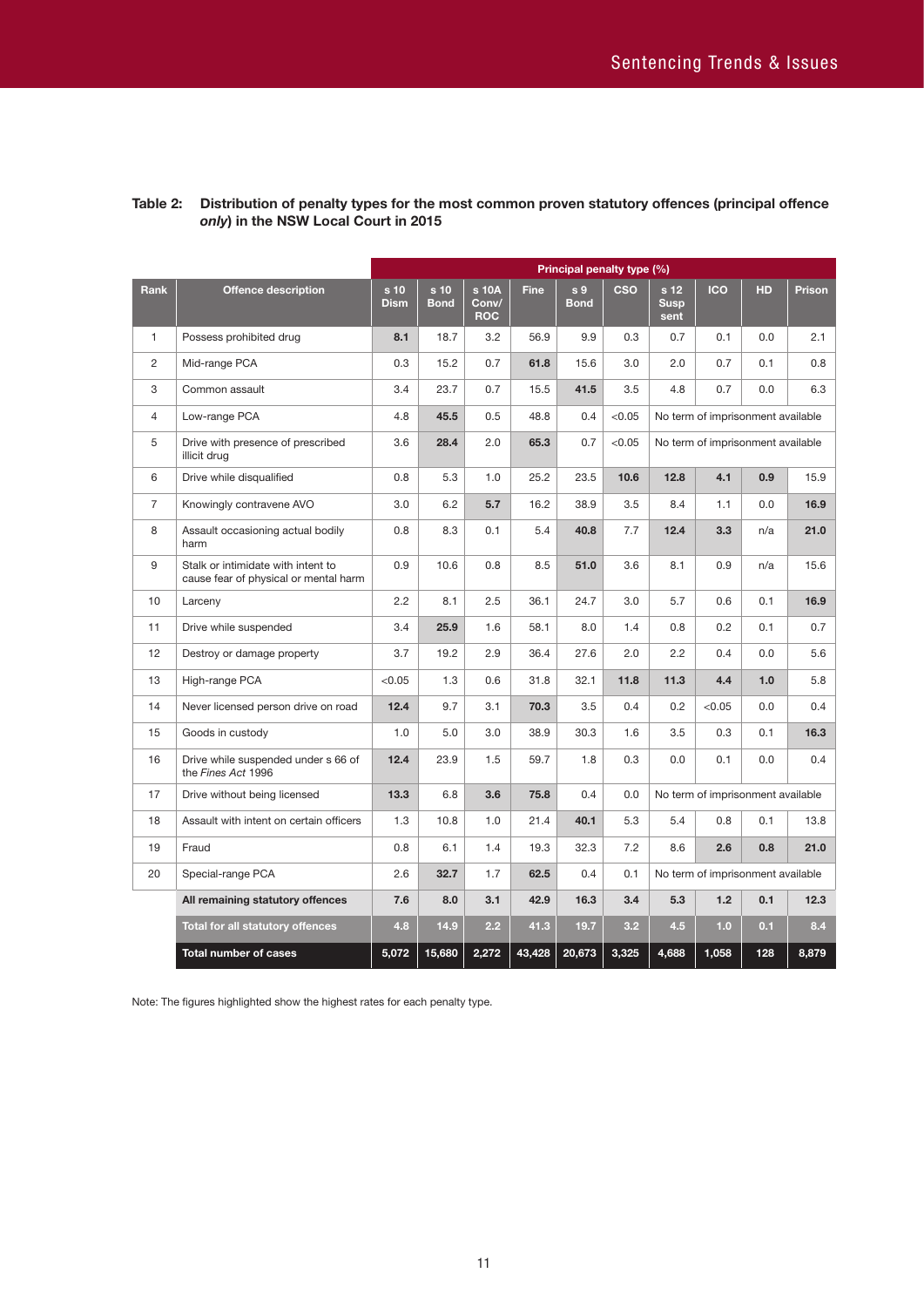As in previous studies, traffic offences continued to dominate the top 20 statutory principal offences. The offence "drive with presence of prescribed illicit drug" was fifth (representing 4.7% of cases).<sup>86</sup> Its appearance in the list for the first time reflects the sharp upward trend of this offence observed in BOCSAR statistics, $87$  and is likely attributable to an increase in the availability and incidence of roadside testing technology.<sup>88</sup> The number of offenders sentenced for the offence of "drive while suspended under s 66 of the *Fines Act* 1996" increased, moving from 18th in 2010 (representing 1.4% of cases) to 16th (representing 1.7% of cases). The ranking for the offence of "specialrange PCA" was unchanged from 2010 (20th in both). There was a decrease in the number of offenders sentenced for all other traffic offences listed in the top 20. For example, "mid-range PCA" the most common offence in 2010 (representing 9.5% of cases) and in the two preceding study periods,89 is now ranked second (representing 6.7% of cases).

# **Penalties for the most common offences**

Table 2 shows the penalty distribution for the 20 most common statutory offences (principal offence only) in 2015. When sentencing offenders, a number of factors relating to the offender and the offence must be taken into account, including their prior record, the number of offences and the plea. The following penalty information does not differentiate between those factors. The sentencing patterns for each of the top 20 statutory principal offences are discussed below, listed in order of their rankings as at 2015 in Table 1.

# **1. Possess prohibited drug**

*Drug Misuse and Trafficking Act* 1985, s 10(1). Maximum penalty: 2 yrs and/or 20 pu.

#### **Sentences**

- fines  $(56.9\%)$ : the median fine was \$400; the mode was \$500 (16.2%); other common fine amounts were \$300 (12.9%), \$400 (12.5%) and \$200 (11.3%); 53.5% of fines were in the middle 50% range of \$250–\$500
- s 10 bonds (18.7%): the median duration was 12 months
- s 9 bonds (9.9%): 48.3% were supervised; the median was 12 months duration, as was the mode (61.0%)
- s 10 dismissals (8.1%)
- s 10A convictions/ROC<sup>90</sup> (3.2%)
- full-time imprisonment (2.1%): the median full term and median NPP/fixed term was 2 months
- suspended sentences (0.7%), CSOs (0.3%), ICOs (0.1%)

The distribution of penalties for this offence was quite similar to 2010. Small decreases in the use of fines (1.9 pp), s 10 dismissals (0.7 pp) and s 10A convictions (0.5 pp) were offset by increases in the use of full-time imprisonment (0.7 pp), s 9 bonds (1.1 pp) and s 10 bonds (1.4 pp).

The severity of penalties imposed has remained largely stable. The median duration of s 9 and s 10 bonds was unchanged from 2010, as was the median full term of full-time imprisonment (which was the lowest of the offences in the list). The median fine increased by \$100 from 2010, but remained the lowest median fine of the offences in this list (together with "special-range PCA").

<sup>86</sup> In 2010, this offence represented 0.5% of cases (unpublished).

<sup>87</sup> The number of charges proven for "exceed the prescribed content of 'illicit drugs'" increased 83.4% from 2013 to 2014 (from 789 to 1,447). A further increase of 298.2% was reported in 2015 (to 5,762 charges proven): BOCSAR, *NSW Criminal Courts Statistics 2015*, Table 2, at www.bocsar.nsw.gov.au, accessed 27 March 2017.

<sup>88</sup> Transport for NSW, *Drug driving: fact sheet*, June 2015, at http://roadsafety.transport.nsw.gov.au/downloads/drug-driving-f.pdf, accessed 24 January 2017.

<sup>89</sup> "Mid-range PCA" represented 9.7% of cases in 2007 and 11.2% of cases in 2002: M Karpin, P Poletti, "Common offences in the NSW Local Court: 2007", *Sentencing Trends & Issues*, No 37, Judicial Commission of NSW, 2008, p 4.

<sup>90</sup> This includes 2 offenders sentenced to the rising of the court (ROC).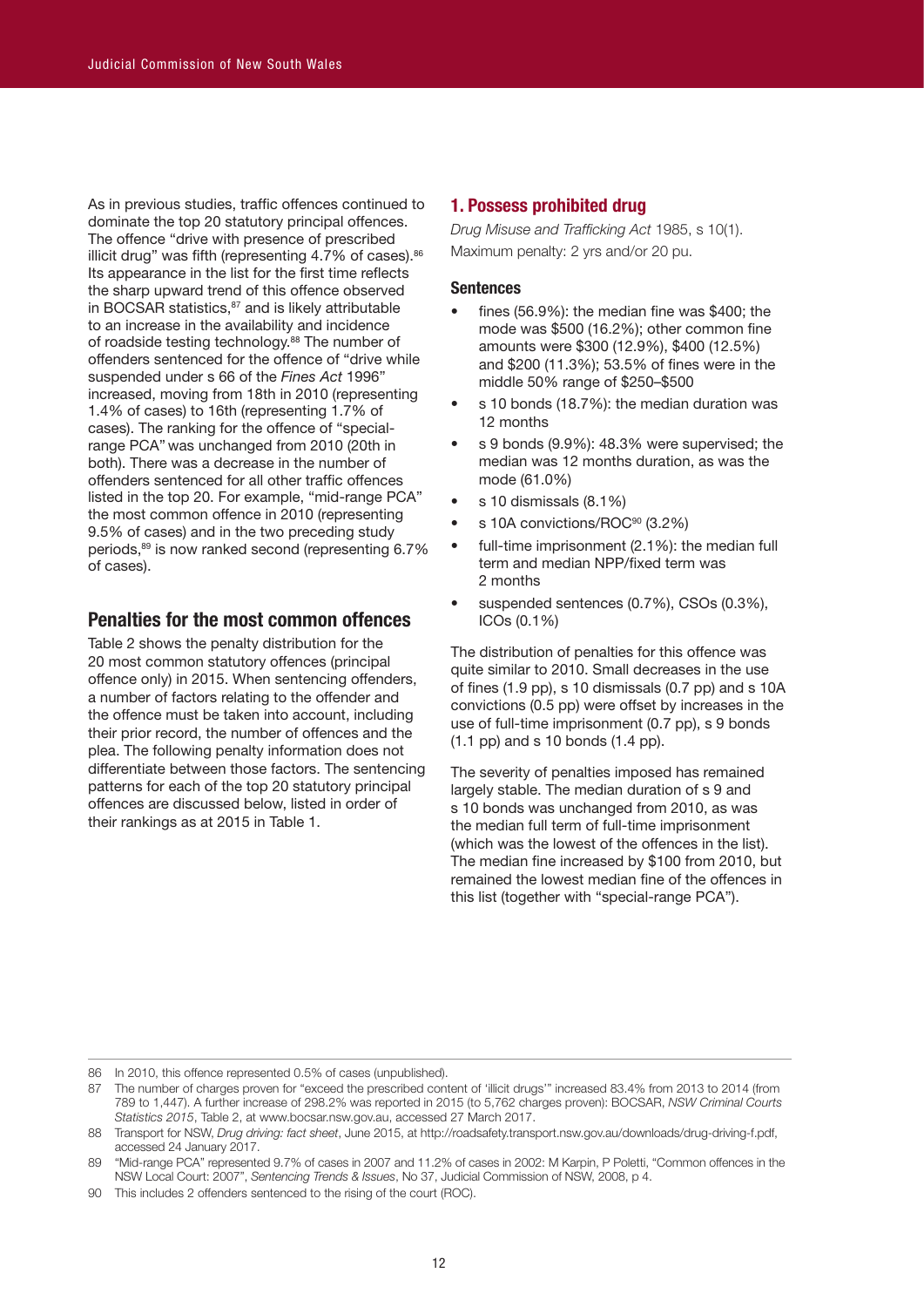#### **Drug type**

The distribution of drug types possessed by offenders<sup>91</sup> sentenced for this offence was different to that observed in 2010. Although cannabis remained the most commonly possessed drug (46.0%) it decreased by 10.0 pp from 2010. The second most common was amphetamines (24.4%) which increased 10.6 pp from 2010. Cocaine (6.9%) increased by 1.9 pp but ecstasy (16.0%) and heroin (4.9%) decreased slightly by 1.3 pp and 1.0 pp respectively.

As was the case in 2010, the possession of heroin was more likely to attract full-time imprisonment (8.3%) or a s 9 bond (21.0%) than any other type of drug. Ecstasy attracted the highest rate of s 10 bonds and s 10 dismissals (52.3% and 17.4% respectively). Offences involving hallucinogens or cocaine also attracted a high rate of s 10 bonds (52.2% and 47.1% respectively). Possession of cannabis or amphetamines attracted the highest rate of fines (68.7% and 62.8% respectively).

For drug types in respect of which five or more offenders were sentenced to full-time imprisonment (heroin, cannabis, amphetamines and ecstasy), the median full term was 2 months, irrespective of the drug type.

Amphetamines and cocaine attracted the highest median fines (\$500), while ecstasy and cannabis attracted the lowest (\$330). The median fine for all other drug types was \$400, equal to the overall median.

# **2. Mid-range PCA**

*Road Transport Act* 2013, s 110(4).

Maximum penalty: 9 mths and/or 20 pu (first offence); 12 mths and/or 30 pu (subsequent offence).

Licence disqualification: automatic 12 mths, minimum 6 mths92 (no previous major offence); automatic 3 yrs, minimum 12 mths (previous major offence).<sup>93</sup>

Mandatory interlock:<sup>94</sup> minimum licence disqualification period 6 mths, maximum 9 mths; minimum interlock period 24 mths.

#### **Sentences**

- fines (61.8%): the median fine was  $$750$ ; the mode was \$800 (14.9%); other common fine amounts were \$600 (12.7%), \$1,000 (11.8%) and \$500 (10.4%); 54.7% of fines were in the middle 50% range of \$600–\$900
- s 9 bonds (15.6%): 20.7% were supervised; the median duration was 12 months
- s 10 bonds (15.2%): the median duration was 12 months
- CSOs (3.0%): the median term was 100 hours
- suspended sentences (2.0%): 58.9% were supervised; the median term was 8 months
- full-time imprisonment (0.8%), s 10A convictions (0.7%), ICOs (0.7%), s 10 dismissals (0.3%), HD (0.1%)

There were slight changes in the distribution of penalties for this offence from 2010. The use of fines decreased 5.8 pp, offset by increases in the use of s 9 and s 10 bonds (by 2.9 pp and 1.7 pp respectively). The proportion of supervised s 9 bonds decreased 8.9 pp while the proportion of supervised suspended sentences increased 8.5 pp. The median fine amount increased slightly (\$700 in 2010) but the median duration of both s 9 and s 10 bonds was unchanged. The rate of CSOs was 0.5 pp higher than in 2010, although the median term decreased from 120 hours.

#### **First and subsequent offences**

First offences accounted for 86.6% of instances of this offence. 95 Table 3 shows the distribution of penalty types for traffic offences broken down by first and subsequent offences. It can be seen that the rate of fines for subsequent offences was nearly half that for first offences (33.7% and 66.1% respectively). The

91 Where the type of drug was known. In 0.5% of cases, the drug type was unknown.

94 Applicable to all offences committed on or after 1 February 2015 where the offender had a prior conviction within the preceding 5-year period for an "alcohol-related major offence", unless an interlock exemption order is made: *Road Transport Act* 2013, Pt 7.4, Div 2.

95 For the 0.3% of offenders sentenced under the now repealed *Road Transport (Safety and Traffic Management) Act* 1999, s 9(3), it was not possible to determine whether the offence was a first or subsequent offence.

<sup>92</sup> If it thinks fit, the court may order a shorter or longer period of disqualification than the automatic period, but not less than the minimum period prescribed: *Road Transport Act* 2013, s 205(2)(b)(ii).

<sup>93</sup> If, at the time of conviction or during the preceding 5-year period, the convicted person is or has been convicted of one or more other major offences (whether of the same or a different kind), a higher automatic disqualification period applies: *Road Transport Act* 2013, s 205(3). The definition of a "major offence" in s 4 of the *Road Transport Act* 2013 includes: offences involving death or bodily harm arising out of the use of a motor vehicle, police pursuits, PCA offences and furious, reckless or menacing driving. The automatic period does not apply to the small number of cases (0.3%) under s 110(4)(c) as it is not a major offence.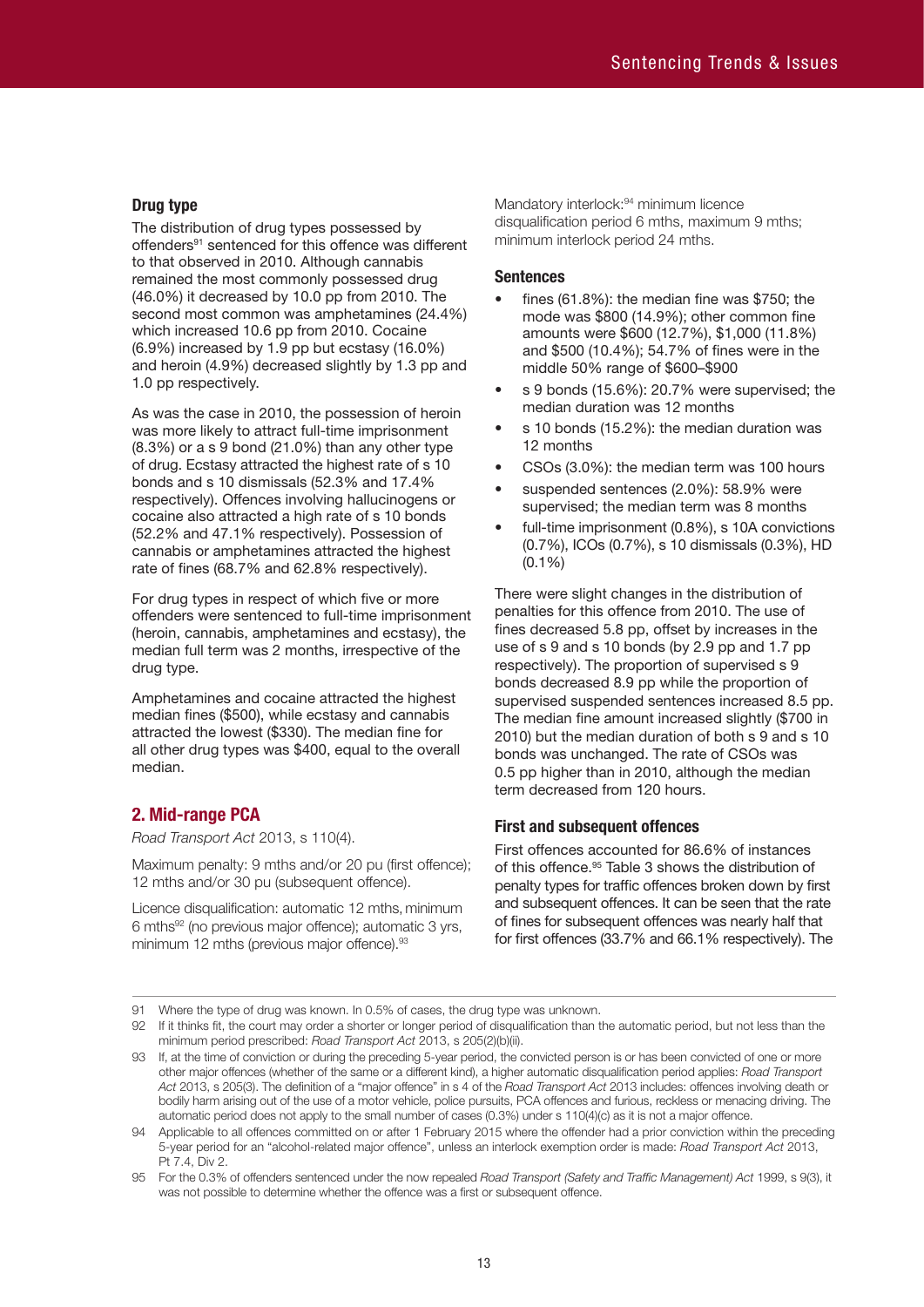Table 3: Penalties for traffic offences - first and subsequent offence in the NSW Local Court in 2015 **Table 3: Penalties for traffic offences — first and subsequent offence in the NSW Local Court in 2015**

| $\infty$<br>$\tilde{c}$<br>$\tilde{c}$<br>$\circ$<br>$\tilde{c}$<br>$\frac{1}{2}$<br>$\overline{ }$<br>ၜ<br>$\infty$<br>$\sim$<br>Prison<br>No term of imprisonment available<br>No term of imprisonment available<br>No term of imprisonment available<br>No term of imprisonment available<br>No term of imprisonment available<br>ၜ<br>Б<br>$\frac{2}{1}$<br>$\frac{6}{1}$<br>ო<br>4<br>က<br>18.0<br>က္<br>$\overline{6}$ .<br>23.1<br>ৡ<br>ö<br>က<br>ö<br>ကံ<br>က<br>ö<br>0.0<br>0.05<br>$0.\overline{3}$<br>1.4<br>0.0<br>2.2<br>0.0<br>0.0<br>0.7<br>$\overline{C}$<br>$\overline{C}$<br>읖<br>ৡ<br>0.3<br>Ņ<br>5<br>6.0<br>0.6<br>Q<br>r.<br>0.0<br>$\overline{0}$<br><b>SO</b><br>$\overline{C}$<br>$\overline{0}$ .<br>ৡ<br>ಲ್ಲ<br>က်<br>$\alpha$<br>legislation where it was not known that the offence was a first or subsequent offence.<br>တ<br>Б<br>5<br>5<br>S<br>0.0<br>0.0<br>$\frac{12}{3}$<br>8.7<br>16.7<br>20.7<br>N<br>sent<br>Z.<br>వ్<br>တ<br>ö<br>ö<br>ö<br>ကံ<br>0.0<br>0.0<br>0.0<br>1.6<br>12.2<br>0.05<br>0.2<br>0.0<br>$0.\overline{3}$<br>8.4<br>12.2<br>0.9<br>11.3<br>14.4<br>0.0<br>$\frac{2}{1}$<br>0.2<br>$\frac{6}{1}$<br>5.7<br>$\overline{0}$<br><b>CSO</b><br>℅<br>12 mths<br>12 mths<br>12 mths<br>12 mths<br>12 mths<br>12 mths<br>15 mths<br>12 mths<br>12 mths<br>15 mths<br>24 mths<br>12 mths<br>12 mths<br>mths<br>mths<br>mths<br>Median<br>mths<br>$\mathbf{I}$<br>$\star$<br>$\frac{1}{2}$<br>$\frac{1}{2}$<br>얻<br>σ<br>s 9<br>Bond<br>rú<br>$0.\overline{3}$<br>1.6<br>0.6<br>2.4<br>တ္<br>œ<br>Q<br>rú<br>$\frac{0}{1}$<br>0.0<br>20.4<br>18.4<br>24.7<br>10.2<br>$\overline{1}$ .<br>2.4<br>0.4<br>35.1<br>$\overline{0}$<br>ৡ<br>33.<br>흔.<br>có<br>ö<br>27.<br>Median<br>\$800<br>\$600<br>\$1,000<br>\$1,200<br>\$400<br>\$400<br>\$500<br>\$750<br>\$800<br>\$500<br>\$600<br>\$400<br>\$550<br>\$900<br>\$700<br>\$450<br>\$600<br>\$500<br>\$600<br>\$500<br>Fine<br>44.8<br>rú<br>Q,<br>58.6<br>54.3<br>36.9<br>rú<br>rú<br>88.9<br>59.8<br>90.2<br>87.2<br>15.2<br>70.7<br>69.4<br>59.2<br>88.4<br>33.7<br>66.7<br>66.1<br>వ్<br>63<br>38.<br>ق<br>72.<br>s 10A<br>Conv/<br>ROC<br>0.6<br>0.0<br>$3.\overline{3}$<br>œ<br>œ<br>œ<br>rù<br>rù.<br>တ္<br>က္<br>$\overline{1}$ .0<br>Ņ<br>4<br>$\overline{1}$ .<br>4<br>3.7<br>$\overline{1}$ :<br>0.7<br>2.7<br>$\overline{2.1}$<br>℅<br>ö<br>ö<br>ö<br>က်<br>က်<br>2.<br>$\circ$<br>$\overline{\phantom{0}}$<br>$\overline{\phantom{0}}$<br>$\overline{ }$<br>$\frac{6}{10}$<br>Bond<br>7.5<br>4.0<br>$\frac{6}{1}$<br>0.0<br>10.3<br>7.8<br>Ņ<br>4<br>7.0<br>27.3<br>4<br>24.3<br>35.2<br>8.4<br>17.2<br>4<br>Ņ<br>4<br>18.7<br>$\overline{3}$ .<br>వ్<br>30.<br>တ<br>N<br>$\overline{49}$<br>ဖ<br><u>يہ</u><br>996<br>0.3<br>5.2<br>0.0<br>3.9<br>0.0<br>1.3<br>0.4<br>3.7<br>$0.\overline{6}$<br>0.05<br>0.0<br>16.2<br>4.0<br>Drive while suspended under s 66 of the Fines Act 1<br>12.9<br>5.7<br>15.8<br>3.4<br>$2.\overline{8}$<br>$\overline{0}$ .<br>Ģ<br>s 10<br>Dism<br>Excludes the small number of cases dealt with under repealed<br>℅<br>Drive with presence of prescribed illicit drug<br>Number of<br>offences <sup>a</sup><br>805<br>5,776<br>376<br>2,808<br>2,990<br>Б<br>445<br>1,750<br>908<br>95<br>6,122<br>559<br>4,576<br>2,253<br>123<br>1,259<br>2,044<br>324<br>944<br>1,687<br>5<br>Never licensed person drive on road<br>Drive without being licensed<br>Drive while disqualified<br>Drive while suspended<br>description<br>Subsequent offence<br>Subsequent offence<br>Subsequent offence<br>Subsequent offence<br>Subsequent offence<br>Subsequent offence<br>Subsequent offence<br>Subsequent offence<br>Subsequent offence<br>Subsequent offence<br>Special-range PCA<br>Offence<br>High-range PCA<br>Low-range PCA<br>Mid-range PCA<br>First offence<br>First offence<br>First offence<br>First offence<br>First offence<br>First offence<br>First offence<br>First offence<br>First offence<br>First offence<br>Rank<br>13<br>$\frac{6}{5}$<br>$\frac{4}{7}$<br>17<br>20<br>Ξ<br>2<br>4<br>5<br>$\circ$ |              |  |  |  |  | Principal penalty type |  |  |        |                | disqualification<br>Licence     |
|-------------------------------------------------------------------------------------------------------------------------------------------------------------------------------------------------------------------------------------------------------------------------------------------------------------------------------------------------------------------------------------------------------------------------------------------------------------------------------------------------------------------------------------------------------------------------------------------------------------------------------------------------------------------------------------------------------------------------------------------------------------------------------------------------------------------------------------------------------------------------------------------------------------------------------------------------------------------------------------------------------------------------------------------------------------------------------------------------------------------------------------------------------------------------------------------------------------------------------------------------------------------------------------------------------------------------------------------------------------------------------------------------------------------------------------------------------------------------------------------------------------------------------------------------------------------------------------------------------------------------------------------------------------------------------------------------------------------------------------------------------------------------------------------------------------------------------------------------------------------------------------------------------------------------------------------------------------------------------------------------------------------------------------------------------------------------------------------------------------------------------------------------------------------------------------------------------------------------------------------------------------------------------------------------------------------------------------------------------------------------------------------------------------------------------------------------------------------------------------------------------------------------------------------------------------------------------------------------------------------------------------------------------------------------------------------------------------------------------------------------------------------------------------------------------------------------------------------------------------------------------------------------------------------------------------------------------------------------------------------------------------------------------------------------------------------------------------------------------------------------------------------------------------------------------------------------------------------------------------------------------------------------------------------------------------------------------------------------------------------------------------------------------------------------------------------------------------------------------------------------------------------------------------------------------------------------------------------------------------------------------------------------------------------------------------------------------------------------------------------------------------------------------------------------------------------------------------------------------------------------------------------------------------------------------------------------------------------------------------------------------------------------------------------------------------|--------------|--|--|--|--|------------------------|--|--|--------|----------------|---------------------------------|
|                                                                                                                                                                                                                                                                                                                                                                                                                                                                                                                                                                                                                                                                                                                                                                                                                                                                                                                                                                                                                                                                                                                                                                                                                                                                                                                                                                                                                                                                                                                                                                                                                                                                                                                                                                                                                                                                                                                                                                                                                                                                                                                                                                                                                                                                                                                                                                                                                                                                                                                                                                                                                                                                                                                                                                                                                                                                                                                                                                                                                                                                                                                                                                                                                                                                                                                                                                                                                                                                                                                                                                                                                                                                                                                                                                                                                                                                                                                                                                                                                                                             |              |  |  |  |  |                        |  |  |        |                |                                 |
|                                                                                                                                                                                                                                                                                                                                                                                                                                                                                                                                                                                                                                                                                                                                                                                                                                                                                                                                                                                                                                                                                                                                                                                                                                                                                                                                                                                                                                                                                                                                                                                                                                                                                                                                                                                                                                                                                                                                                                                                                                                                                                                                                                                                                                                                                                                                                                                                                                                                                                                                                                                                                                                                                                                                                                                                                                                                                                                                                                                                                                                                                                                                                                                                                                                                                                                                                                                                                                                                                                                                                                                                                                                                                                                                                                                                                                                                                                                                                                                                                                                             |              |  |  |  |  |                        |  |  | Median | వ              | Median                          |
|                                                                                                                                                                                                                                                                                                                                                                                                                                                                                                                                                                                                                                                                                                                                                                                                                                                                                                                                                                                                                                                                                                                                                                                                                                                                                                                                                                                                                                                                                                                                                                                                                                                                                                                                                                                                                                                                                                                                                                                                                                                                                                                                                                                                                                                                                                                                                                                                                                                                                                                                                                                                                                                                                                                                                                                                                                                                                                                                                                                                                                                                                                                                                                                                                                                                                                                                                                                                                                                                                                                                                                                                                                                                                                                                                                                                                                                                                                                                                                                                                                                             |              |  |  |  |  |                        |  |  |        |                |                                 |
|                                                                                                                                                                                                                                                                                                                                                                                                                                                                                                                                                                                                                                                                                                                                                                                                                                                                                                                                                                                                                                                                                                                                                                                                                                                                                                                                                                                                                                                                                                                                                                                                                                                                                                                                                                                                                                                                                                                                                                                                                                                                                                                                                                                                                                                                                                                                                                                                                                                                                                                                                                                                                                                                                                                                                                                                                                                                                                                                                                                                                                                                                                                                                                                                                                                                                                                                                                                                                                                                                                                                                                                                                                                                                                                                                                                                                                                                                                                                                                                                                                                             |              |  |  |  |  |                        |  |  | mths   | ဖ<br>82.       | mths<br>ဖ                       |
|                                                                                                                                                                                                                                                                                                                                                                                                                                                                                                                                                                                                                                                                                                                                                                                                                                                                                                                                                                                                                                                                                                                                                                                                                                                                                                                                                                                                                                                                                                                                                                                                                                                                                                                                                                                                                                                                                                                                                                                                                                                                                                                                                                                                                                                                                                                                                                                                                                                                                                                                                                                                                                                                                                                                                                                                                                                                                                                                                                                                                                                                                                                                                                                                                                                                                                                                                                                                                                                                                                                                                                                                                                                                                                                                                                                                                                                                                                                                                                                                                                                             |              |  |  |  |  |                        |  |  | mths   | rö.<br>57.     | mths<br>ၜ                       |
|                                                                                                                                                                                                                                                                                                                                                                                                                                                                                                                                                                                                                                                                                                                                                                                                                                                                                                                                                                                                                                                                                                                                                                                                                                                                                                                                                                                                                                                                                                                                                                                                                                                                                                                                                                                                                                                                                                                                                                                                                                                                                                                                                                                                                                                                                                                                                                                                                                                                                                                                                                                                                                                                                                                                                                                                                                                                                                                                                                                                                                                                                                                                                                                                                                                                                                                                                                                                                                                                                                                                                                                                                                                                                                                                                                                                                                                                                                                                                                                                                                                             |              |  |  |  |  |                        |  |  |        |                |                                 |
|                                                                                                                                                                                                                                                                                                                                                                                                                                                                                                                                                                                                                                                                                                                                                                                                                                                                                                                                                                                                                                                                                                                                                                                                                                                                                                                                                                                                                                                                                                                                                                                                                                                                                                                                                                                                                                                                                                                                                                                                                                                                                                                                                                                                                                                                                                                                                                                                                                                                                                                                                                                                                                                                                                                                                                                                                                                                                                                                                                                                                                                                                                                                                                                                                                                                                                                                                                                                                                                                                                                                                                                                                                                                                                                                                                                                                                                                                                                                                                                                                                                             |              |  |  |  |  |                        |  |  |        | ဖ<br>45.       | mths<br>ო                       |
|                                                                                                                                                                                                                                                                                                                                                                                                                                                                                                                                                                                                                                                                                                                                                                                                                                                                                                                                                                                                                                                                                                                                                                                                                                                                                                                                                                                                                                                                                                                                                                                                                                                                                                                                                                                                                                                                                                                                                                                                                                                                                                                                                                                                                                                                                                                                                                                                                                                                                                                                                                                                                                                                                                                                                                                                                                                                                                                                                                                                                                                                                                                                                                                                                                                                                                                                                                                                                                                                                                                                                                                                                                                                                                                                                                                                                                                                                                                                                                                                                                                             |              |  |  |  |  |                        |  |  |        | 5<br>92.       | mths<br>S                       |
|                                                                                                                                                                                                                                                                                                                                                                                                                                                                                                                                                                                                                                                                                                                                                                                                                                                                                                                                                                                                                                                                                                                                                                                                                                                                                                                                                                                                                                                                                                                                                                                                                                                                                                                                                                                                                                                                                                                                                                                                                                                                                                                                                                                                                                                                                                                                                                                                                                                                                                                                                                                                                                                                                                                                                                                                                                                                                                                                                                                                                                                                                                                                                                                                                                                                                                                                                                                                                                                                                                                                                                                                                                                                                                                                                                                                                                                                                                                                                                                                                                                             |              |  |  |  |  |                        |  |  |        |                |                                 |
|                                                                                                                                                                                                                                                                                                                                                                                                                                                                                                                                                                                                                                                                                                                                                                                                                                                                                                                                                                                                                                                                                                                                                                                                                                                                                                                                                                                                                                                                                                                                                                                                                                                                                                                                                                                                                                                                                                                                                                                                                                                                                                                                                                                                                                                                                                                                                                                                                                                                                                                                                                                                                                                                                                                                                                                                                                                                                                                                                                                                                                                                                                                                                                                                                                                                                                                                                                                                                                                                                                                                                                                                                                                                                                                                                                                                                                                                                                                                                                                                                                                             |              |  |  |  |  |                        |  |  |        | σ<br>65.       | mths<br>က                       |
|                                                                                                                                                                                                                                                                                                                                                                                                                                                                                                                                                                                                                                                                                                                                                                                                                                                                                                                                                                                                                                                                                                                                                                                                                                                                                                                                                                                                                                                                                                                                                                                                                                                                                                                                                                                                                                                                                                                                                                                                                                                                                                                                                                                                                                                                                                                                                                                                                                                                                                                                                                                                                                                                                                                                                                                                                                                                                                                                                                                                                                                                                                                                                                                                                                                                                                                                                                                                                                                                                                                                                                                                                                                                                                                                                                                                                                                                                                                                                                                                                                                             |              |  |  |  |  |                        |  |  |        | ဖ<br>93.       | mths<br>6                       |
|                                                                                                                                                                                                                                                                                                                                                                                                                                                                                                                                                                                                                                                                                                                                                                                                                                                                                                                                                                                                                                                                                                                                                                                                                                                                                                                                                                                                                                                                                                                                                                                                                                                                                                                                                                                                                                                                                                                                                                                                                                                                                                                                                                                                                                                                                                                                                                                                                                                                                                                                                                                                                                                                                                                                                                                                                                                                                                                                                                                                                                                                                                                                                                                                                                                                                                                                                                                                                                                                                                                                                                                                                                                                                                                                                                                                                                                                                                                                                                                                                                                             |              |  |  |  |  |                        |  |  |        |                |                                 |
|                                                                                                                                                                                                                                                                                                                                                                                                                                                                                                                                                                                                                                                                                                                                                                                                                                                                                                                                                                                                                                                                                                                                                                                                                                                                                                                                                                                                                                                                                                                                                                                                                                                                                                                                                                                                                                                                                                                                                                                                                                                                                                                                                                                                                                                                                                                                                                                                                                                                                                                                                                                                                                                                                                                                                                                                                                                                                                                                                                                                                                                                                                                                                                                                                                                                                                                                                                                                                                                                                                                                                                                                                                                                                                                                                                                                                                                                                                                                                                                                                                                             |              |  |  |  |  |                        |  |  | mths   | 91.7           | mths<br>24                      |
|                                                                                                                                                                                                                                                                                                                                                                                                                                                                                                                                                                                                                                                                                                                                                                                                                                                                                                                                                                                                                                                                                                                                                                                                                                                                                                                                                                                                                                                                                                                                                                                                                                                                                                                                                                                                                                                                                                                                                                                                                                                                                                                                                                                                                                                                                                                                                                                                                                                                                                                                                                                                                                                                                                                                                                                                                                                                                                                                                                                                                                                                                                                                                                                                                                                                                                                                                                                                                                                                                                                                                                                                                                                                                                                                                                                                                                                                                                                                                                                                                                                             |              |  |  |  |  |                        |  |  | mths   | 5<br>95.       | mths<br>$^{24}$                 |
|                                                                                                                                                                                                                                                                                                                                                                                                                                                                                                                                                                                                                                                                                                                                                                                                                                                                                                                                                                                                                                                                                                                                                                                                                                                                                                                                                                                                                                                                                                                                                                                                                                                                                                                                                                                                                                                                                                                                                                                                                                                                                                                                                                                                                                                                                                                                                                                                                                                                                                                                                                                                                                                                                                                                                                                                                                                                                                                                                                                                                                                                                                                                                                                                                                                                                                                                                                                                                                                                                                                                                                                                                                                                                                                                                                                                                                                                                                                                                                                                                                                             |              |  |  |  |  |                        |  |  |        |                |                                 |
|                                                                                                                                                                                                                                                                                                                                                                                                                                                                                                                                                                                                                                                                                                                                                                                                                                                                                                                                                                                                                                                                                                                                                                                                                                                                                                                                                                                                                                                                                                                                                                                                                                                                                                                                                                                                                                                                                                                                                                                                                                                                                                                                                                                                                                                                                                                                                                                                                                                                                                                                                                                                                                                                                                                                                                                                                                                                                                                                                                                                                                                                                                                                                                                                                                                                                                                                                                                                                                                                                                                                                                                                                                                                                                                                                                                                                                                                                                                                                                                                                                                             |              |  |  |  |  |                        |  |  | mths   | $\circ$<br>69. | mths<br>$\tilde{c}$             |
|                                                                                                                                                                                                                                                                                                                                                                                                                                                                                                                                                                                                                                                                                                                                                                                                                                                                                                                                                                                                                                                                                                                                                                                                                                                                                                                                                                                                                                                                                                                                                                                                                                                                                                                                                                                                                                                                                                                                                                                                                                                                                                                                                                                                                                                                                                                                                                                                                                                                                                                                                                                                                                                                                                                                                                                                                                                                                                                                                                                                                                                                                                                                                                                                                                                                                                                                                                                                                                                                                                                                                                                                                                                                                                                                                                                                                                                                                                                                                                                                                                                             |              |  |  |  |  |                        |  |  | mths   | O.<br>87.      | mths<br>24                      |
|                                                                                                                                                                                                                                                                                                                                                                                                                                                                                                                                                                                                                                                                                                                                                                                                                                                                                                                                                                                                                                                                                                                                                                                                                                                                                                                                                                                                                                                                                                                                                                                                                                                                                                                                                                                                                                                                                                                                                                                                                                                                                                                                                                                                                                                                                                                                                                                                                                                                                                                                                                                                                                                                                                                                                                                                                                                                                                                                                                                                                                                                                                                                                                                                                                                                                                                                                                                                                                                                                                                                                                                                                                                                                                                                                                                                                                                                                                                                                                                                                                                             |              |  |  |  |  |                        |  |  |        |                |                                 |
|                                                                                                                                                                                                                                                                                                                                                                                                                                                                                                                                                                                                                                                                                                                                                                                                                                                                                                                                                                                                                                                                                                                                                                                                                                                                                                                                                                                                                                                                                                                                                                                                                                                                                                                                                                                                                                                                                                                                                                                                                                                                                                                                                                                                                                                                                                                                                                                                                                                                                                                                                                                                                                                                                                                                                                                                                                                                                                                                                                                                                                                                                                                                                                                                                                                                                                                                                                                                                                                                                                                                                                                                                                                                                                                                                                                                                                                                                                                                                                                                                                                             |              |  |  |  |  |                        |  |  | mths   | 98.4           | mths<br>$\frac{\infty}{\infty}$ |
|                                                                                                                                                                                                                                                                                                                                                                                                                                                                                                                                                                                                                                                                                                                                                                                                                                                                                                                                                                                                                                                                                                                                                                                                                                                                                                                                                                                                                                                                                                                                                                                                                                                                                                                                                                                                                                                                                                                                                                                                                                                                                                                                                                                                                                                                                                                                                                                                                                                                                                                                                                                                                                                                                                                                                                                                                                                                                                                                                                                                                                                                                                                                                                                                                                                                                                                                                                                                                                                                                                                                                                                                                                                                                                                                                                                                                                                                                                                                                                                                                                                             |              |  |  |  |  |                        |  |  | mths   | 100.0          | mths<br>24                      |
|                                                                                                                                                                                                                                                                                                                                                                                                                                                                                                                                                                                                                                                                                                                                                                                                                                                                                                                                                                                                                                                                                                                                                                                                                                                                                                                                                                                                                                                                                                                                                                                                                                                                                                                                                                                                                                                                                                                                                                                                                                                                                                                                                                                                                                                                                                                                                                                                                                                                                                                                                                                                                                                                                                                                                                                                                                                                                                                                                                                                                                                                                                                                                                                                                                                                                                                                                                                                                                                                                                                                                                                                                                                                                                                                                                                                                                                                                                                                                                                                                                                             |              |  |  |  |  |                        |  |  |        |                |                                 |
|                                                                                                                                                                                                                                                                                                                                                                                                                                                                                                                                                                                                                                                                                                                                                                                                                                                                                                                                                                                                                                                                                                                                                                                                                                                                                                                                                                                                                                                                                                                                                                                                                                                                                                                                                                                                                                                                                                                                                                                                                                                                                                                                                                                                                                                                                                                                                                                                                                                                                                                                                                                                                                                                                                                                                                                                                                                                                                                                                                                                                                                                                                                                                                                                                                                                                                                                                                                                                                                                                                                                                                                                                                                                                                                                                                                                                                                                                                                                                                                                                                                             |              |  |  |  |  |                        |  |  |        | 7.6            | mths<br>6                       |
|                                                                                                                                                                                                                                                                                                                                                                                                                                                                                                                                                                                                                                                                                                                                                                                                                                                                                                                                                                                                                                                                                                                                                                                                                                                                                                                                                                                                                                                                                                                                                                                                                                                                                                                                                                                                                                                                                                                                                                                                                                                                                                                                                                                                                                                                                                                                                                                                                                                                                                                                                                                                                                                                                                                                                                                                                                                                                                                                                                                                                                                                                                                                                                                                                                                                                                                                                                                                                                                                                                                                                                                                                                                                                                                                                                                                                                                                                                                                                                                                                                                             |              |  |  |  |  |                        |  |  | mths   | 85.8           | 36 mths                         |
|                                                                                                                                                                                                                                                                                                                                                                                                                                                                                                                                                                                                                                                                                                                                                                                                                                                                                                                                                                                                                                                                                                                                                                                                                                                                                                                                                                                                                                                                                                                                                                                                                                                                                                                                                                                                                                                                                                                                                                                                                                                                                                                                                                                                                                                                                                                                                                                                                                                                                                                                                                                                                                                                                                                                                                                                                                                                                                                                                                                                                                                                                                                                                                                                                                                                                                                                                                                                                                                                                                                                                                                                                                                                                                                                                                                                                                                                                                                                                                                                                                                             |              |  |  |  |  |                        |  |  |        |                |                                 |
|                                                                                                                                                                                                                                                                                                                                                                                                                                                                                                                                                                                                                                                                                                                                                                                                                                                                                                                                                                                                                                                                                                                                                                                                                                                                                                                                                                                                                                                                                                                                                                                                                                                                                                                                                                                                                                                                                                                                                                                                                                                                                                                                                                                                                                                                                                                                                                                                                                                                                                                                                                                                                                                                                                                                                                                                                                                                                                                                                                                                                                                                                                                                                                                                                                                                                                                                                                                                                                                                                                                                                                                                                                                                                                                                                                                                                                                                                                                                                                                                                                                             |              |  |  |  |  |                        |  |  | mths   | ଟି.            | mths<br>S                       |
|                                                                                                                                                                                                                                                                                                                                                                                                                                                                                                                                                                                                                                                                                                                                                                                                                                                                                                                                                                                                                                                                                                                                                                                                                                                                                                                                                                                                                                                                                                                                                                                                                                                                                                                                                                                                                                                                                                                                                                                                                                                                                                                                                                                                                                                                                                                                                                                                                                                                                                                                                                                                                                                                                                                                                                                                                                                                                                                                                                                                                                                                                                                                                                                                                                                                                                                                                                                                                                                                                                                                                                                                                                                                                                                                                                                                                                                                                                                                                                                                                                                             |              |  |  |  |  |                        |  |  |        | 75.6           | 24 mths                         |
|                                                                                                                                                                                                                                                                                                                                                                                                                                                                                                                                                                                                                                                                                                                                                                                                                                                                                                                                                                                                                                                                                                                                                                                                                                                                                                                                                                                                                                                                                                                                                                                                                                                                                                                                                                                                                                                                                                                                                                                                                                                                                                                                                                                                                                                                                                                                                                                                                                                                                                                                                                                                                                                                                                                                                                                                                                                                                                                                                                                                                                                                                                                                                                                                                                                                                                                                                                                                                                                                                                                                                                                                                                                                                                                                                                                                                                                                                                                                                                                                                                                             |              |  |  |  |  |                        |  |  |        |                |                                 |
|                                                                                                                                                                                                                                                                                                                                                                                                                                                                                                                                                                                                                                                                                                                                                                                                                                                                                                                                                                                                                                                                                                                                                                                                                                                                                                                                                                                                                                                                                                                                                                                                                                                                                                                                                                                                                                                                                                                                                                                                                                                                                                                                                                                                                                                                                                                                                                                                                                                                                                                                                                                                                                                                                                                                                                                                                                                                                                                                                                                                                                                                                                                                                                                                                                                                                                                                                                                                                                                                                                                                                                                                                                                                                                                                                                                                                                                                                                                                                                                                                                                             |              |  |  |  |  |                        |  |  |        | တ<br>N         | mths<br>6                       |
|                                                                                                                                                                                                                                                                                                                                                                                                                                                                                                                                                                                                                                                                                                                                                                                                                                                                                                                                                                                                                                                                                                                                                                                                                                                                                                                                                                                                                                                                                                                                                                                                                                                                                                                                                                                                                                                                                                                                                                                                                                                                                                                                                                                                                                                                                                                                                                                                                                                                                                                                                                                                                                                                                                                                                                                                                                                                                                                                                                                                                                                                                                                                                                                                                                                                                                                                                                                                                                                                                                                                                                                                                                                                                                                                                                                                                                                                                                                                                                                                                                                             |              |  |  |  |  |                        |  |  |        | 41.0           | mths<br>$\tilde{c}$             |
|                                                                                                                                                                                                                                                                                                                                                                                                                                                                                                                                                                                                                                                                                                                                                                                                                                                                                                                                                                                                                                                                                                                                                                                                                                                                                                                                                                                                                                                                                                                                                                                                                                                                                                                                                                                                                                                                                                                                                                                                                                                                                                                                                                                                                                                                                                                                                                                                                                                                                                                                                                                                                                                                                                                                                                                                                                                                                                                                                                                                                                                                                                                                                                                                                                                                                                                                                                                                                                                                                                                                                                                                                                                                                                                                                                                                                                                                                                                                                                                                                                                             |              |  |  |  |  |                        |  |  |        |                |                                 |
|                                                                                                                                                                                                                                                                                                                                                                                                                                                                                                                                                                                                                                                                                                                                                                                                                                                                                                                                                                                                                                                                                                                                                                                                                                                                                                                                                                                                                                                                                                                                                                                                                                                                                                                                                                                                                                                                                                                                                                                                                                                                                                                                                                                                                                                                                                                                                                                                                                                                                                                                                                                                                                                                                                                                                                                                                                                                                                                                                                                                                                                                                                                                                                                                                                                                                                                                                                                                                                                                                                                                                                                                                                                                                                                                                                                                                                                                                                                                                                                                                                                             |              |  |  |  |  |                        |  |  |        | $\circ$<br>62. | 3 mths                          |
|                                                                                                                                                                                                                                                                                                                                                                                                                                                                                                                                                                                                                                                                                                                                                                                                                                                                                                                                                                                                                                                                                                                                                                                                                                                                                                                                                                                                                                                                                                                                                                                                                                                                                                                                                                                                                                                                                                                                                                                                                                                                                                                                                                                                                                                                                                                                                                                                                                                                                                                                                                                                                                                                                                                                                                                                                                                                                                                                                                                                                                                                                                                                                                                                                                                                                                                                                                                                                                                                                                                                                                                                                                                                                                                                                                                                                                                                                                                                                                                                                                                             |              |  |  |  |  |                        |  |  |        | 90.5           | 6 mths                          |
| $\epsilon$<br>Danotec an including introduct of caeer to darive a valid madis                                                                                                                                                                                                                                                                                                                                                                                                                                                                                                                                                                                                                                                                                                                                                                                                                                                                                                                                                                                                                                                                                                                                                                                                                                                                                                                                                                                                                                                                                                                                                                                                                                                                                                                                                                                                                                                                                                                                                                                                                                                                                                                                                                                                                                                                                                                                                                                                                                                                                                                                                                                                                                                                                                                                                                                                                                                                                                                                                                                                                                                                                                                                                                                                                                                                                                                                                                                                                                                                                                                                                                                                                                                                                                                                                                                                                                                                                                                                                                               | $\pi$ $\ast$ |  |  |  |  |                        |  |  |        |                |                                 |

Excludes the small number of cases dealt with under repealed legislation where it was not known that the offence was a first or subsequent offence.<br>Denotes an insufficient number of cases to derive a valid median. a Excludes the small number of cases dealt with under repealed legislation where it was not known that the offence was a first or subsequent offence.

\* Denotes an insufficient number of cases to derive a valid median.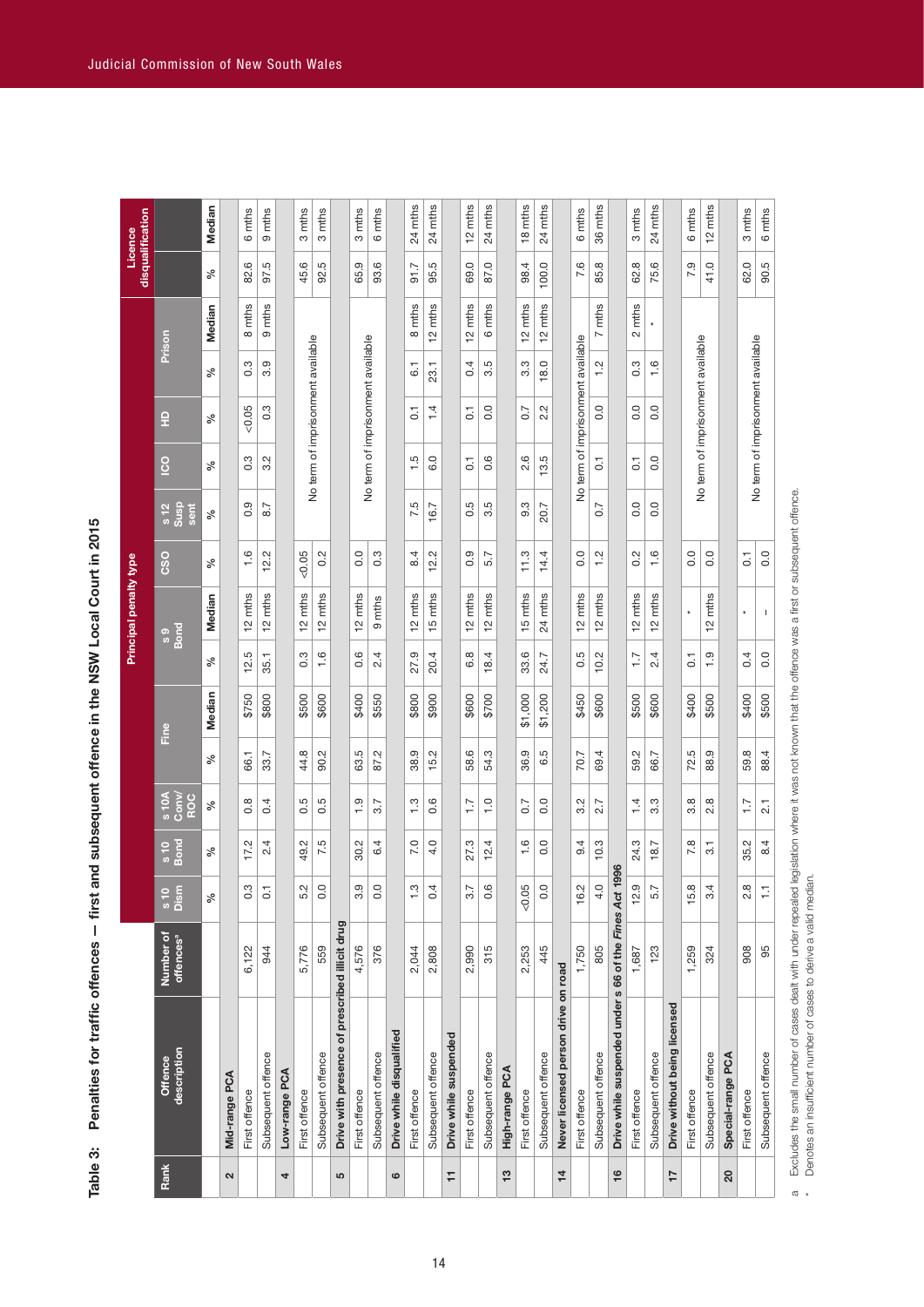median fine for a first offence was \$750, but increased to \$800 if the offence was a subsequent offence. The rates of s 9 bonds, CSOs and suspended sentences were higher for subsequent offences (35.1%, 12.2% and 8.7% respectively compared with 12.5%, 1.6% and 0.9% respectively for first offences), but was much lower for s 10 bonds (2.4% compared with 17.2% for first offences). The majority (66.1%) of offenders sentenced to imprisonment were subsequent offenders.

# **Licence disqualification and mandatory interlock program**

The overwhelming majority (84.6%) of offenders received licence disqualifications. The median disqualification period was 6 months, slightly less than in 2010 (7 months). The median disqualification period differed depending on whether the offence involved was a first or subsequent offence (6 months compared with 9 months). 96 For subsequent offences committed after 1 February 2015, 74.3% of offenders received licence disqualifications between 6 and 9 months, suggesting they may have been subject to mandatory interlock orders.

# **3. Common assault**

*Crimes Act* 1900, s 61.

Maximum penalty: 2 yrs.

Jurisdictional maximum in Local Court: increased in 2012 to 2 yrs and/or 50 pu.<sup>97</sup>

# **Sentences**

- s 9 bonds (41.5%): 30.3% were supervised; the median duration was 12 months
- s 10 bonds (23.7%): the median duration was 12 months
- fines (15.5%): the median fine was \$600; the mode was \$500 (18.0%); other common fine amounts were \$1,000 (14.1%) and \$600 (11.5%); 51.4% of fines were in the middle 50% range of \$450–\$880
- full-time imprisonment (6.3%): the median full term was 7 months; the median NPP/fixed term was 4 months
- suspended sentences (4.8%): 65.7% were supervised; the median term was 9 months
- CSOs (3.5%): the median term was 100 hours
- s 10 dismissals (3.4%)
- ICOs (0.7%), s 10A convictions (0.7%)

This offence had the second highest rate of s 9 bonds of the offences in the list. The distribution of penalties has remained largely unchanged since 2010. The use of fines decreased 3.5 pp but this was offset by small increases in the rates of other penalties, particularly s 9 bonds (1.5 pp), s 10 bonds (1.1 pp) and CSOs (1.0 pp).

There were slight increases in the severity of some penalties compared with those reported in 2010. The median fine increased from \$500. The median term of suspended sentences and full term of full-time imprisonment each increased by 1 month.

Comparisons with sentences for this offence reported in the previous study should be approached cautiously given the increase to the jurisdictional maximum.

# **Domestic violence**

Almost two-thirds (61.5%) of instances of this offence were recorded as having been committed in a domestic violence context. There was no statistically significant difference in the distribution of penalties.

<sup>96</sup> Police may issue an immediate licence suspension notice within 48 hours of charging an offender with "mid-range PCA" or "high-range PCA": *Road Transport Act* 2013, s 224(1)(b). When determining an appropriate licence disqualification period at the time of sentence, the court can take into account the period of suspension served for the offence before conviction under an immediate licence suspension notice: s 225(3). The practical effect of this is that some disqualification periods recorded as ordered by the court may be less than the automatic or minimum period provided for in the legislation.

<sup>97</sup> *Courts and Crimes Legislation Amendment Act* 2012, Sch 1.1 (commenced 21 March 2012). The jurisdictional maximum was previously 12 mths and/or 20 pu.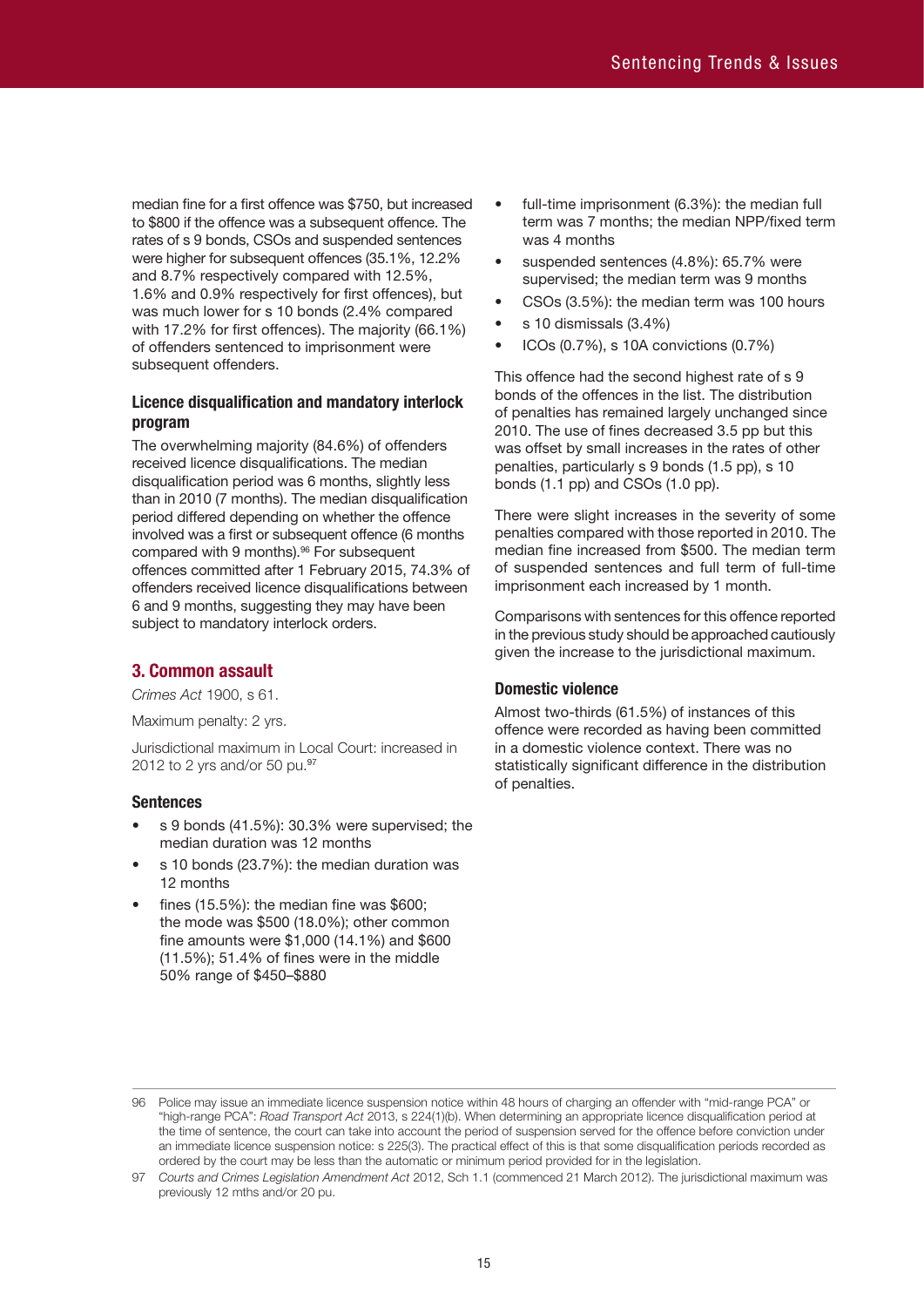### **4. Low-range PCA**

*Road Transport Act* 2013, s 110(3).

Maximum penalty: 10 pu (first offence); 20 pu (subsequent offence).

Licence disqualification: automatic 6 mths, minimum 3 mths<sup>98</sup> (no previous major offence); automatic 12 mths, minimum 6 mths (previous major offence). 99

Mandatory interlock:<sup>100</sup> minimum licence disqualification period 1 mth, maximum 3 mths; minimum interlock period 12 mths.

#### **Sentences**

- fines  $(48.8\%)$ : the median fine was \$500; the mode was \$500 (22.3%); other common fine amounts were \$400 (15.3%) and \$600 (13.5%); 56.7% of fines were in the middle 50% range of \$400–\$600
- s 10 bonds (45.5%): the median duration was 12 months
- s 10 dismissals (4.8%)
- s 10A convictions (0.5%), s 9 bonds (0.4%), CSOs (0.03%)

The penalties observed for this offence were more lenient than those imposed in 2010. The rate of s 10 bonds remained the highest of offences in the list; but was 10.7 pp higher than 2010. However, the median duration of these bonds remained unchanged. The increase in the use of s 10 bonds was offset by decreases in the rate of fines and s 10 dismissals (by 7.6 pp and 2.7 pp respectively). The median fine increased from \$450 in 2010.

#### **First and subsequent offences**

First offences represented 91.2% of offences. As Table 3 shows, offenders who committed a subsequent offence were far more likely to receive a fine (90.2% compared with 44.8% for first offences) and less likely to receive a s 10 dismissal or s 10 bond (0.0% and 7.5% compared with 5.2% and 49.2% respectively). The median fine was higher for subsequent offences (\$600 compared with \$500).

# **Licence disqualification and mandatory interlock program**

Just under half (49.7%) of offenders received licence disqualifications, a decrease of 8.4 pp from 2010. The median disqualification period was 3 months, unchanged from 2010. Subsequent offenders were more likely to be disqualified (92.5% compared with 45.6% for first offences), although there was no difference between the median disqualification periods ordered with respect to first and subsequent offences. For subsequent offences committed on or after 1 February 2015, 71.5% of offenders received licence disqualifications between 1 and 3 months, suggesting they may have been subject to a mandatory interlock order.

# **5. Drive with presence of prescribed illicit drug**

*Road Transport Act* 2013, s 111(1).

Maximum penalty: 10 pu (first offence); 20 pu (subsequent offence).

Licence disqualification: automatic 6 mths, minimum 3 mths $101$  (no previous major offence); automatic 12 mths, minimum 6 mths (previous major offence).<sup>102</sup>

#### **Sentences**

- fines (65.3%): the median fine was \$440; the mode was \$400 (17.7%); other common fine amounts were \$500 (16.4%) and \$300 (14.9%); 69.4% of fines imposed were in the middle 50% range of \$300–\$600
- s 10 bonds (28.4%): the median duration was 12 months
- s 10 dismissals (3.6%)
- s 10A convictions (2.0%)
- s 9 bonds (0.7%), CSOs (0.02%)

This offence has not previously appeared in a study of this kind undertaken by the Commission. It had the third highest rate of both fines and s 10 bonds of the offences in the list. Although the same maximum penalties and automatic disqualification periods apply as for "low-range PCA", the penalties

102 Above n 93.

<sup>98</sup> If it thinks fit, the court may order a shorter or longer period of disqualification than the automatic period, but not less than the minimum prescribed: *Road Transport Act* 2013, s 205(2)(a)(ii)*.*

<sup>99</sup> The automatic period does not apply to a small number of cases (0.6%) under s 110(3)(c) as it is not a "major offence": see n 93 for the definition of "major offence".

<sup>100</sup> Above n 94.

<sup>101</sup> Above n 98.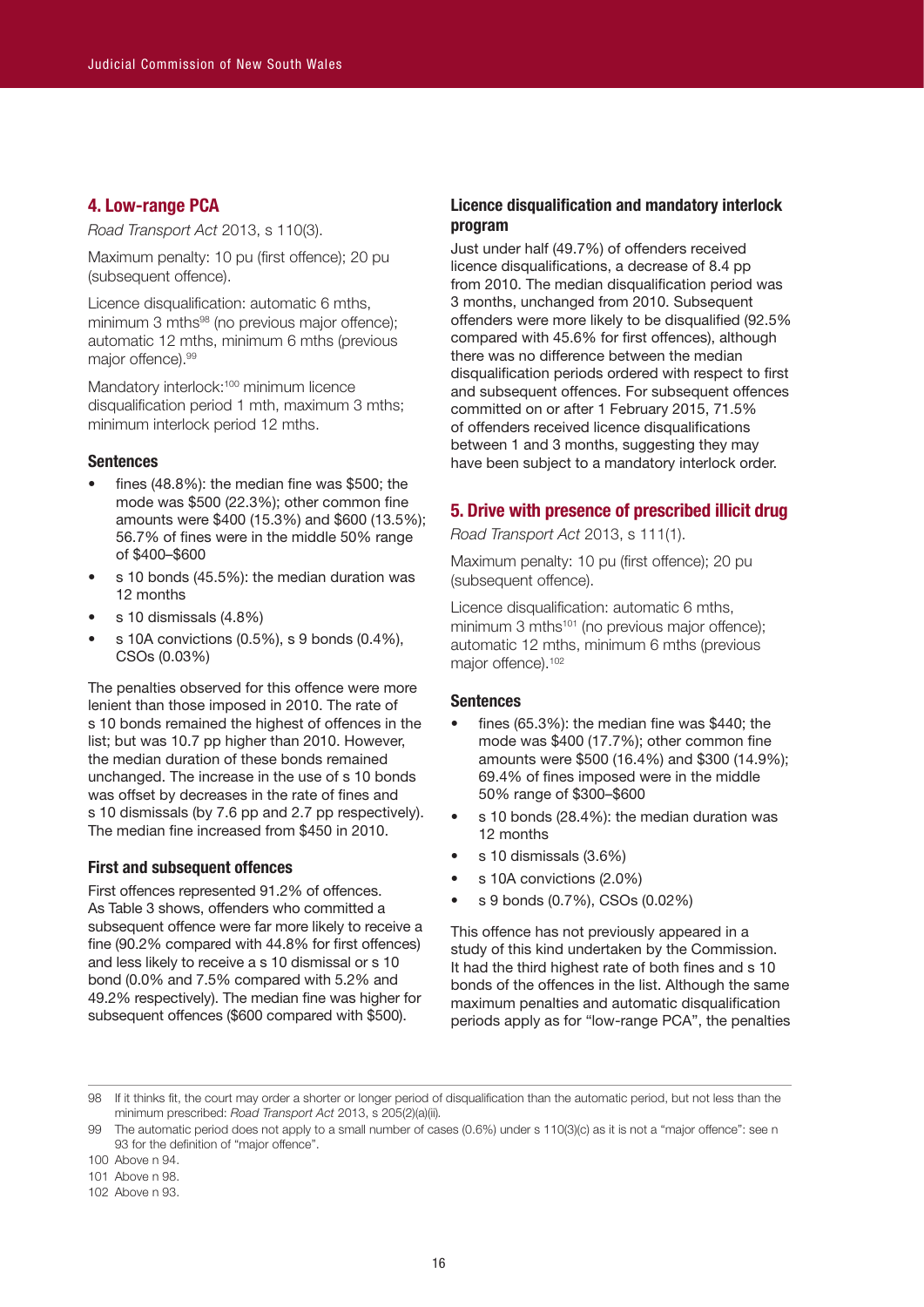imposed for this offence were more severe, with higher rates of fines and lower rates of s 10 bonds and s 10 dismissals. However, the median fine and middle 50% range of fines were lower than for "low-range PCA".

# **First and subsequent offences**

The vast majority (92.4%) were first offences. As Table 3 shows, those offenders who committed subsequent offences were less likely to receive a s 10 dismissal (0.0% compared with 3.9% for first offences) or a s 10 bond (6.4% compared with 30.2%). The median fine was higher for subsequent offences (\$550 compared with \$400).

# **Licence disqualification**

Over two-thirds (68.0%) of offenders were disqualified from holding a driver's licence. Table 3 shows that the rate of licence disqualification was higher if the offender committed a subsequent offence (93.6% compared with 65.9% for first offences). The median disqualification period was 4 months. When broken down into first and subsequent offences the median disqualification periods were 3 months and 6 months respectively (each equal to the respective minimum disqualification periods).

# **6. Drive while disqualified**

*Road Transport Act* 2013, s 54(1)(a).

Maximum penalty: 18 mths and/or 30 pu (first offence) [automatic licence disqualification 12 mths]; 2 yrs and/or 50 pu (subsequent offence) [automatic disqualification 2 yrs].

# **Sentences**

- fines (25.2%): the median fine was \$825; the mode was \$1,000 (20.7%); other common fine amounts were \$500 (12.9%) and \$1,500 (9.9%); 51.4% of fines were in the middle 50% range of \$600–\$1,000
- s 9 bonds (23.5%): 18.0% were supervised; the median duration was 12 months
- full-time imprisonment (15.9%): the median full term was 11 months; the median NPP/fixed term was 6 months
- suspended sentences (12.8%): 33.4% supervised; the median term was 9 months
- CSOs (10.6%): the median term was 120 hours
- s 10 bonds (5.3%): the median duration was 12 months
- ICOs (4.1%): the median term was 12 months
- s 10A convictions (1.0%), HD (0.9%), s 10 dismissals (0.8%)

There were slight changes in the distribution of penalties for this offence compared to 2010. As observed then, this offence consistently has a high rate of custodial sentences relative to other traffic offences in the list with the same maximum penalty.<sup>103</sup> It had the third highest rate of custodial sentences (20.9%), including the highest rate of HD and the second highest rate of ICOs of the offences in the list. It also had the highest rate of suspended sentences and the second highest rate of CSOs. Rates of fines and full-time imprisonment increased from 2010 (by 4.2 pp and 1.7 pp respectively) while rates of suspended sentences and CSOs decreased (by 3.2 pp and 5.6 pp respectively).

Changes in the severity of penalties were mixed. The median durations of s 9 and s 10 bonds were less than those reported in 2010 (where the medians were 18 months and 15.5 months respectively). However, there were increases in the medians for the full term of full-time imprisonment (9 months in 2010), CSOs (100 hours in 2010) and fines (\$750 in 2010). The median fine for this offence increased by \$75 and was the third highest of the offences in the list (after "high-range PCA" and "assault occasioning actual bodily harm").

# **First and subsequent offences**

The severity of penalties imposed for this offence is likely explained by the fact it is the only traffic offence in the list for which the majority of offences were subsequent offences (57.9%). As can be seen in Table 3, of those offenders nearly half (47.2%) were sentenced to imprisonment, with 23.1% sentenced to full-time imprisonment. By comparison, 15.2% of offenders sentenced for a first offence received a term of imprisonment with 6.1% sentenced to full-time imprisonment. The median full term of full-time imprisonment was also higher for subsequent offences (12 months compared with 8 months for first offences).

<sup>103</sup> See Brignell et al, above n 1, p 12. Traffic offences with the same maximum penalty (although licence disqualification periods differ) include "drive while suspended", "drive while suspended under s 66 of the *Fines Act* 1996" and "high-range PCA".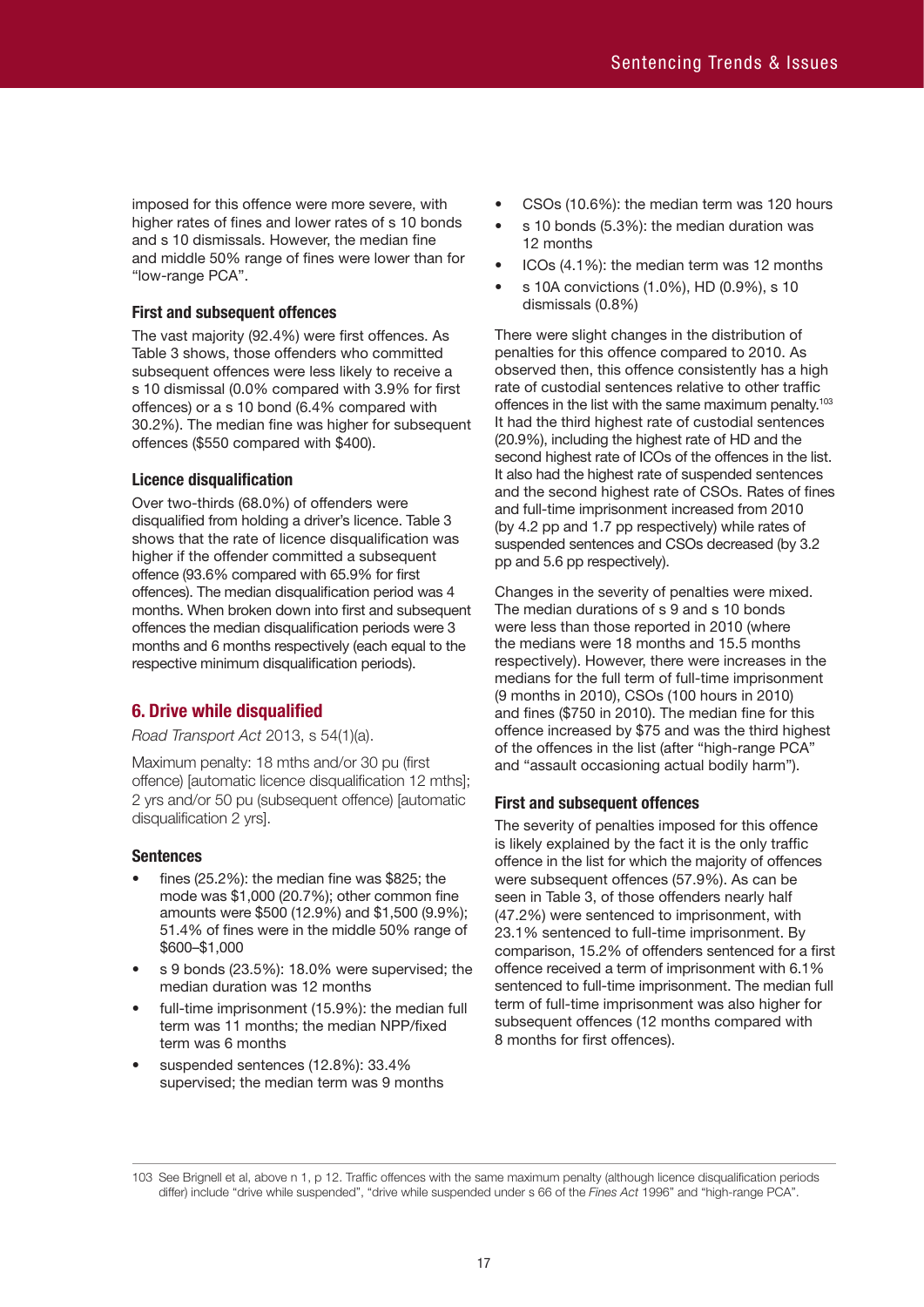# **Licence disqualification**

The vast majority of offenders (93.9%) were disqualified from holding a driver's licence (down 0.6 pp from 2010). The median and mode disqualification periods were 24 months (80.1%). The next most common disqualification period was 12 months (17.6%). These figures were similar to those observed in 2010. When broken down between first and subsequent offences, the median disqualification period in both categories was 24 months.

# **7. Knowingly contravene AVO**

*Crimes (Domestic and Personal Violence) Act* 2007, s 14(1).

Maximum penalty: 2 yrs and/or 50 pu.

#### **Sentences**

- s 9 bonds (38.9%): 39.4% were supervised; the median duration was 12 months
- full-time imprisonment (16.9%): the median full term was 8 months; the median NPP/fixed term was 4 months
- fines (16.2%): the median fine was \$500; the mode was \$500 (21.4%); the next most common fine amount was \$300 (12.9%); 55.0% of fines were in the middle 50% range of \$300–\$600
- suspended sentences (8.4%): 67.8% were supervised; the median term was 9 months
- s 10 bonds (6.2%): the median duration was 12 months
- s 10A convictions/ROC<sup>104</sup> (5.7%)
- CSOs (3.5%): the median term was 100 hours
- s 10 dismissals (3.0%)
- ICOs (1.1%): the median term was 9 months

Penalties for this offence were generally more severe in 2015 than in 2010. While the use of s 10A convictions and s 9 bonds increased (by 0.8 pp and 3.3 pp respectively), the rate of all other non-custodial penalties decreased. The rate of s 10A convictions was the highest of the offences in the list.

If the act constituting the offence was an act of violence against a person, s 14(4) of the *Crimes (Domestic and Personal Violence) Act* 2007

provides that unless the court otherwise orders, a person convicted of an offence under this section must be sentenced to a term of imprisonment. Terms of imprisonment were imposed on 26.4% of offenders (2.7 pp increase from 2010). Most were terms of full-time imprisonment (16.9%, up 2.4 pp from 2010). Together with "larceny", the rate of full-time imprisonment was the third highest of the offences in the list.

In terms of severity of penalties, the median term of CSOs and the median duration of s 9 and s 10 bonds remained the same. However, the median fine increased by \$100. The median full term of full-time imprisonment increased by 2 months while the NPP/fixed term increased by 1 month. The median term of suspended sentences increased by 1 month. The proportion of supervised suspended sentences increased by 8.6 pp from 2010.

#### **Domestic violence**

Most instances of this offence (94.4%) were recorded as having been committed in a domestic violence context. A statistically significant difference was found in the distribution of penalties. Domestic violence offences attracted higher rates of full-time imprisonment (17.4% compared with 9.7% of non-domestic violence offences) and lower rates of s 10 orders (9.0% compared with 14.1%).

# **8. Assault occasioning actual bodily harm**

*Crimes Act* 1900, s 59(1).

Maximum penalty: 5 yrs.

Jurisdictional maximum in Local Court: 2 yrs and/or 50 pu.

## **Sentences**

- s 9 bonds (40.8%): 35.0% were supervised; the median duration was 15 months
- full-time imprisonment (21.0%): the median full term was 12 months; the median NPP/fixed term was 6 months
- suspended sentences (12.4%): 68.1% were supervised; the median duration was 12 months
- s 10 bonds (8.3%): the median duration was 12 months
- CSOs (7.7%): the median term was 150 hours

<sup>104</sup> This includes 6 offenders sentenced to ROC.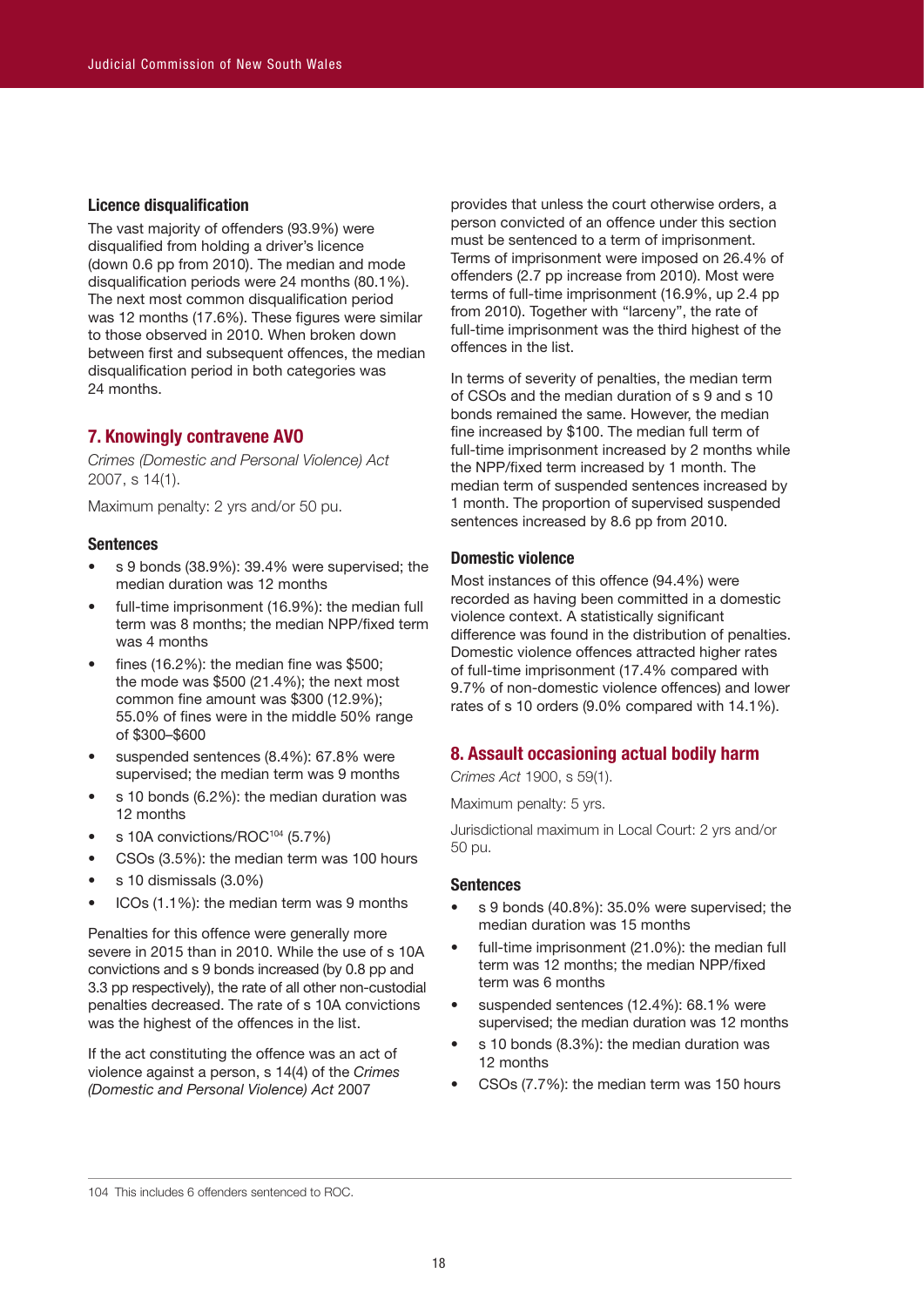- fines (5.4%): the median fine was \$900; the mode was \$1,000 (20.6%); other common fine amounts were \$500 (13.3%), \$1,500 (10.6%) and \$800 (10.1%); 55.5% of fines were in the middle 50% range of \$600–\$1,200
- ICOs (3.3%): the median term was 12 months
- s 10 dismissals (0.8%), s 10A convictions/ ROC105 (0.1%)

The distribution of penalties for this offence was more severe than that reported in 2010, with a 9.0 pp increase in sentences of imprisonment (36.7% compared with 27.7% in 2010), the highest rate of imprisonment of offences in the list. In particular, the rate of full-time imprisonment increased by 5.1 pp. Together with "fraud", this offence had the highest rate of full-time imprisonment. It had the second highest rate of suspended sentences (an increase of 1.5 pp from 2010) and the third highest rate of ICOs. There were decreases from 2010 in the rates of s 9 bonds (5.3 pp), fines (3.0 pp), and s 10 bonds (1.5 pp). As in 2010, this offence had the lowest rate of fines of the offences in the list.

In terms of the severity of particular penalties, the median full term of full-time imprisonment (12 months) was unchanged from 2010 and, together with "highrange PCA", was the highest in the list. The median duration of suspended sentences increased by 2 months from 2010 and was also the highest of the offences in the list. The median fine amount also increased (by \$200), while the mode (\$1,000) was double that reported in 2010.

# **Domestic violence**

The offence was recorded as having been committed in a domestic violence context in close to twothirds (60.1%) of offences. There was no statistically significant difference in the distribution of penalties.

# **9. Stalk or intimidate with intent to cause fear of physical or mental harm**

*Crimes (Domestic and Personal Violence) Act* 2007, s 13(1).

Maximum penalty: 5 yrs and/or 50 pu.

Jurisdictional maximum in Local Court: 2 yrs and/or 50 pu.

#### **Sentences**

- s 9 bonds (51.0%): 38.4% were supervised; the median duration was 12 months
- full-time imprisonment (15.6%): the median full term was 9 months; the median NPP/fixed term was 5 months
- s 10 bonds (10.6%): the median duration was 12 months
- fines (8.5%): the median fine was \$600; the mode was \$500 (21.1%); other common fine amounts were \$800 (12.1%) and \$1,000 (12.1%); 50.7% of fines were in the middle 50% range of \$450–\$800
- suspended sentences (8.1%): 66.6% were supervised; the median duration was 9 months
- CSOs (3.6%): the median term was 100 hours
- ICOs (0.9%), s 10 dismissals (0.9%), s 10A convictions/ROC106 (0.8%)

The distribution of penalties for this offence remained largely stable since 2010. The rate of full-time imprisonment increased 2.0 pp from 2010, offset by a small decrease (1.7 pp) in the rate of s 9 bonds. As in 2010, the rate of s 9 bonds was the highest of the offences in the list. This offence had the second lowest rate of fines. The median full term and NPP/ fixed term of full-time imprisonment each increased by 1 month from 2010. The median fine increased by \$100. The severity of all other penalties was largely unchanged.

#### **Domestic violence**

Almost three-quarters of instances of this offence (72.7%) were recorded as having been committed in a domestic violence context. 107 There was no statistically significant difference in the distribution of penalties.

105 This includes 1 offender sentenced to ROC.

106 This includes 1 offender sentenced to ROC.

<sup>107</sup> For 0.2% of the offenders, it was not possible to determine whether the offence was a domestic violence related offence.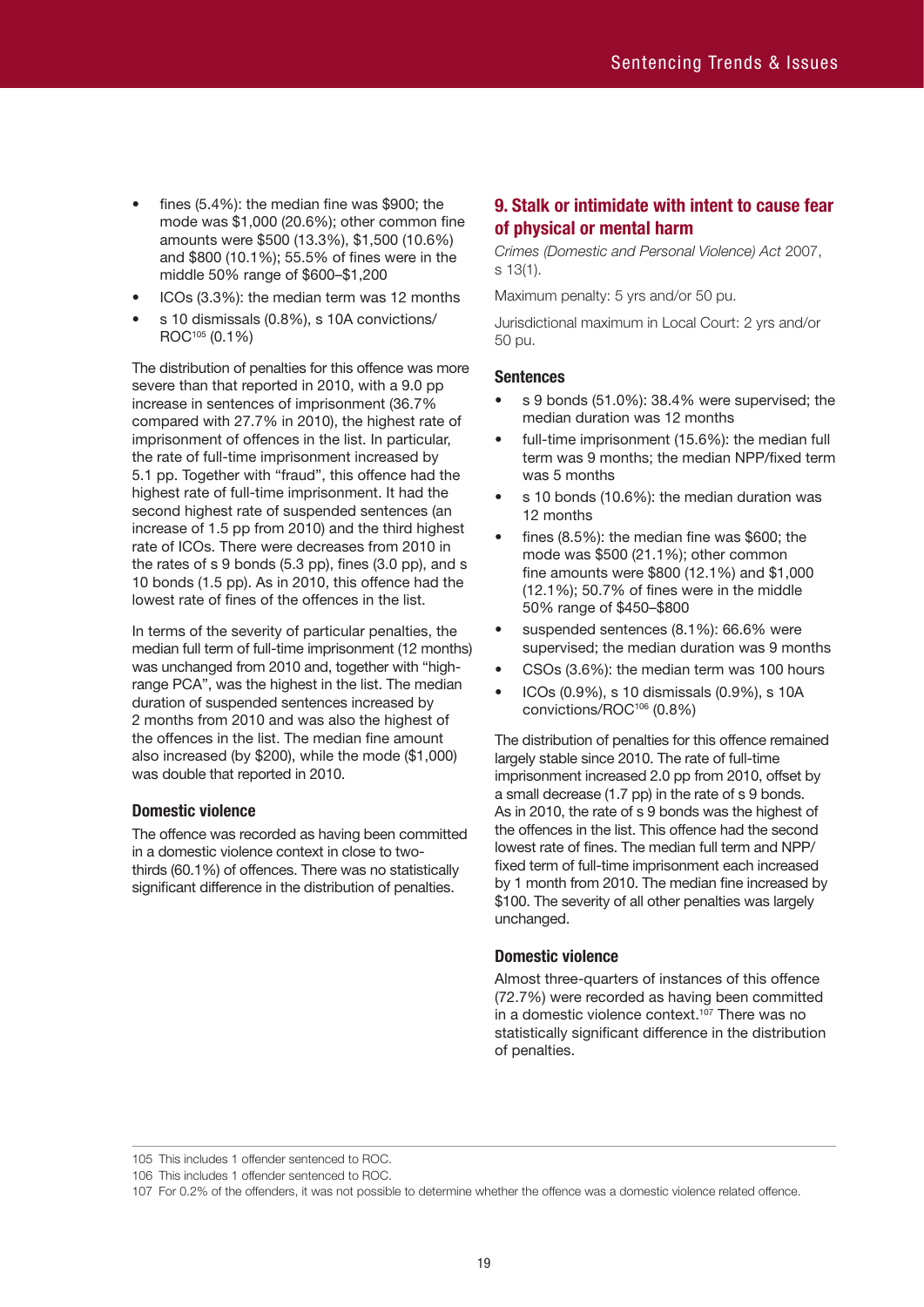# **10. Larceny**

*Crimes Act* 1900, s 117.108

Maximum penalty: 5 yrs.

Jurisdictional maximum in Local Court increased in 2012:109 2 yrs and/or 20 pu (property value does not exceed \$2,000); 2 yrs and/or 50 pu (property value does not exceed \$5,000); 2 yrs or 100 pu (property value exceeds \$5,000).

# **Sentences**

- fines  $(36.1\%)$ : the median fine was \$500; the mode was \$500 (17.5%); other common fine amounts were \$400 (12.0%) and \$300 (10.3%); 55.0% of fines were in the middle 50% range of \$300–\$600
- s 9 bonds (24.7%): 44.2% were supervised; the median duration was 12 months
- full-time imprisonment (16.9%): the median full term was 6 months; the median NPP/fixed term was 4 months
- s 10 bonds (8.1%): the median duration was 12 months
- suspended sentences (5.7%): 63.6% were supervised; the median duration was 8 months
- CSOs (3.0%): the median term was 100 hours
- s 10A convictions/ROC<sup>110</sup> (2.5%)
- s 10 dismissals (2.2%)
- ICOs (0.6%), HD (0.1%)

There was a slight shift towards more severe penalties for this offence from 2010, with minor increases in the use of s 9 bonds (1.5 pp) and full-time imprisonment (1.9 pp), and corresponding decreases in s 10 bonds (1.4 pp) and s 10 dismissals (1.8 pp). The median fine increased by \$100, but the severity of all other penalties

remained the same. Together with "knowingly contravene AVO", this offence had the third highest rate of full-time imprisonment of offences in the list.

Comparisons with sentences for this offence reported in 2010 should be approached cautiously given the increase to the jurisdictional maximum.

#### **Property value**

The vast majority (94.2%) of offences involved property valued up to  $$2,000$  (the lower band),<sup>111</sup> and the sentencing patterns were very similar to the overall patterns for this offence. Offences in the middle band (property from \$2,001 to \$5,000) and the upper band (property greater than \$5,000) represented 4.3% and 2.0% of cases respectively. 112

The rate of fines decreased consistently between the lower, middle and upper bands (35.4%, 13.5% and 2.1% respectively). There was a high rate of CSOs (21.3%) for offences in the upper band (compared with 2.7% in the lower band), and the median term of CSOs was higher than for the lower band (165 hours compared with 100 hours). 113

Although the rate of full-time imprisonment was highest in the middle band (36.5%, compared with 17.2% in the lower band and 25.5% in the upper band), the median full terms increased consistently between the lower, middle and upper bands (6 months, 9 months and 12 months respectively). The median NPP/fixed term was 3 months in the lower band and 6 months in both the middle and upper bands.

- 108 This is an offence in respect of which police can issue a criminal infringement notice (CIN) if the property involved does not exceed \$300. Police issued 513 such notices for this offence in 2015: at www.osr.nsw.gov.au/info/statistics, see "Criminal infringement notice scheme (CINS) offences (DSF 013)", spreadsheet sorted by offence, accessed 1 March 2017.
- 109 *Courts and Crimes Legislation Amendment Act* 2012, Sch 1.1 (commenced 21 March 2012). Previously for offences where the property value did not exceed \$2,000 the jurisdictional maximum was 12 mths and/or 20 pu and, where the property value did not exceed \$5,000, it was 12 mths and/or 50 pu.
- 110 This includes 1 offender sentenced to ROC.
- 111 Where the property value was known. The property value was unknown in 45% of cases. However, sentencing patterns resembled those where the property value did not exceed \$2,000.
- 112 These figures should be treated with caution given the high number of cases where the property value was not known. It is very likely that most of the unknown values do not exceed \$2,000, so that the proportion of offences in the lower band could be as high as 96.6%. The proportion of offences in the middle and upper bands could be as low as 2.1% and 1.3% respectively.

<sup>113</sup> The only offender in the middle band sentenced to a CSO received 100 hours.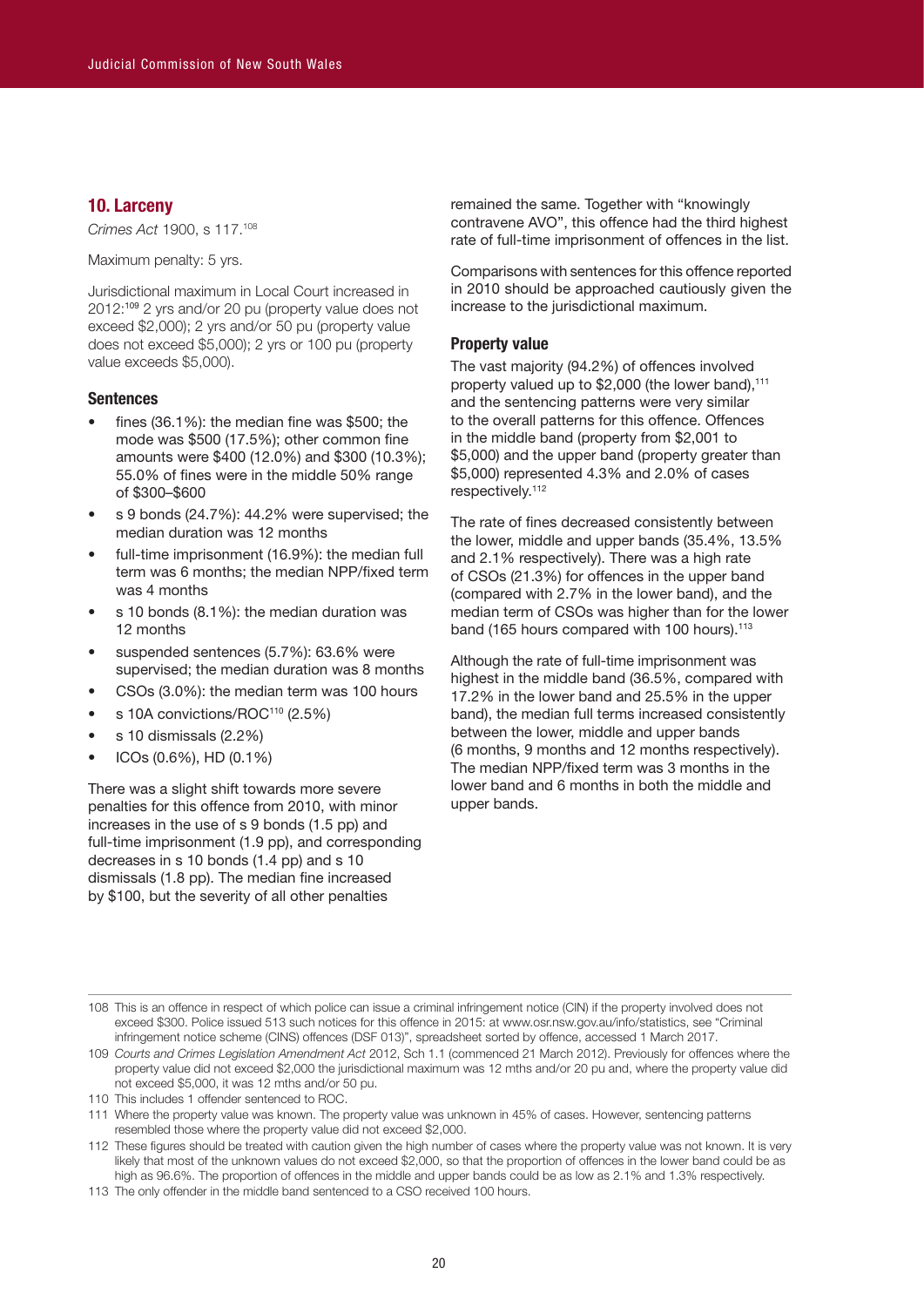# **11. Drive while suspended**

*Road Transport Act* 2013, s 54(3)(a).

Maximum penalty: 18 mths and/or 30 pu (first offence) [automatic licence disqualification 12 mths]; 2 yrs and/or 50 pu (subsequent offence) [automatic disqualification 2 yrs].

# **Sentences**

- fines (58.1%): the median fine amount was \$600; the mode was \$500 (18.4%); other common fine amounts were \$600 (12.3%), \$1,000 (12.1%) and \$400 (10.3%); 64.3% of fines were in the middle 50% range of \$400– \$800
- s 10 bonds (25.9%): the median duration was 12 months
- s 9 bonds (8.0%): 14.1% were supervised; the median duration was 12 months
- s 10 dismissals (3.4%)
- s 10A convictions (1.6%)
- CSOs (1.4%): the median term was 100 hours
- suspended sentences (0.8%), full-time imprisonment (0.7%), ICOs (0.2%), HD (0.1%)

There were some changes in the distribution of penalties for this offence. The rate of s 9 bonds and s 10 dismissals both decreased from 2010 (by 2.1 pp and 3.4 pp respectively). The rate of s 10 bonds increased 6.1 pp. The median duration of both s 9 and s 10 bonds was unchanged from 2010. The median fine increased by \$100.

# **First and subsequent offences**

The vast majority (90.5%) were first offences. As Table 3 shows, subsequent offenders were more likely than first offenders to receive a s 9 bond (18.4% compared with 6.8%), a CSO (5.7% compared with 0.9%) or imprisonment (7.6% compared with 1.1%). Alternatively, subsequent offenders were less likely to receive a s 10 bond (12.4% compared with 27.3%) or s 10 dismissal (0.6% compared with 3.7%). There was no difference in the median duration of s 9 bonds between the two groups but the median fine imposed for subsequent offences was \$100 higher.

# **Licence disqualification**

Over two-thirds of offenders (70.7%) received licence disqualifications (down 2.7 pp from 2010). The median disqualification period was 12 months. The median disqualification period for subsequent offences (24 months) was double that for first offences (12 months).

# **12. Destroy or damage property**

*Crimes Act* 1900, s 195(1)(a).

Maximum penalty: 5 yrs.

Jurisdictional maximum in Local Court increased in 2012: 2 yrs and/or 20 pu (property value does not exceed \$2,000); 2 yrs and/or 50 pu (property value does not exceed \$5,000); 2 yrs or 100 pu (property value exceeds \$5,000).<sup>114</sup>

# **Sentences**

- fines (36.4%): the median fine amount was \$500; the mode was \$500 (22.1%); other common fine amounts were \$400 (11.6%) and \$300 (10.3%); 63.5% of fines were in the middle 50% range of \$300–\$750
- s 9 bonds (27.6%): 38.7% were supervised; the median duration was 12 months
- s 10 bonds (19.2%): the median duration was 12 months
- full-time imprisonment (5.6%): the median full term was 4 months; the median NPP/fixed term was 3 months
- s 10 dismissals (3.7%)
- s 10A convictions/ROC<sup>115</sup> (2.9%)
- suspended sentences (2.2%): 64.3% were supervised; the median duration was 8 months
- CSOs (2.0%): the median term was 100 hours
- ICOs (0.4%)

Sentencing patterns for this offence were more severe than those observed in 2010. The rate of fines fell 3.5 pp, while s 9 bonds increased 3.2 pp. Section 10 bonds also increased by 2.6 pp, while s 10 dismissals decreased by 3.6 pp. The median fine increased by \$100. The median full term of full-time imprisonment and duration of suspended sentences each increased by 1 month from 2010.

Comparisons with sentences for this offence reported in 2010 should be approached cautiously given the increase to the jurisdictional maximum.

114 *Courts and Crimes Legislation Amendment Act* 2012, Sch 1.1 (commenced 21 March 2012). In 2010, the jurisdictional maximum was 12 mths and/or 20 pu when the property value did not exceed \$2,000 and 12 mths and/or 50 pu when the property value did not exceed \$5,000.

<sup>115</sup> This includes 1 offender sentenced to ROC.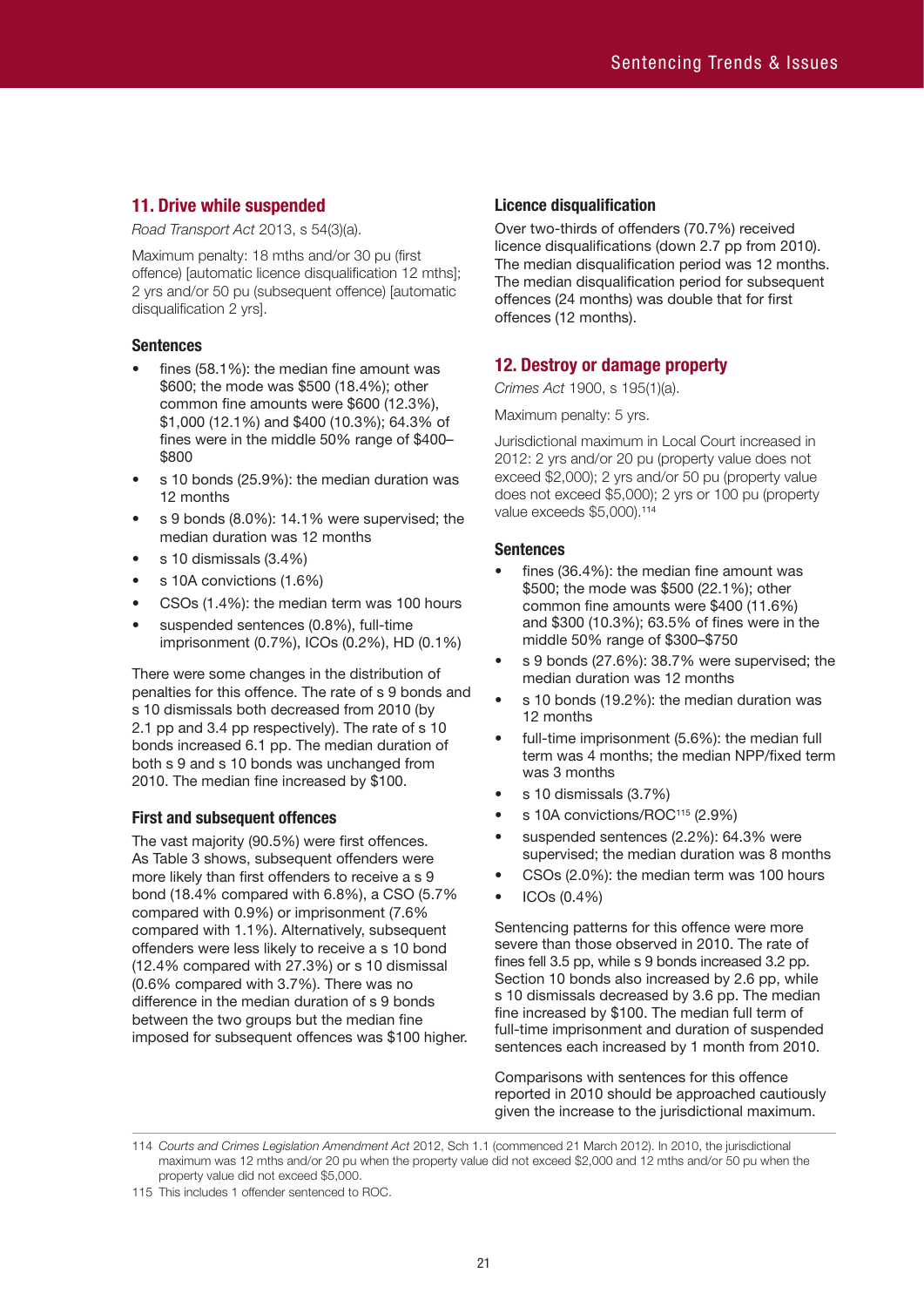#### **Property value**

The vast majority (92.8%) of offences involved property valued up to \$2,000116 and the sentencing patterns were very similar to the overall patterns for this offence. Offences in the middle band (property from \$2,001 to \$5,000) and the upper band (property worth more than \$5,000) represented 5.4% and 1.8% of cases respectively.<sup>117</sup>

Although the number of offences in the upper band was small, a pattern of more severe penalties was observed. The rate of full-time imprisonment was higher (13.8% compared with 5.8% and 5.6% in the middle and lower bands respectively). Section 9 bonds were also higher (41.4% compared with 26.7% and 26.4% respectively), while the rate of fines was lower (27.6% compared with 36.0% and 37.7% respectively) as was the use of s 10 orders (13.8% compared with 18.6% and 22.3% respectively). The median duration of s 9 bonds in the upper band was 18 months, compared with 12 months in the middle and lower bands.

# **Domestic violence**

Over one-third of instances of this offence (38.0%) were recorded as committed in a domestic violence context. There was no statistically significant difference in the distribution of penalties.

# **13. High-range PCA**

*Road Transport Act* 2013, s 110(5).

Maximum penalty: 18 mths and/or 30 pu (first offence); 2 yrs and/or 50 pu (subsequent offence).

Licence disqualification: automatic 3 yrs, minimum 12 mths<sup>118</sup> (no previous major offence); automatic 5 yrs, minimum 2 yrs (previous major offence).119

Mandatory interlock:<sup>120</sup> minimum licence disqualification period 6 mths, maximum 9 mths; minimum interlock period 24 mths (first offence); minimum licence disqualification period 9 mths, maximum 12 mths; minimum interlock period 48 mths (subsequent offence).

#### **Sentences**

- s 9 bonds (32.1%): 22.4% were supervised; the median duration was 18 months
- fines  $(31.8\%)$ : the median fine was \$1,000; the mode was \$1,000 (18.1%); other common fine amounts were \$1,500 (12.6%) and \$1,200 (10.4%); 51.6% of fines were in the middle 50% range of \$800–\$1,200
- CSOs (11.8%): the median term was 150 hours
- suspended sentences (11.3%): 54.2% supervised; the median duration was 12 months
- full-time imprisonment (5.8%): the median full term was 12 months; the median NPP/fixed term was 6 months
- ICOs (4.4%): the median duration was 11 months
- s 10 bonds (1.3%): the median duration was 24 months
- HD (1.0%), s 10A convictions (0.6%), s 10 dismissals (0.04%)

The distribution of penalties for this offence was more severe than in 2010, with a notable decrease (11.6 pp) in the rate of fines and corresponding increases in the rates of more severe penalties including s 9 bonds (4.2 pp), CSOs (1.1 pp) and imprisonment (6.2 pp). Rates of CSOs and ICOs were the highest of the offences in the list, while the rates of s 10 dismissals and s 10 bonds were the lowest.

Of the offences in the list, this offence had the highest median duration of s 9 bonds, and (together with "assault occasioning actual bodily harm") the highest median duration of suspended sentences and full terms of full-time imprisonment. The median duration of suspended sentences increased from 2010 (where it was 9 months), as did the median full term of full-time imprisonment (9.5 months in 2010). The median NPP/fixed term and the median s 9 bond remained the same as in 2010. Although this was the only offence for which the median fine did not increase from 2010, the fine amount was still the highest of any offence in the list.

<sup>116</sup> Where property value was known. In 48.8% of cases, the property value was unknown. However, sentencing patterns resembled those where the property value did not exceed \$2,000.

<sup>117</sup> These figures should be treated with caution given the high number of cases where the property value was not known. It is very likely that most of the unknown values do not exceed \$2,000, so that the proportion of offences in the lower band could be as high as 96.3%. The proportion of offences in the middle and upper bands could be as low as 2.8% and 0.9% respectively.

<sup>118</sup> If it thinks fit, the court may order a shorter or longer period of disqualification than the automatic period, but not less than the minimum prescribed: *Road Transport Act* 2013, s 205(2)(d)(ii).

<sup>119</sup> The automatic period does not apply to the small number of cases (0.3%) under s 110(5)(c) as it is not a "major offence": see above n 93 for definition of "major offence".

<sup>120</sup> Applicable to all offences committed on or after 1 February 2015 unless an interlock exemption order is made: *Road Transport Act* 2013, Pt 7.4, Div 2.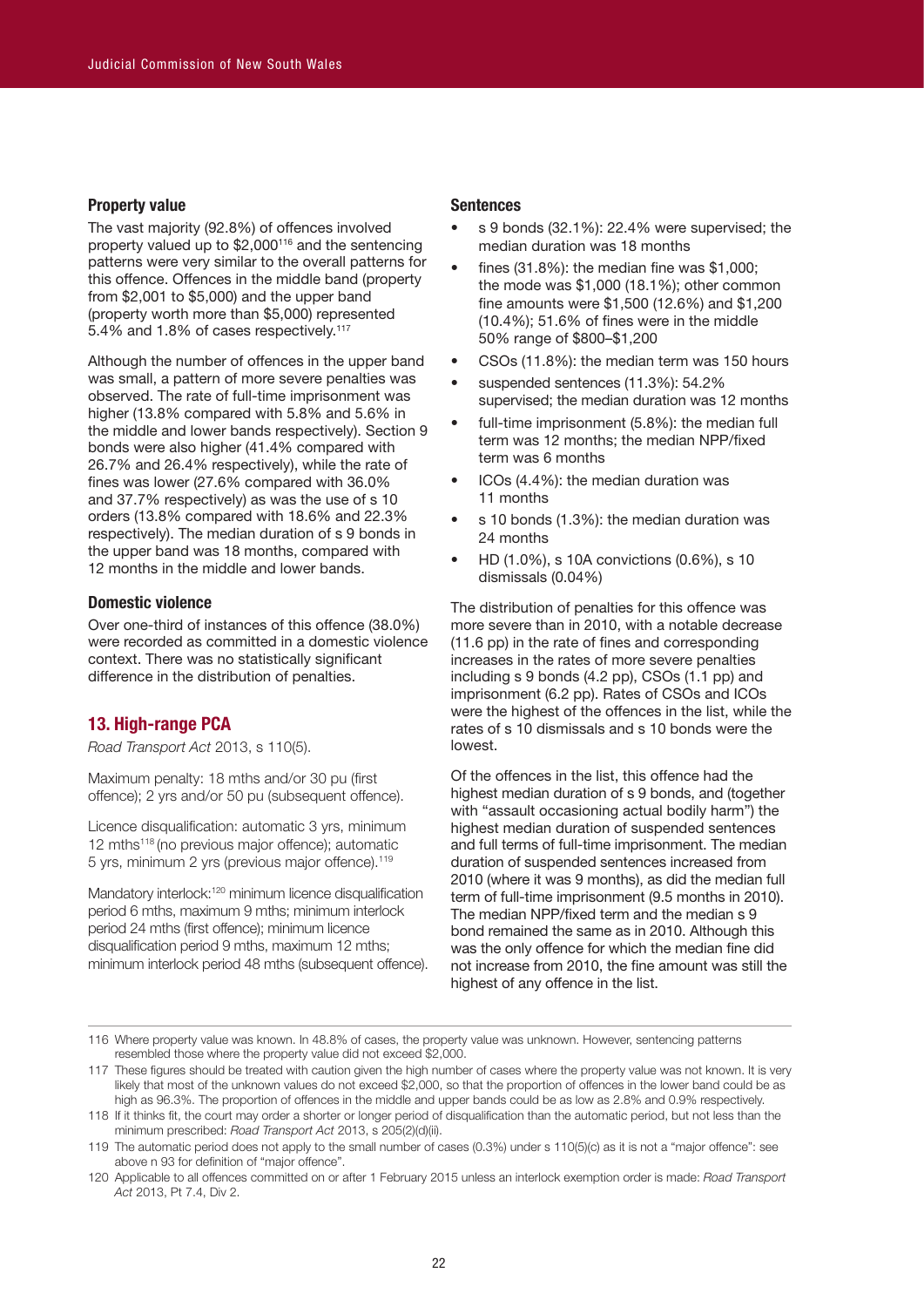#### **First and subsequent offences**

The majority (83.0%) were first offences. As Table 3 shows, subsequent offenders were far more likely to receive a sentence of imprisonment (54.4%) than first offenders (15.9%). In particular, the rate of fulltime imprisonment increased from 3.3% to 18.0% if the offence was a subsequent offence, although the median full term for both categories was 12 months.

The median duration of s 9 bonds was higher for subsequent offenders (24 months compared with 15 months for first offences). The median fine was also higher (\$1,200 compared with \$1,000) for subsequent offences, although the rate of fines was much lower than for a first offence (6.5% compared with 36.9%).

# **Licence disqualification and mandatory interlock program**

Almost all offenders (98.7%) were disqualified from holding a driver's licence. The median disqualification period fell to 12 months, from 24 months in 2010. When broken down between first and subsequent offenders, the median disqualification period differed (18 months and 24 months respectively). 121 The decrease in the overall median disqualification period is likely due to the introduction of the mandatory interlock program, which applies to all high-range PCA offenders. For offences committed on or after 1 February 2015, 45.9% of first offenders and 46.1% of subsequent offenders were disqualified from driving for a period between the relevant minimum and maximum interlock disqualification periods, suggesting these offenders may have been subject to mandatory interlock orders.

# **14. Never licensed person drive on road**

*Road Transport Act* 2013, s 53(3).

Maximum penalty: 20 pu (first offence); 18 mths and/ or 30 pu (subsequent offence) [automatic licence disqualification 3 yrs].

# **Sentences**

- fines  $(70.3\%)$ : the median fine was \$500; the mode was \$500 (18.6%); the next most common fine amount was \$300 (10.7%); 60.2% of fines were in the middle 50% range of \$300–\$700
- s 10 dismissals (12.4%)
- s 10 bonds (9.7%): the median duration was 12 months
- s 9 bonds (3.5%): 10.0% were supervised; the median duration was 12 months
- s 10A convictions (3.1%)
- full-time imprisonment (0.4%), CSOs (0.4%), suspended sentences (0.2%), ICOs (0.04%)

Sentencing patterns for this offence were slightly more lenient than in 2010. The proportion of offenders receiving s 10 dismissals and s 10 bonds increased by 1.7 pp and 1.3 pp respectively. There were decreases of 1.7 pp and 1.0 pp in the rate of s 9 bonds and fines respectively. This offence had the second highest rate of fines of offences in the list and the second highest rate of s 10 dismissals (together with "drive while suspended under s 66 of the *Fines Act* 1996"). The median fine increased by \$100 from 2010.

#### **First and subsequent offences**

While the majority (68.5%) were first offences, this offence had the second highest proportion of subsequent offences after "drive while disqualified". As Table 3 shows, although there was no notable difference in the rate of fines, the median fine amount differed between first and subsequent offences (\$450 and \$600 respectively). The rate of s 9 bonds was higher for subsequent offences (10.2% compared with 0.5% for first offences), whereas the rate of s 10 dismissals was higher for first offences (16.2% compared with 4.0% for subsequent offences). While a term of imprisonment is not available for a first offence, imprisonment was imposed on 3.2% of subsequent offenders.

#### **Licence disqualification**

Nearly one-third of offenders (32.3%) were disqualified from holding a licence. This low rate may be attributed to the fact an automatic licence disqualification only applies to subsequent offences. The rate of disqualification for subsequent offences was 85.8% compared with 7.6% for first offences. Overall, the median licence disqualification period was 3 years (equal to the automatic disqualification period for a subsequent offence). Where a licence disqualification was ordered in respect of a first offence, the median was 6 months.

#### 121 Above n 96.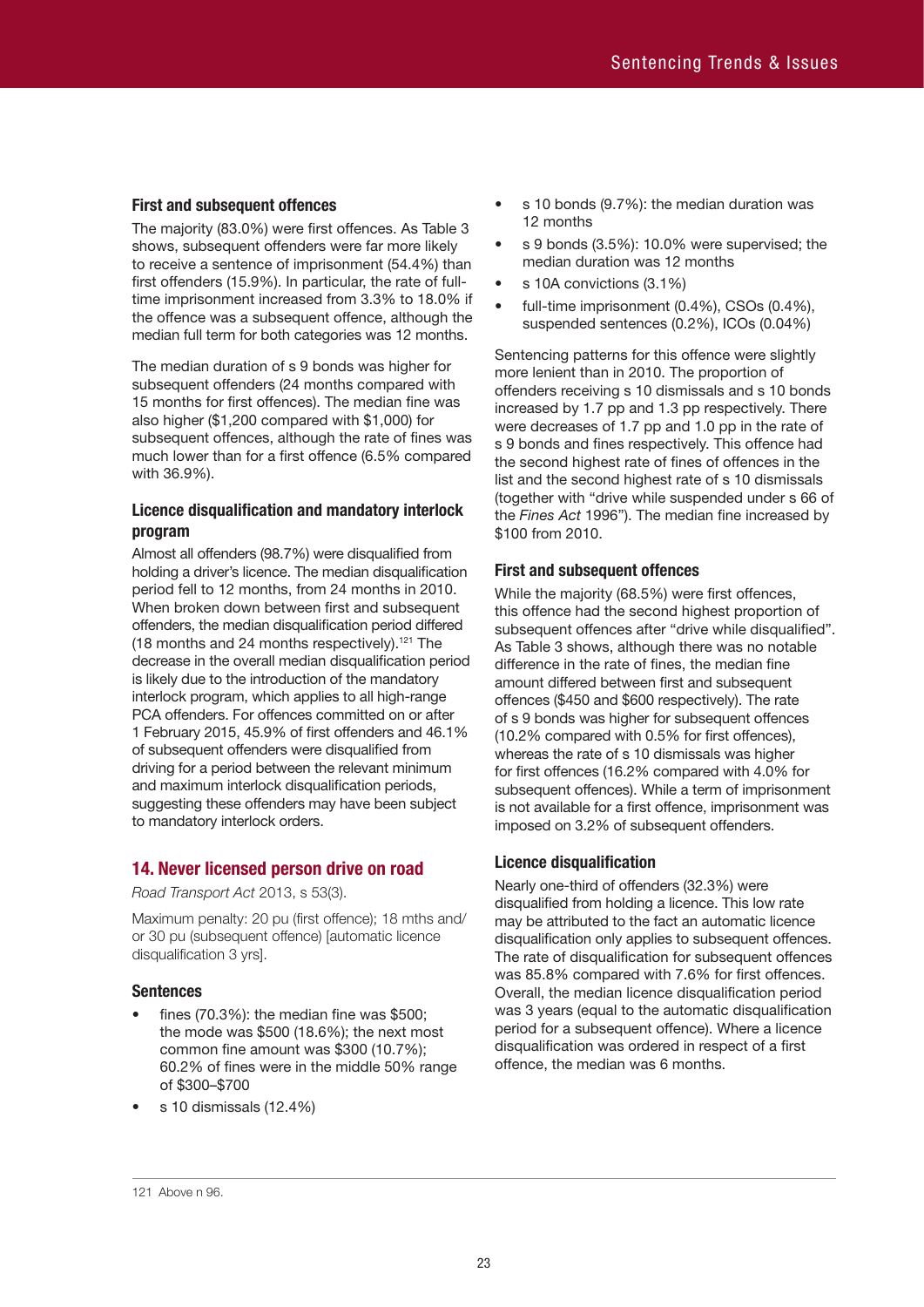# **15. Goods in custody**

*Crimes Act* 1900, s 527C(1).122

Maximum penalty: 6 mths and/or 5 pu; 12 mths and/or 10 pu (where motor vehicle, vessel, or part thereof).

#### **Sentences**

- fines  $(38.9\%)$ : the median fine was \$500; the mode was \$500 (24.5%); the next most common fine amount was \$400 (12.2%); 63.2% of fines were in the middle 50% range of \$300–\$600
- s 9 bonds (30.3%): 40.3% were supervised; the median duration was 12 months
- full-time imprisonment (16.3%): the median full term and median NPP/fixed term was 3 months
- s 10 bonds (5.0%): the median duration was 12 months
- suspended sentences (3.5%): 47.8% were supervised; the median duration was 4 months
- s 10A convictions/ROC<sup>123</sup> (3.0%)
- CSOs (1.6%): the median term was 90 hours
- s 10 dismissals (1.0%), ICOs (0.3%), HD (0.1%)

The distribution of penalties for this offence was largely similar to those observed in 2010. The slight decrease in the use of s 10 dismissals (1.2 pp), s 10 bonds (1.9 pp) and CSOs (1.2 pp) was offset by increases in the rates of s 10A convictions and fines (by 1.2 pp and 4.8 pp respectively). The median fine increased by \$100, while the median term of CSOs decreased by 10 hours. The median duration of s 9 and s 10 bonds, suspended sentences and full-time imprisonment remained the same. The proportion of supervised suspended sentences increased 12.5 pp.

# **16. Drive while suspended under s 66 of the Fines Act 1996**

*Road Transport Act* 2013, s 54(5)(a)(i).

Maximum penalty: 18 mths and/or 30 pu (first offence) [automatic licence disqualification 3 mths]; 2 yrs and/or 50 pu (subsequent offence) [automatic disqualification 2 yrs].

#### **Sentences**

- fines (59.7%): the median fine was \$500; the mode was \$500 (21.3%); other common fine amounts were \$300 (14.3%) and \$400 (13.6%); 67.0% of fines were in the middle 50% range of \$300–\$600
- s 10 bonds (23.9%): the median duration was 12 months
- s 10 dismissals (12.4%)
- s 9 bonds (1.8%): 21.9% were supervised; the median duration was 12 months
- s 10A convictions (1.5%)
- full-time imprisonment (0.4%), CSOs (0.3%), ICOs (0.1%)

Sentences for this offence were more severe than those observed in 2010. The rate of s 10 dismissals decreased by 9.8 pp, offset by increases in fines and s 10 bonds (8.7 pp and 2.0 pp respectively). The median fine increased by \$100. The offence (together with "never licenced person drive on road") had the second highest rate of s 10 dismissals of offences in the list. The rate of s 9 bonds decreased by 1.0 pp, but the proportion of supervised s 9 bonds increased 12.4 pp. The rate of full-time imprisonment for this offence, together with "never licensed person drive on road", was the lowest in the list where a term of imprisonment is available. 124 However, in 2010 no offenders received full-time imprisonment.

#### **First and subsequent offences**

First offences accounted for 93.2% of instances of this offence. As Table 3 shows, the median fine for subsequent offences was higher (\$600 compared with \$500 for a first offence). The rates of s 10 dismissals and s 10 bonds were lower for subsequent offences (5.7% and 18.7% respectively) than for first offences (12.9% and 24.3% respectively).

#### **Licence disqualification**

Over half of offenders (63.6%) were disqualified from holding a driver's licence (up 7.7 pp from 2010). The median disqualification period for a first offence was 3 months, as was the mode (85.8%). Where the offence was a subsequent offence, the median disqualification period increased to 24 months reflecting the automatic disqualification period.

122 This is an offence in respect of which police can issue a CIN. Police issued 215 such notices for this offence in 2015: at www.osr.nsw.gov.au/info/statistics, see "Criminal infringement notice scheme (CINS) offences (DSF 013)", spreadsheet sorted by offence, accessed 2 March 2017.

123 This includes 2 offenders sentenced to ROC.

124 Although a term of imprisonment is only available for the offence of "never licensed person drive on road" if it is a subsequent offence: *Road Transport Act* 2013, s 53(3).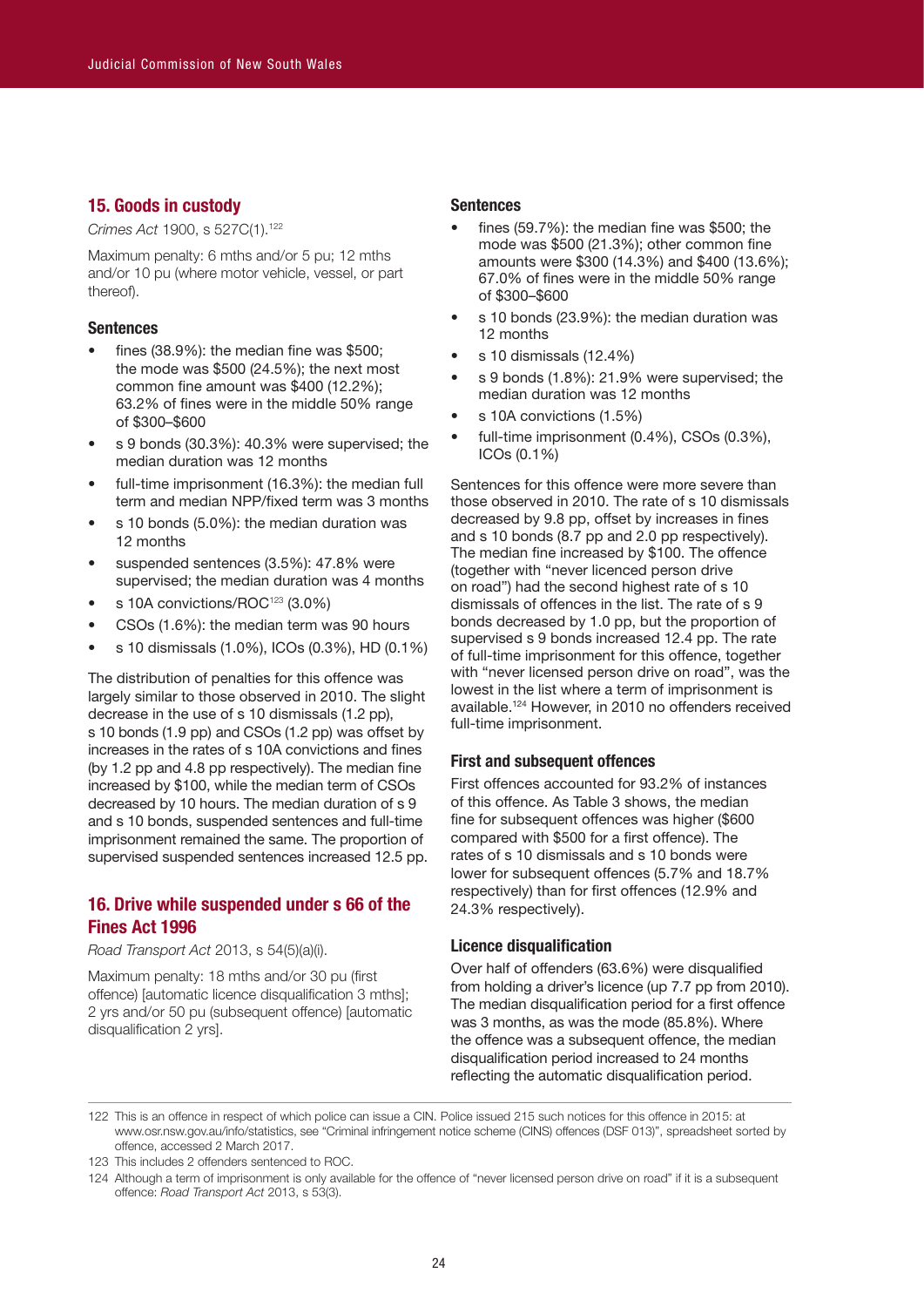# **17. Drive without being licensed**

*Road Transport Act* 2013, s 53(1)(a).

Maximum penalty: 20 pu.

# **Sentences**

- fines (75.8%): the median fine was \$500; the mode was \$500 (18.3%); other common fine amounts were \$400 (10.9%) and \$300 (10.6%); 57.9% of fines were in the middle 50% range of \$300–\$600
- s 10 dismissals (13.3%)
- s 10 bonds (6.8%): the median duration was 9.5 months
- s 10A convictions (3.6%)
- s 9 bonds (0.4%)

This offence had the highest rate of both fines and s 10 dismissals of any offence in the list. The distribution of penalties was very similar to that reported in 2010, although the rate of s 10 dismissals decreased slightly (2.0 pp), whereas the rate of fines increased slightly (1.3 pp). The median fine increased by \$100 from 2010, while the median duration of s 10 bonds decreased (12 months in 2010). The rate of s 10A convictions was the second highest of the offences in the list.

# **First and subsequent offences**

The majority (79.5%) of offences were first offences. Unlike other traffic offences in the list, the legislation does not prescribe a different penalty for subsequent offences. However, as Table 3 shows, not only was the rate of fines higher for subsequent offences (88.9% compared with 72.5% for first offences), so was the median fine (\$500 compared with \$400). The rate of s 10 dismissals was much lower for subsequent offences (3.4% compared with 15.8% for first offences).

# **Licence disqualification**

This offence is the only traffic offence in the list without an automatic licence disqualification regardless of whether the offence is a first or subsequent offence.<sup>125</sup> Only 14.7% of offenders were disqualified from driving. As in 2010, the median disqualification period was 12 months and the mode was 3 years (29.6%). The median for subsequent offences (12 months) was double that for first offences (6 months).

# **18. Assault with intent on certain officers**

*Crimes Act* 1900, s 58.

Maximum penalty: 5 yrs.

Jurisdictional maximum in Local Court: 2 yrs and/or 50 pu.

# **Sentences**

- s 9 bonds (40.1%): 37.2% were supervised; the median duration was 12 months
- fines (21.4%): the median fine was  $$500;$ the mode was \$500 (25.4%); the next most common fine amount was \$1,000 (13.4%); 55.8% of fines were in the middle 50% range of \$400–\$800
- full-time imprisonment (13.8%): the median full term was 7 months; the median NPP/fixed term was 4 months
- s 10 bonds (10.8%): the median duration was 12 months
- suspended sentences (5.4%): 68.2% were supervised; the median duration was 8 months
- CSOs (5.3%): the median term was 100 hours
- s 10 dismissals (1.3%)
- s 10A convictions/ROC<sup>126</sup> (1.0%), ICOs (0.8%), HD (0.1%)

The distribution of penalties for this offence was more severe than in 2010. There were decreases in the rate of fines (8.5 pp), s 10 dismissals (1.5 pp) and suspended sentences (1.2 pp), and increases in the rates of full-time imprisonment (5.0 pp), s 9 bonds (3.9 pp) and CSOs (2.1 pp).

The median fine increased (\$450 in 2010), as did the median full term of full-time imprisonment (6 months in 2010). The median term of suspended sentences decreased (9 months in 2010).

<sup>125</sup> The offence of "never licensed person drive on road" contrary to s 53(3) only attracts an automatic licence disqualification period for subsequent offences.

<sup>126</sup> This includes 1 offender sentenced to ROC.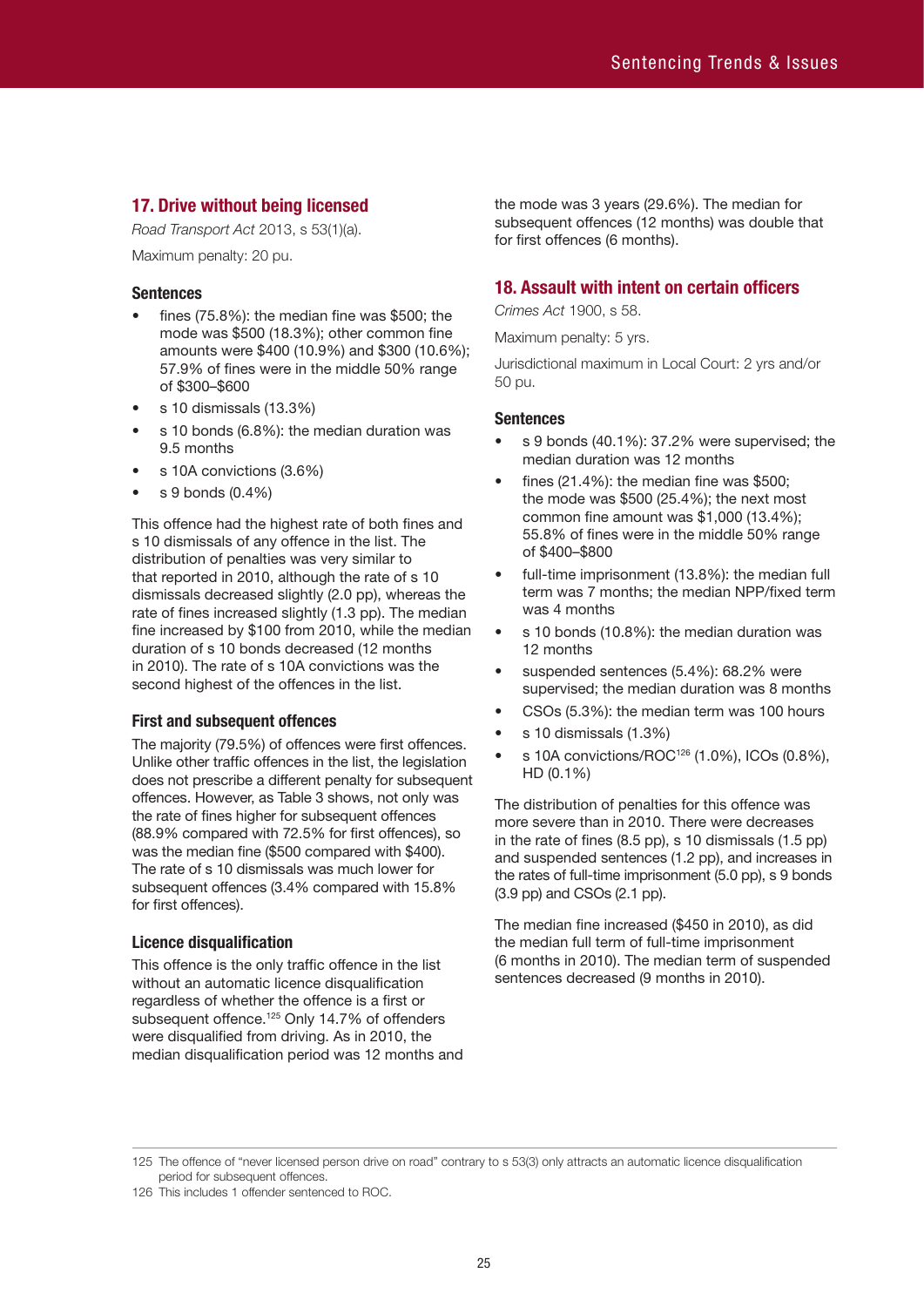# **Assault officer and resist or wilfully obstruct officer**

Of those sentenced for this offence, 54.7% assaulted an officer in the execution of his or her duty and 45.3% resisted or wilfully obstructed an officer in the execution of his or her duty.

Figure 2 shows the distribution of penalties and demonstrates that sentencing patterns differed between the two groups of offenders. Those who assaulted an officer received harsher penalties, including higher rates of full-time imprisonment (16.9%), suspended sentences (7.3%), CSOs (6.9%) and s 9 bonds (42.8%), compared to those sentenced for resisting or obstructing an officer (10.0%, 3.1%, 3.4% and 36.8% respectively).

However, these differences were not as marked as in 2010 because penalties for resisting or obstructing an officer have increased in severity: the rate of fines decreased 14.0 pp, while rates of full-time imprisonment and s 9 bonds increased by 5.8 pp and 7.1 pp respectively.

Sentencing outcomes within penalty types also differed, with assaulting an officer attracting more severe penalties. The median fine was \$600, compared with \$500 for resisting or obstructing an officer (both amounts increased by \$100 from 2010). The median term of full-time imprisonment for assaulting an officer was 8 months and the median NPP/fixed term was 4 months whereas for resisting or obstructing an officer the median full term and NPP/fixed term were both 3 months.



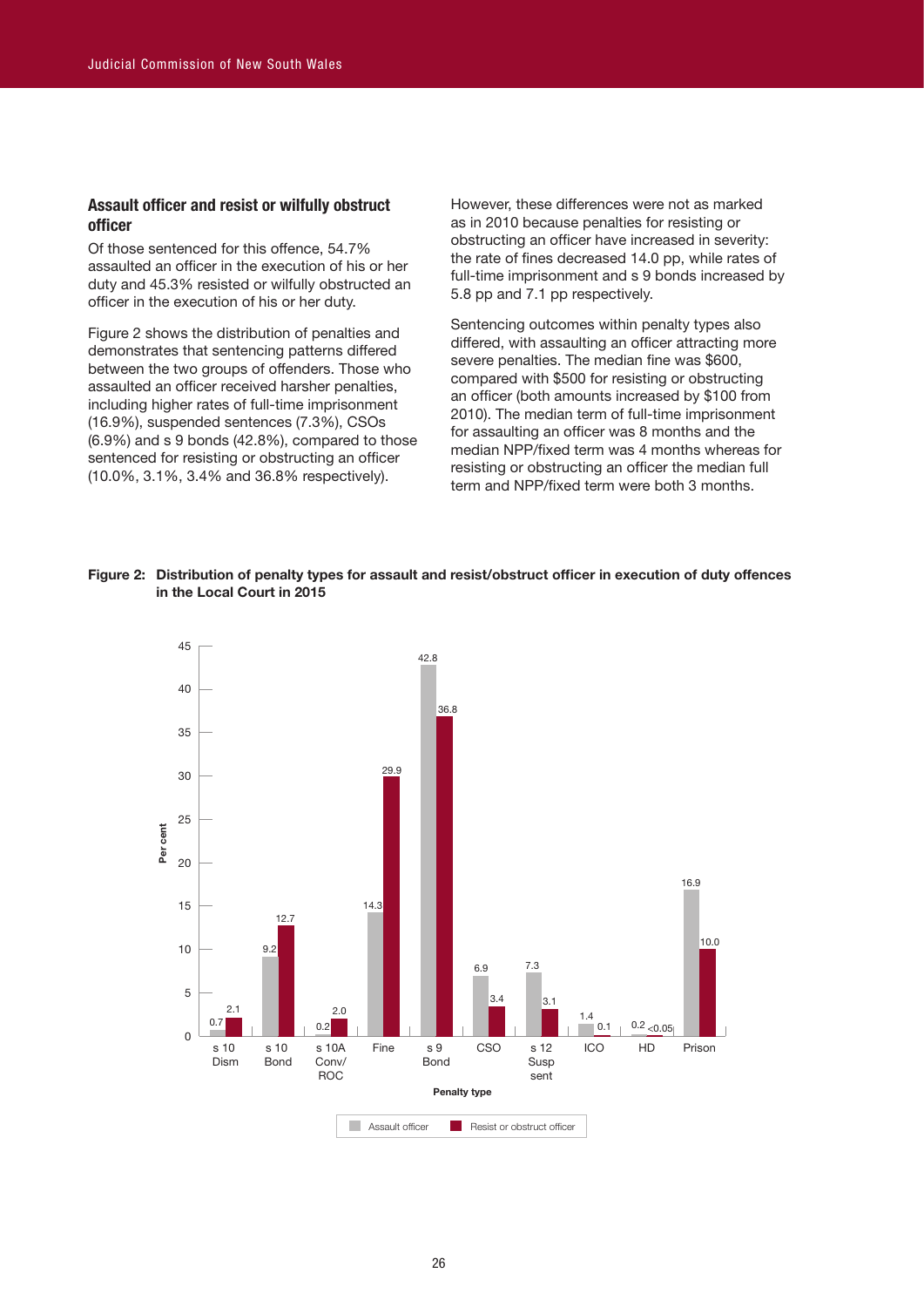# **19. Fraud**

*Crimes Act* 1900, s 192E(1).

Maximum penalty: 10 yrs.

Jurisdictional maximum in Local Court: 2 yrs or 100 pu.

## **Sentences**

- s 9 bonds (32.3%): 38.4% were supervised; the median duration was 12 months
- full-time imprisonment (21.0%): the median full term was 10 months; the median NPP/fixed term was 6 months
- fines  $(19.3\%)$ : the median fine was \$500: the mode was \$500 (25.6%); the next most common fine was \$1,000 (12.2%); 55.9% of fines were in the middle 50% range of \$368.75–\$800
- suspended sentences (8.6%): 51.7% were supervised; the median duration was 10 months
- CSOs (7.2%): the median term was 150 hours
- s 10 bonds (6.1%): the median duration was 12 months
- ICOs (2.6%): the median duration was 10 months
- s 10A convictions (1.4%)
- HD (0.8%), s 10 dismissals (0.8%)

As indicated earlier in the Trends, this is the first time this offence has appeared in the top 20 list. This offence had the greatest proportion of custodial sentences (24.4%) of the offences in the list. It had the highest rate of full-time imprisonment (together with "assault occasioning actual bodily harm"), the second highest rate of HD and the fourth highest rate of ICOs. The use of more severe penalties is unsurprising given the maximum penalty for this offence is the highest of any offence in the list. Together with "high-range PCA" and "assault occasioning actual bodily harm", this offence had the highest median CSO hours.

# **20. Special-range PCA**

*Road Transport Act* 2013, s 110(2).

Maximum penalty: 10 pu (first offence); 20 pu (subsequent offence).

Licence disqualification: automatic 6 mths, minimum 3 mths<sup>127</sup> (no previous major offence); automatic 12 mths, minimum 6 mths (previous major offence).<sup>128</sup> Mandatory interlock:<sup>129</sup> minimum licence disqualification period 1 mth, maximum 3 mths; minimum interlock period 12 mths.

#### **Sentences**

- fines (62.5%): the median fine was \$400; the mode was \$400 (18.3%); other common fine amounts were \$500 (18.2%) and \$300 (18.0%); 62.8% of fines were in the middle 50% range of \$300–\$500
- s 10 bonds (32.7%): the median duration was 12 months
- s 10 dismissals (2.6%)
- s 10A convictions (1.7%)
- s 9 bonds (0.4%), CSOs (0.1%)

Overall, sentencing patterns for this offence were more lenient than those reported in 2010. There was a decrease in the rate of fines (7.3 pp) and an increase in s 10 bonds (8.1 pp). The offence had the second highest rate of s 10 bonds of the offences in the list (after "low-range PCA"). The median fine increased by \$100 from 2010. The median duration of s 10 bonds remained the same.

# **First and subsequent offences**

The majority (90.5%) of offences were first offences. As Table 3 shows, subsequent offenders were more likely to receive a fine (88.4% compared with 59.8% for first offences) than a s 10 bond (8.4% compared with 35.3%). The median fine for subsequent offences was higher (\$500 compared with \$400).

# **Licence disqualification and mandatory interlock program**

Nearly two-thirds of offenders (64.7%) were disqualified from holding a driver's licence. The median licence disqualification period was 3 months, as was the mode (57.8%) (both unchanged from 2010). The median disqualification period increased to 6 months for subsequent offences. Of the offenders sentenced for a subsequent offence committed on or after 1 February 2015, 60.3% received licence disqualification periods of between 1 and 3 months suggesting they may have been subject to a mandatory interlock order.

<sup>127</sup> If it thinks fit, the court may order a shorter or longer period of disqualification than the automatic period, but not less than the minimum prescribed: *Road Transport Act* 2013, s 205(2)(a)(ii).

<sup>128</sup> Above n 93 for the definition of "major offence".

<sup>129</sup> Above n 94.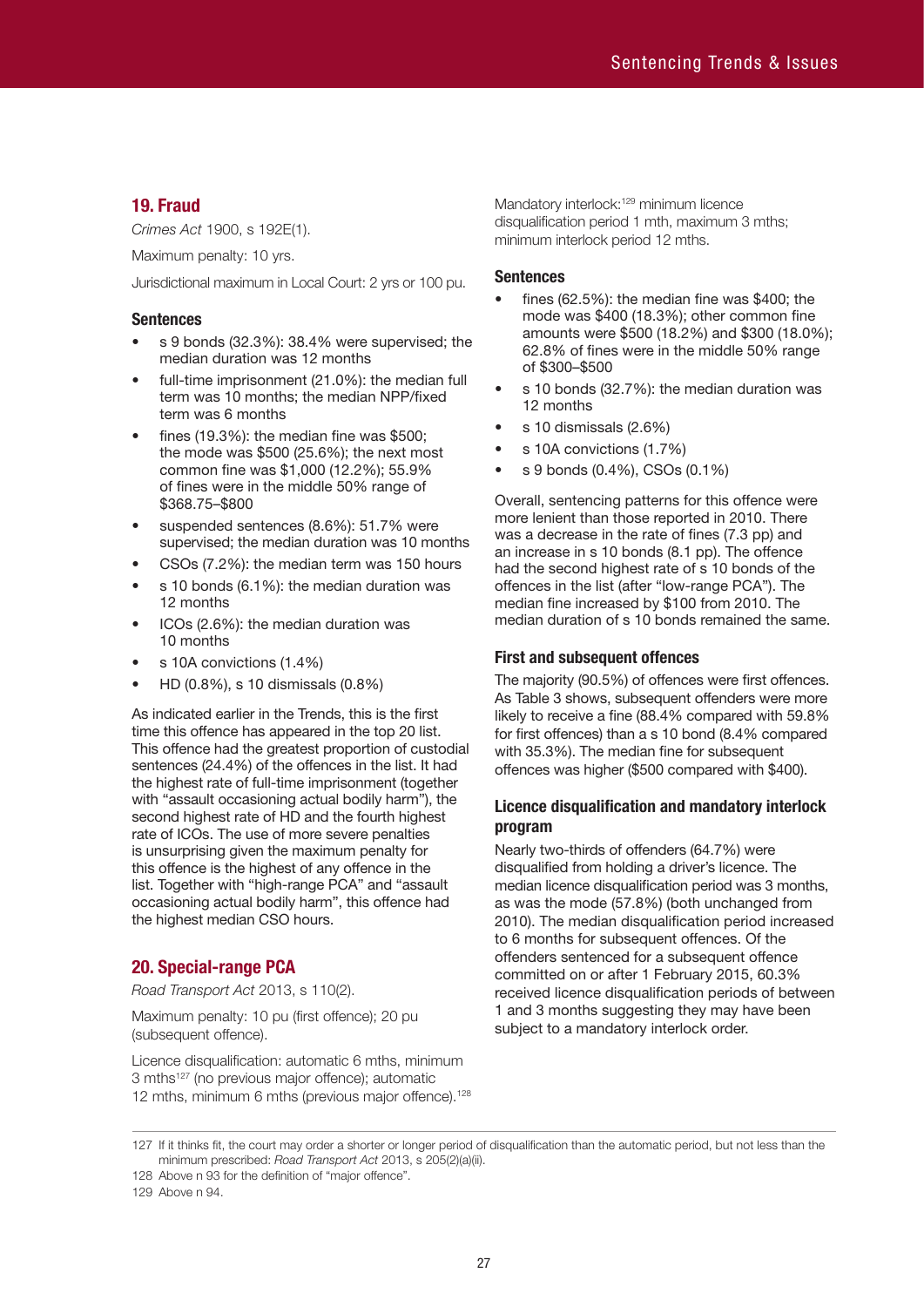# **Regulatory offences**

A broad range of conduct can amount to a criminal offence and it is not necessary that a court deals with every offence. A large number of matters can be dealt with by way of a penalty infringement notice. A number of regulatory offences (and particular statutory offences) may be dealt with in this way. 130 Traffic offences are a notable example. To demonstrate the magnitude of offending and to place the number of matters dealt with in the court in some context, figures available from the Office of State Revenue indicate that, in 2015, police issued 211,836 penalty infringement notices for exceed speed limit offences. 131 In the same period the court dealt with 5,643 offences, of which 4,365 were the principal offence.

Table 4 shows the 10 most common regulatory offences (principal offences only) dealt with by the court in 2015.

There were a number of amendments to the rules and regulations following the 2010 study, including

the introduction of the Road Rules 2014 to replace the Road Rules 2008. 132 However, these did not substantially change the offences or penalties considered in the Trends.

There was a decrease in the number of regulatory principal offences dealt with by the court. In 2015, regulatory offences accounted for 12.5% of all principal offences (19.0% (24,253 offences) in 2010). The 10 most common regulatory principal offences in 2015 represented 58.8% of all principal regulatory offences (52.0% in 2010).

The most common penalty for regulatory offences was a fine (57.0%), although this rate was 12.6 pp less than that reported in 2010. The median fine was \$300 (\$100 higher than 2010), the mode was \$200 (9.8%) and 54.9% of fines were in the middle 50% range of \$200 to \$436. The next most common penalty, s 10 dismissals (31.1%), increased 5.0 pp from 2010. Other penalty types imposed were s 10 bonds (8.6%), an increase of 7.2 pp from 2010 and s 10A convictions (3.3%), an increase of 0.5 pp from 2010.<sup>133</sup>

| Rank           | <b>Offence</b>                                          | Legislation                                                      | <b>Number</b><br>of cases | $%$ of<br>cases |
|----------------|---------------------------------------------------------|------------------------------------------------------------------|---------------------------|-----------------|
| 1              | Exceed speed limit                                      | Road Rules 2014, r 20 <sup>a</sup>                               | 4,365                     | 29.1            |
| 2              | Proceed through a red traffic light                     | Road Rules 2014, r 59(1) <sup>a</sup>                            | 869                       | 5.8             |
| 3              | Disobey no stopping/no standing signs                   | Road Rules 2014, r 167 <sup>a</sup>                              | 769                       | 5.1             |
| 4              | Proceed through a red traffic arrow                     | Road Rules 2014, r 60 <sup>a</sup>                               | 715                       | 4.8             |
| 5              | Drive using a mobile phone                              | Road Rules 2014, r 300(1) <sup>a</sup>                           | 611                       | 4.1             |
| 6              | Fail to comply with licence conditions                  | Road Transport (Driver Licensing) Regulation 2008,<br>r 114(1)   | 509                       | 3.4             |
| $\overline{7}$ | Driver fail to wear seatbelt properly adjusted/fastened | Road Rules 2014, r 264(1) <sup>a</sup>                           | 290                       | 1.9             |
| 8              | Disobey no left turn and no right turn signs            | Road Rules 2014, r 91 <sup>a</sup>                               | 284                       | 1.9             |
| 9              | Travel or attempt to travel without valid ticket        | Passenger Transport Regulation 2007, r 77A(1)                    | 198                       | 1.3             |
| 10             | Learner not accompanied by driver/police officer/tester | Road Transport (Driver Licensing) Regulation 2008,<br>r 15(1)(a) | 197                       | 1.3             |
|                |                                                         | All remaining regulatory offences                                | 6,183                     | 41.2            |
|                |                                                         | Total for top 10 regulatory offences                             | 8,807                     | 58.8            |
|                |                                                         | <b>Total number of cases</b>                                     | 14,990                    | 100.0           |

#### **Table 4: Most common regulatory offences (principal offence** *only***) sentenced in the NSW Local Court in 2015**

a These offences include a small number of cases dealt with under the same rules of the Road Rules 2008 (rep).

131 At www.osr.nsw.gov.au/info/statistics, see "Police issued speeding offences (DSF004)" spreadsheet, accessed 31 March 2017.

132 In addition, the offence "travel or attempt to travel without valid ticket" was found in a similar format in 2010 within the *Rail Safety (Offences) Regulation* 2008, (rep), cl 4(1).

133 Five offenders sentenced for regulatory offences received s 9 bonds (0.03%) and 1 (0.01%) received a suspended sentence.

<sup>130</sup> See for example, *Criminal Procedure Act* 1986, Ch 7, Pt 3 which empowers the police to issue penalty notices for certain offences and *Criminal Procedure Regulation* 2010, Sch 3 which identifies those offences in respect of which such notices can be issued; the *Road Transport Act* 2013, Ch 7, Pt 7.3, Div 3 Penalty notices; and H Donnelly, Z Baghizadeh, and P Poletti, "Environment planning and protection offences prosecuted in the NSW Local Court," *Sentencing Trends & Issues*, No 43 Judicial Commission of NSW, 2014, p 2.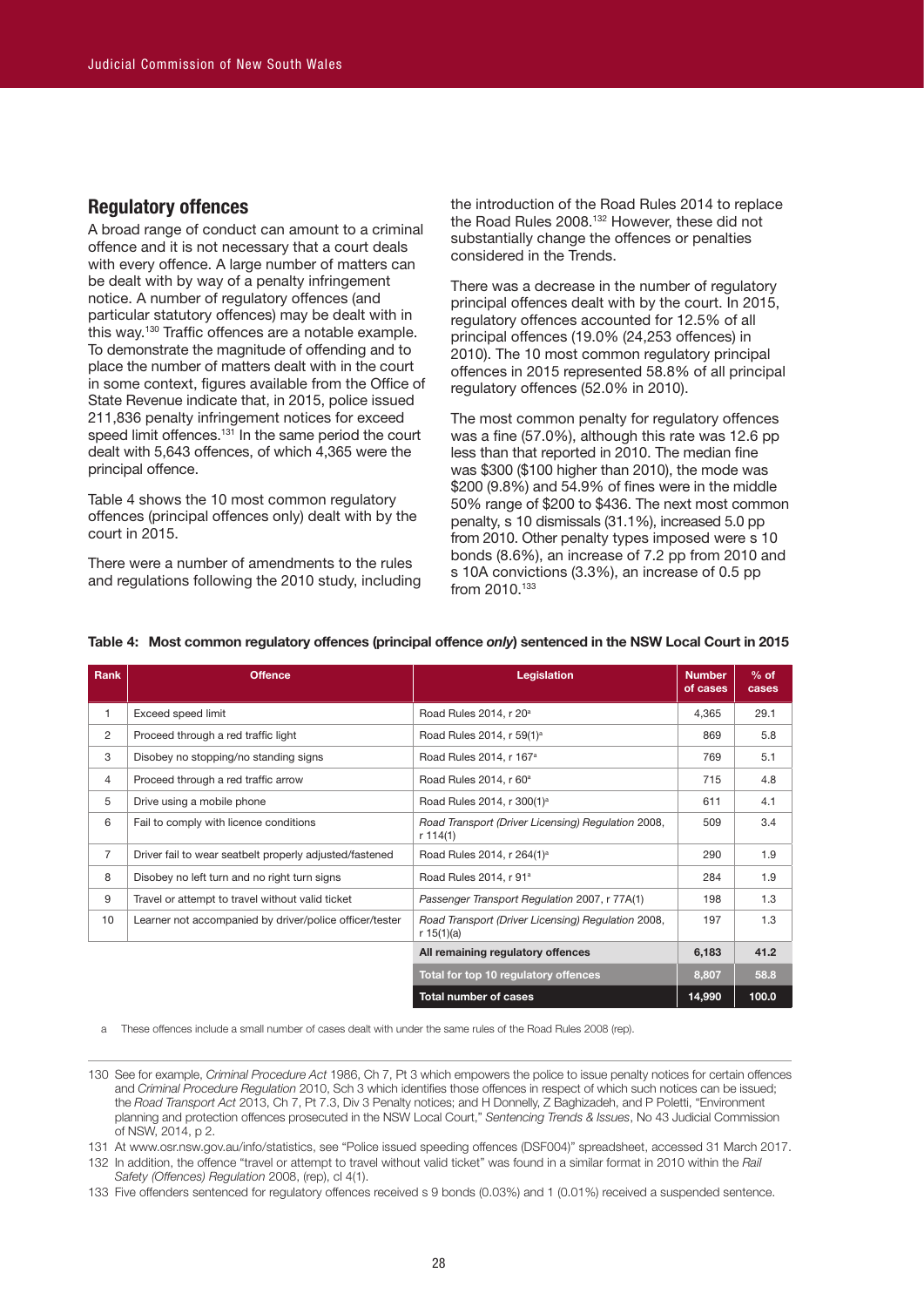The distribution of the 10 most common regulatory offences (principal offences only) differed from that observed in 2010. As in 2010, "exceed speed limit" was the most common offence, representing 29.1% of cases (a 6.3 pp increase in the proportion of cases from 2010). 134 There was a marked difference between the number of cases for that offence and all other regulatory offences. Four new offences appeared in the list. 135 The offence "proceed through a red traffic light" moved from the ninth most common in 2010 to second most common in 2015 (with a 4.0 pp increase in the proportion of cases represented). There were only minor changes in the rankings for the remaining offences on the list. "Exceed speed limit" was the only regulatory offence to rank in the top 20 (at rank 12) when all proven offences were considered.

# **All proven offences**

# **Distribution of most common offences — all proven offences**

Appendix B, titled "Distribution of penalty types for the most common proven offences in the NSW Local Court in 2015", presents offence and sentencing information based on an analysis of all proven offences. The table groups offenders and offences in five discrete categories based on whether the offence was the principal offence or a secondary offence and whether one or multiples of the particular offence were involved.

Presenting sentencing information in this way demonstrates that other sentencing considerations have an impact on an individual sentence when a court is required to sentence an offender for more than one offence. However, it should be noted that the following analysis is offence based and the same offender may appear in several of the offences in Appendix B. It is also important to understand that the relationship between the number of offences and the number of offenders has the potential to bias results where few offenders are responsible for many offences.

When the analysis focuses on the penalties imposed for all offences there are some noteworthy changes, not only to the offences that appear in the most common offences list, but also to the distribution of penalties for those offences.

Four new offences appeared in the top 20 list that were not in the top 20 statutory principal offences. 136 The most common regulatory offence "exceed speed limit" became the 12th ranked offence overall. The statutory offence of "use unregistered registrable vehicle on road"137 was 16th and "fail to appear in accordance with bail acknowledgment"138 was 18th. The increased incidence of the latter two offences can be attributed to the fact that in 79.3% and 88.0% of cases respectively these offences were not the principal offence. "Fail to comply with requirements under taxation laws"139 also moved into the top 20 at rank 20. The majority of these offenders (86.2%) were sentenced for multiple counts of this offence, averaging 7.8 offences each. This accounts for why it does not feature in the top 20 principal offences.

Comparing the penalty distribution for the offences in Appendix B with that shown in Table 2 reveals that when all offences are considered, a general trend can be observed of increased rates of more severe penalties such as sentences of imprisonment. Alternatively, decreases in less severe penalties such as fines and s 10 orders can be observed. Interestingly s 10A convictions were more commonly used in connection with some offences than is reflected by sentencing analysis which focuses solely on the principal offence.

General trends can also be observed when comparing the penalty distribution for specific groups of offenders. Offenders with only one offence before the court recorded higher rates of s 10 orders than any other offender group. They also recorded the lowest rates of full-time imprisonment. On the other hand, offenders who were sentenced for multiple counts of a particular offence but also had a more serious offence dealt with by the court recorded higher rates of full-time imprisonment than other offender groups.

<sup>134</sup> The number of cases for this offence actually fell by 21.0% from 5,523 cases in 2010. The increase in the proportion of cases is a consequence of the dramatic fall in the number of regulatory offences from 2010.

<sup>135</sup> "Proceed through a red traffic arrow": Road Rules 2014, r 60; "driver fail to wear seatbelt properly adjusted/fastened": Road Rules 2014, r 264; "disobey no left turn and no right turn signs": Road Rules 2014, r 91; "learner not accompanied by driver/ police officer/tester": *Road Transport (Driver Licensing) Regulation* 2008, r 15(1)(a).

<sup>136</sup> Four traffic offences dropped off the top 20 list: "high-range PCA", "drive without being licensed", "drive while suspended under s 66 of the *Fines Act* 1996", and "special-range PCA". Nonetheless, they are included in Appendix B for completeness.

<sup>137</sup> *Road Transport Act* 2013, s 68(1). The predecessor offence "drive unregistered vehicle" under the *Road Transport (Vehicle Registration) Act* 1997, s 18(1) (rep), was within the top 20 statutory principal offences in 2010 (rank 17). Brignell et al, above n 1, p 7.

<sup>138</sup> *Bail Act* 2013, s 79(1). This includes 9.6% of cases dealt with under the *Bail Act* 1978, s 51(1) (rep).

<sup>139</sup> *Taxation Administration Act* 1953 (Cth), s 8C(1).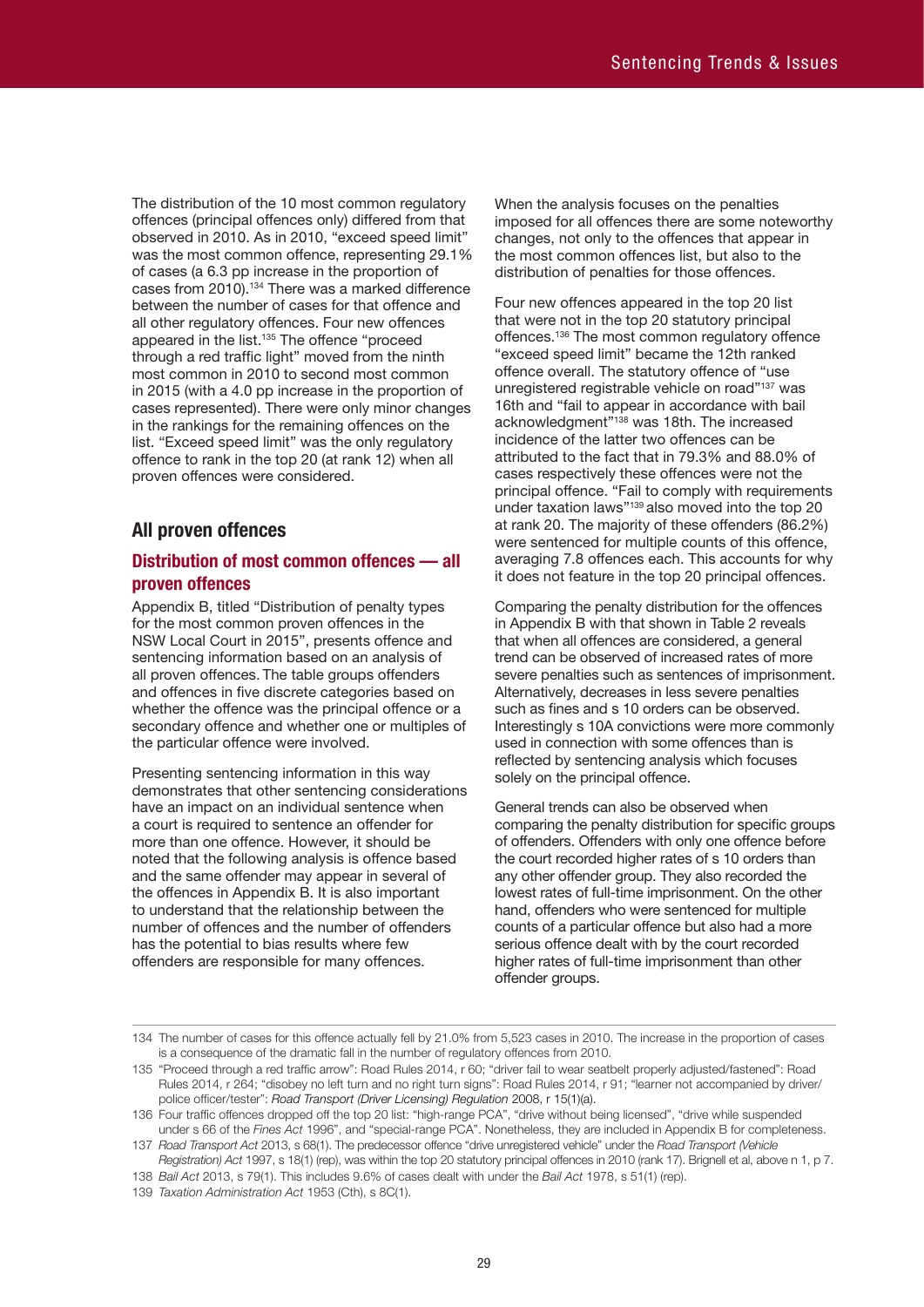A clearer picture of the use of s 10A convictions can be seen. This penalty was used more often where there were multiple offences but the offence was not the principal offence, particularly for offences that attract a high rate of fines, such as "possess prohibited drug", "drive with presence of prescribed illicit drug", "exceed speed limit", "use unregistered registrable vehicle on road", "never licenced person drive on road", "drive while suspended under s 66 of the *Fines Act* 1996" and "drive without being licenced". This penalty option appears to be operating as intended. 140

"Fail to appear in accordance with bail acknowledgment" was the only offence in the list where s 10A convictions were used more commonly than any other penalty, regardless of offender group. This is unsurprising given that these offenders are likely to have a more serious matter before the court at the time of sentencing.

As expected, for particular offences where the ratio between the number of offences and the number of offenders was close to 1:1, little difference was observed in the distribution of penalties between principal offences and all offences. This included "assault occasioning actual bodily harm" and every traffic offence in the list, except "drive while disqualified".

The most marked differences in the rate of particular penalties with respect to some of the offences are discussed below. The ranking of the offence both in Appendix B (all proven offences) and Table 1 (top 20 statutory principal offences) is identified.

# **Possess prohibited drug**

#### Appendix B rank: 1; Table 1 rank: 1

This offence remained the most common offence in both analyses. Almost half (47.9%) of all offences were single instance offences. The rate of s 10 orders was much higher for the group of offenders with only one offence before the court, while the rate of s 9 bonds was much lower when compared to offenders with multiple offences. However, sentences of full-time imprisonment were imposed in 5.3% of all offences compared with 2.1% when it was the principal offence (see Table 2). The rate of s 10A convictions was also higher for all offences (7.6% compared with 3.2%).

#### **Common assault**

#### Appendix B rank: 2; Table 1 rank: 3

This offence was ranked second overall when all proven offences were taken into account. The overall distribution of penalties displayed in Appendix B differed to those displayed in Table 2. Consistently with the overall trend for all offences, a higher rate of full-time imprisonment (15.6% compared with 6.3%) and a lower rate of s 10 bonds (16.2% compared with 23.7%) could generally be observed compared with analysis of the principal offence. The rate of ICOs was also higher (1.6% compared with 0.7%).

## **Knowingly contravene AVO**

#### Appendix B rank: 3; Table 1 rank: 7

This offence was the third most common offence when ranked by number of all proven offences. There was an increased incidence of full-time imprisonment when all offences were considered (27.3% compared with 16.9% for principal offences only (see Table 2)), and the rate of fines was much lower (10.9% compared with 16.2%).

#### **Destroy or damage property**

# Appendix B rank: 4; Table 1 rank: 12

When all proven offences were considered, this offence became the fourth most common offence. As Appendix B shows, 58.7% of all instances of this offence were committed in circumstances involving multiple offences where this offence was not the principal offence, indicating the offence is often committed as part of a broader and more serious course of criminal conduct. This is also reflected in the overall penalty distribution, where the rate of full-time imprisonment (15.8%) was almost triple that reported in Table 2 on the basis of principal offences only (5.6%).

140 For the terms and scope of s 10A with no other penalty: see *Sentencing Bench Book*, above n 8, at [5-300].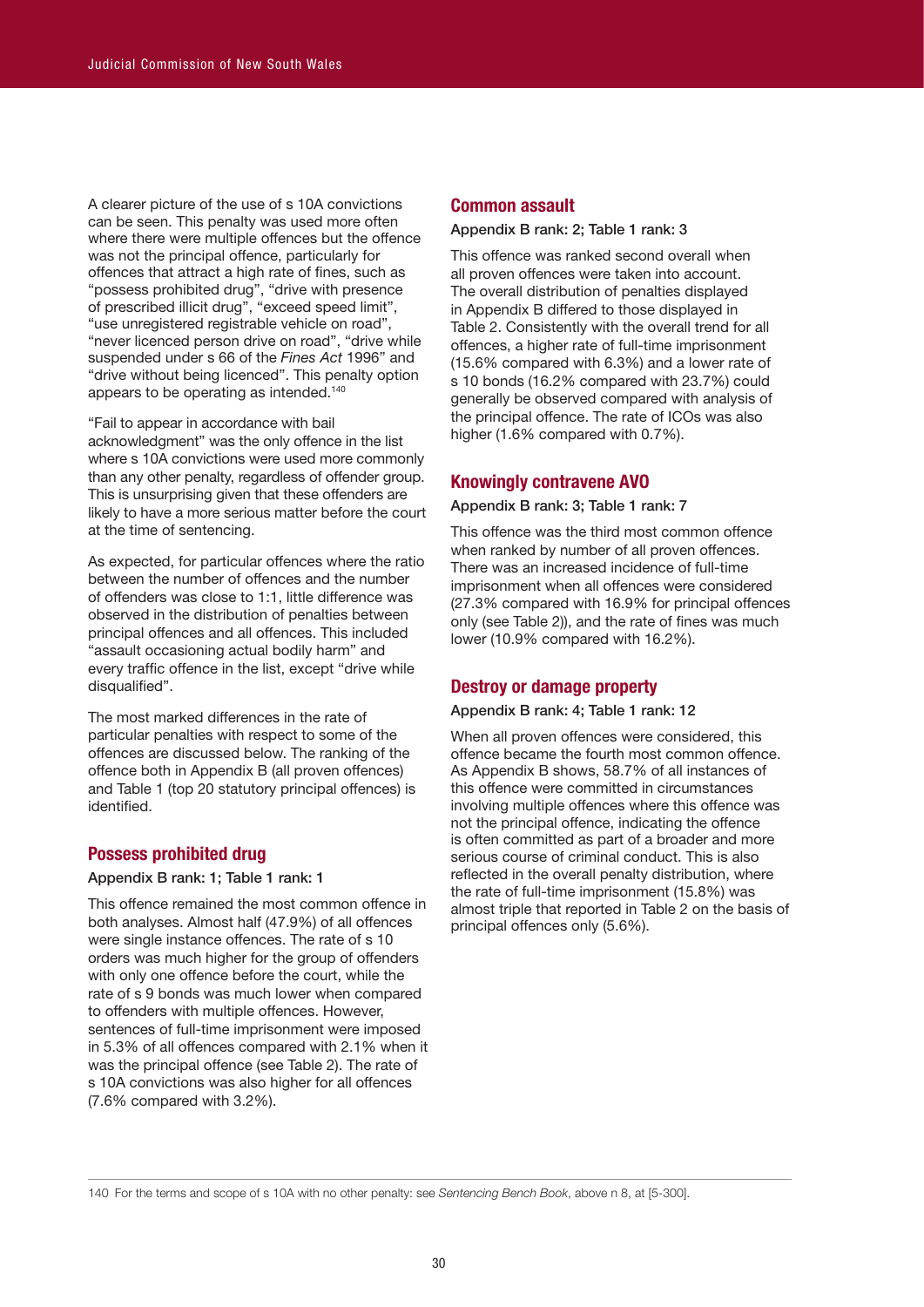# **Larceny**

#### Appendix B rank: 5; Table 1 rank: 10

This offence became the fifth most common when all proven offences were taken into account. As Appendix B shows, this offence is often committed by offenders multiple times (1,205 offenders were responsible for 3,859 counts of this offence). 141 The distribution of penalties overall differed to those displayed in Table 2 based only on the principal offence, with the rate of full-time imprisonment being nearly double (31.1% compared with 16.9%). ICOs were ordered in 1.3% of offences compared with 0.6% where the offence was the principal offence.

# **Fraud**

#### Appendix B rank: 9; Table 1 rank: 19

A vastly different picture of this offence is portrayed when all proven offences are examined, particularly in regard to the prevalence of the offence which rose 10 places to rank ninth overall. The number of offences displayed in Appendix B demonstrates that in most cases, fraud is committed multiple times by offenders, with 881 offenders responsible for 5,515 counts of this offence. 142 Consistent with the overall trend observed earlier, there were notable differences between Appendix B and Table 2 for the total rates of fines (7.8% compared with 19.3% for principal offences only) and full-time imprisonment (41.1% compared with 21.0%). The rate of full-time imprisonment was the highest of all offences in Appendix B.

# **Conclusion**

Overall, the distribution of the 20 most common statutory principal offences in the court in 2015 was similar to that observed in 2010 in that:

- Eighteen offences appearing in the 2015 list were also in 2010 list.
- Four of the five most common offences in 2010 remained in the top five.
- Traffic offences remained prominent, representing half the statutory offences in the list (11 of the top 20 in 2010).

Two new offences appeared in the list in 2015: "drive with presence of prescribed illicit drug" and "fraud". Significantly, "drive with presence of prescribed illicit drug" entered the list at fifth ranking. Other changes in rankings for the most common statutory principal offences included:

- Seven of the 10 traffic offences in the list fell in ranking while "special-range PCA" maintained the same ranking, "drive with presence of prescribed illicit drug" was new in the list, and "drive while suspended under s 66 of the *Fines Act* 1996" moved up two rankings (18th to 16th).
- The two offences under the *Crimes (Domestic and Personal Violence) Act* 2007 increased in ranking: "knowingly contravene AVO" rose from eighth in 2010 to seventh in 2015, "stalk or intimidate with intent to cause fear of physical or mental harm" rose from 13th in 2010 to ninth.
- Assault related offences, that is "common assault", "assault occasioning actual bodily harm" and "assault with intent on certain officers", were all ranked lower than in 2010.
- Changes in the rankings of property related offences were mixed: "larceny" maintained the same ranking (10th), "destroy or damage property" fell from ninth in 2010 to 12th in 2015 and "goods in custody" increased from 19th to 15th.

The overall distribution of penalties for statutory principal offences in 2015 was largely similar to that observed in 2010, although the following can be noted:

- Fines remained the most common penalty (imposed on 41.3% of offenders), although down 2.4 pp from 2010. The second most common penalty (s 9 bonds) remained stable.
- Dismissals and discharges without conviction under s 10 remained the third most common penalty, increasing 0.9 pp from 2010 (19.7%). The proportion of offenders being discharged unconditionally (4.8%) was less than in 2010 (down 1.3 pp), while those conditionally discharged on a bond (14.9%) increased (up 2.4 pp).
- The rate of full-time imprisonment (8.4%) increased 1.5 pp from 2010.
- ICOs were imposed in 1.0% of cases (this penalty came into effect during the previous Trends period).

141 There were 686 offenders responsible for 2,124 offences in the category "Principal offence: multiple offences — multiples of this offence" and 519 offenders responsible for 1,735 offences in the category "Not principal offence: multiple offences multiples of this offence".

<sup>142</sup> There were 677 offenders responsible for 4,198 offences in the category "Principal offence: multiple offences – multiples of this offence", and 204 offenders responsible for 1,317 offences in the category "Not principal offence: multiple offences – multiples of this offence".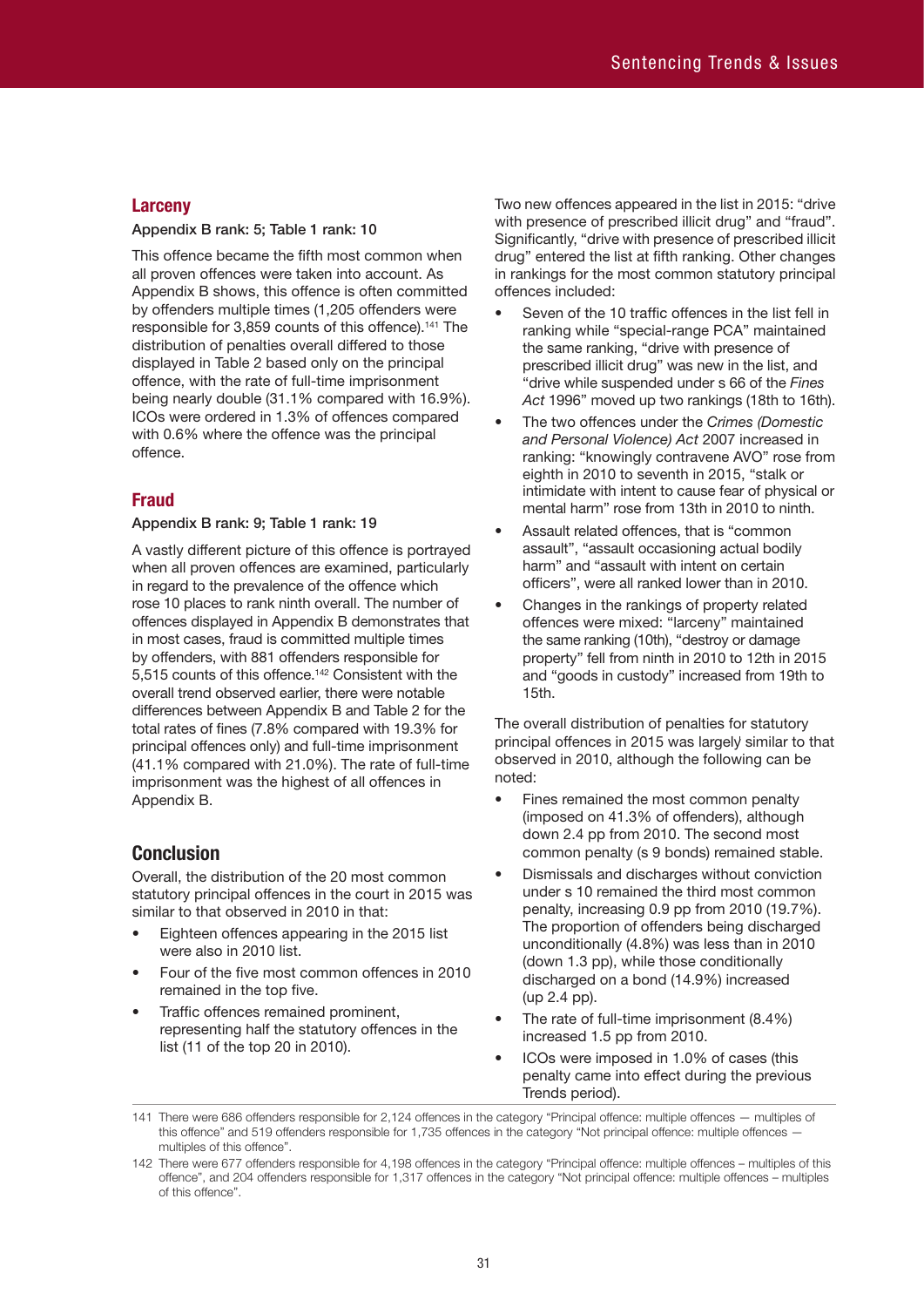Like 2010, sentencing patterns continued to show a high rate of non-custodial sentences among the 20 most common statutory principal offences in the court. However, the following observations about sentencing patterns and severity in 2015 can be made:

- Median fine amounts increased from 2010 for all offences except "high-range PCA" (although the median fine for "high-range PCA" remained the highest median amount).
- The offences of "stalk or intimidate with intent to cause fear of physical or mental harm", "common assault", "assault occasioning actual bodily harm" and "assault with intent on certain officers" received the highest rates of s 9 bonds (51.0%, 41.5%, 40.8% and 40.1% respectively). The longest median duration of a s 9 bond was 18 months, imposed for "highrange PCA".
- For the majority of offences appearing in the list for which a term of imprisonment was available, either the median full term or median NPP/fixed term of full-time imprisonment for principal offences increased from 2010. 143
- Overall, changes in sentencing patterns from 2010 were mixed. Penalties for the offences "common assault", "knowingly contravene AVO", "assault occasioning actual bodily harm", "destroy or damage property", "highrange PCA", "drive while suspended under s 66 of the *Fines Act* 1996" and "assault with intent on certain officers" were observed to be more severe than those reported in 2010, while penalties for "low-range PCA", "never licensed person drive on road" and "special-range PCA" were observed to be generally more lenient than 2010.

A consideration of all proven offences presents a more complete picture of the 20 most common offences dealt by the court. The following distinctions to the principal offence analysis may be noted:

• Several offences rose in ranking: "knowingly contravene AVO" (7th to 3rd), "destroy or damage property (12th to 4th), "larceny" (10th to 5th) and "fraud" (19th to 9th).

- Three new statutory offences entered the top 20: "use unregistered registrable vehicle on road" (rank 16), "fail to appear in accordance with bail acknowledgment" (rank 18) and "fail to comply with requirements under taxation laws" (rank 20).
- The top regulatory offence "exceed speed limit" was the 12th most common offence overall when all proven offences were considered.
- Four traffic offences fell out of the top 20: "high-range PCA", "drive while suspended under s 66 of the *Fines Act* 1996", "drive without being licensed" and "special-range PCA".

The following sentencing patterns were observed for all proven offences:

- Where available, higher rates of custodial sentences for each offence were typically evident when the sentencing distribution for all proven offences was compared to that for principal offences only. In particular, the rate of full-time imprisonment was more than 10 pp higher for "knowingly contravene AVO", "destroy or damage property", "larceny", "goods in custody" and "fraud" when all proven offences were considered. "Fraud" had the highest rate of full-time imprisonment in both analyses (21.0% for principal offences only (Table 2) and 41.1% for all proven offences (Appendix B)).
- Offenders with only one offence received more lenient sentences compared with other groups of offenders, whereas offenders with multiple offences received harsher penalties, particularly where they were also being sentenced for at least one more serious offence.
- The use of s 10A convictions as a method of disposing of secondary offences was evident, particularly for offences that attract a high rate of fines.

As the analysis of all proven offences demonstrated, the sentencing task is a complex exercise. Penalties imposed for individual offences are influenced by the seriousness of the offence, whether it is committed as part of a broader course of conduct and whether the totality principle applies.

<sup>143</sup> There was no change from 2010 to either the median full term or NPP/fixed term of full-time imprisonment for the offences of "posses prohibited drug", "assault occasioning actual bodily harm", "larceny" and "goods in custody". No comparison can be made for "fraud", which did not appear in the list in 2010.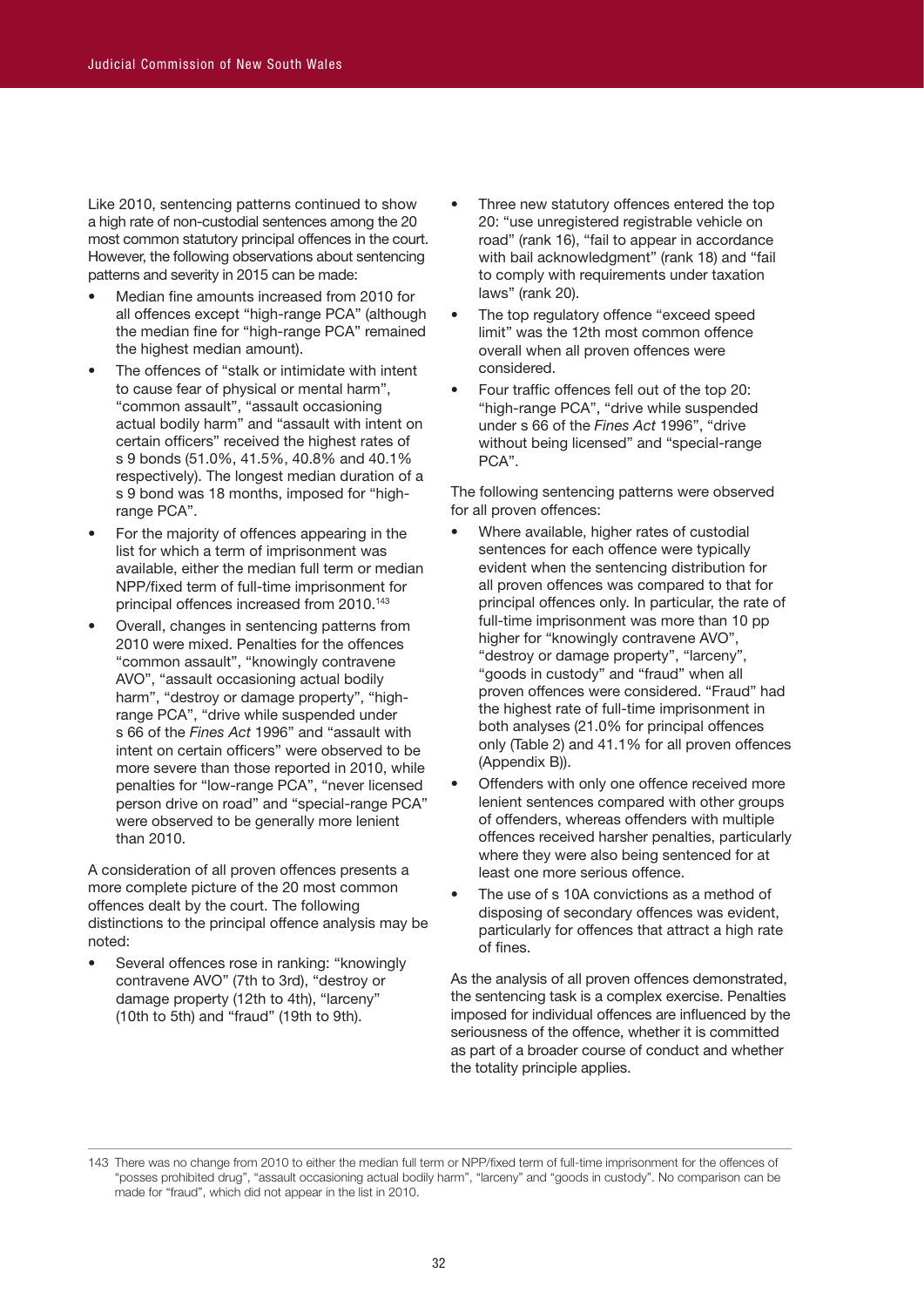| ANZSOC division, subdivision and group <sup>a</sup>         |        | <b>Principal offences</b> |              | All proven offences |
|-------------------------------------------------------------|--------|---------------------------|--------------|---------------------|
|                                                             | N      | $\frac{0}{0}$             | N            | $\frac{0}{0}$       |
| Homicide and related offences <sup>b</sup>                  | 28     | 0.01                      | 28           | 0.01                |
| Manslaughter and driving causing death                      | 28     | 0.01                      | 28           | 0.01                |
|                                                             |        |                           |              |                     |
| Acts intended to cause injury                               | 16,696 | 13.88                     | 26,448       | 12.18               |
| Assault                                                     | 12,691 | 10.55                     | 20,012       | 9.21                |
| Serious assault resulting in injury                         | 4,685  | 3.89                      | 5,567        | 2.56                |
| Serious assault not resulting in injury                     | 1,136  | 0.94                      | 2,178        | 1.00                |
| Common assault                                              | 6,870  | 5.71                      | 12,267       | 5.65                |
| Other acts intended to cause injury                         | 4,005  | 3.33                      | 6,436        | 2.96                |
|                                                             |        |                           |              |                     |
| Sexual assault and related offences                         | 478    | 0.40                      | 851          | 0.39                |
| Sexual assault                                              | 356    | 0.30                      | 601          | 0.28                |
| Non-assaultive sexual assault                               | 122    | 0.10                      | 250          | 0.12                |
|                                                             |        |                           |              |                     |
| Dangerous or negligent acts endangering persons             | 2,887  | 2.40                      | 4,652        | 2.14                |
| Dangerous or negligent operation of a vehicle               | 2,835  | 2.36                      | 4,582        | 2.11                |
| Other dangerous or negligent acts endangering persons       | 52     | 0.04                      | 70           | 0.03                |
|                                                             |        |                           |              |                     |
| Abduction, harassment and other offences against the person | 937    | 0.78                      | 2,070        | 0.95                |
| Abduction and kidnapping                                    | 0      | 0.00                      | 0            | 0.00                |
| Harassment and threatening behaviour                        | 937    | 0.78                      | 2,070        | 0.95                |
|                                                             |        |                           |              |                     |
| Robbery, extortion and related offences                     | 53     | 0.04                      | 58           | 0.03                |
| Robbery                                                     | 50     | 0.04                      | 55           | 0.03                |
| Blackmail and extortion                                     | 3      | 0.00                      | 3            | 0.00                |
|                                                             |        |                           |              |                     |
| Unlawful entry with intent/burglary, break and enter        | 1,101  | 0.92                      | 1,589        | 0.73                |
|                                                             |        |                           |              |                     |
| Theft and related offences                                  | 6,713  | 5.58                      | 15,529       | 7.15                |
| Motor vehicle theft and related offences                    | 444    | 0.37                      | 829          | 0.38                |
| Theft (except motor vehicle)                                | 3,951  | 3.28                      | 8,872        | 4.08                |
| Receive or handle proceeds of crime                         | 2,318  | 1.93                      | 5,828        | 2.68                |
|                                                             |        |                           |              |                     |
| Fraud, deception and related offences                       | 2,791  | 2.32                      | 10,283       | 4.73                |
| Obtain benefit by deception                                 | 1,870  | 1.55                      | 7,826        | 3.60                |
| Forgery and counterfeiting                                  | 83     | 0.07                      | 280          | 0.13                |
| Deceptive business/government practices                     | 65     | 0.05                      | 259          | 0.12                |
| Other fraud and deception offences                          | 773    | 0.64                      | 1,918        | 0.88                |
|                                                             |        |                           |              |                     |
| <b>Illicit drug offences</b>                                | 12,311 | 10.23                     | 20,937       | 9.64                |
| Import or export illicit drugs                              | 1      | 0.00                      | $\mathbf{1}$ | 0.00                |
| Deal or traffic in illicit drugs                            | 749    | 0.62                      | 1,168        | 0.54                |
| Manufacture or cultivate illicit drugs                      | 645    | 0.54                      | 745          | 0.34                |
| Possess and/or use illicit drugs                            | 10,550 | 8.77                      | 18,059       | 8.32                |
| Other illicit drug offences                                 | 366    | 0.30                      | 964          | 0.44                |

# **Appendix A: Proven offences in the NSW Local Court in 2015 by ANZSOC division and subdivision**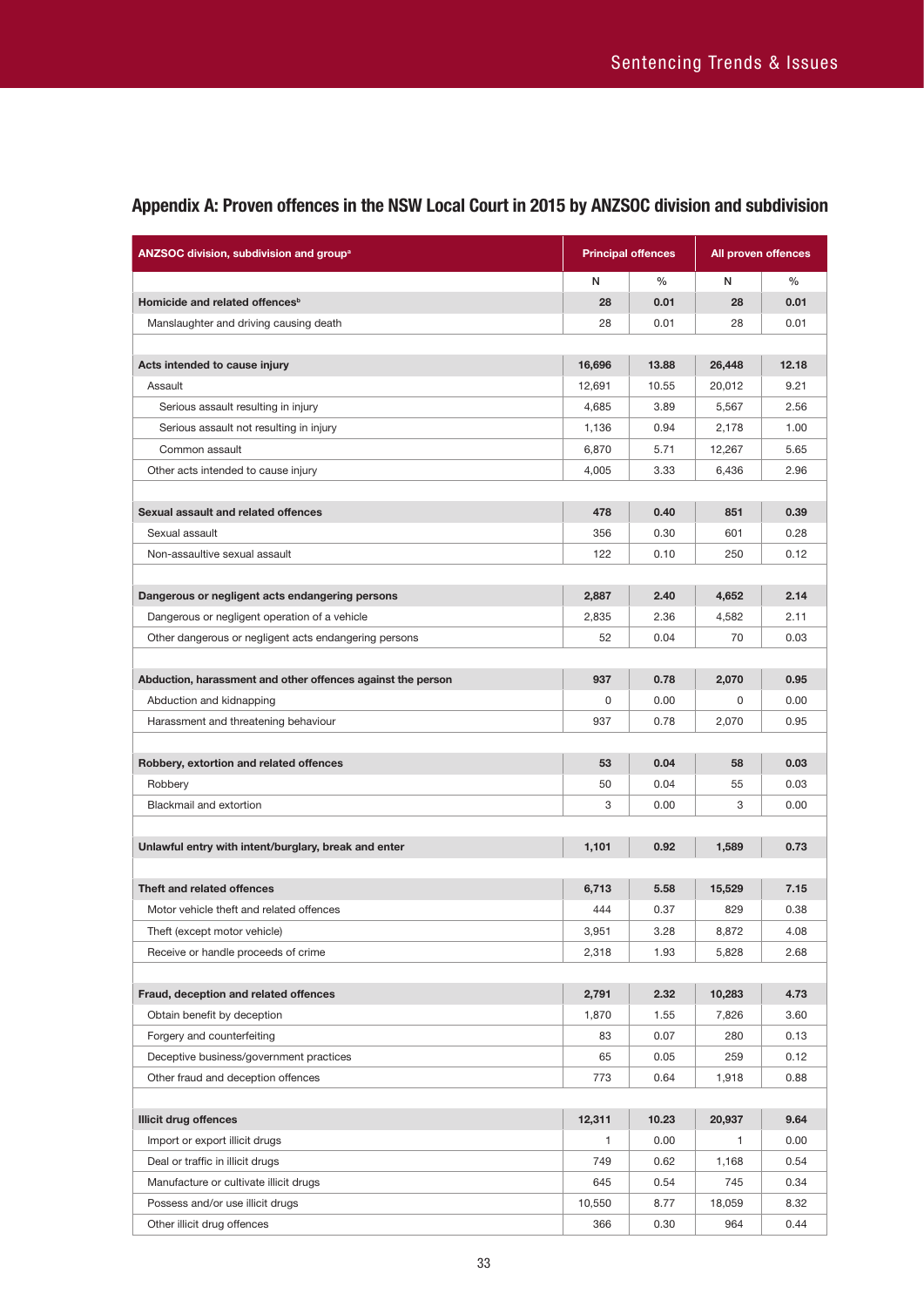#### **Appendix A continued**

| ANZSOC division, subdivision and group <sup>a</sup>                                   | <b>Principal offences</b> |         |         | All proven offences |
|---------------------------------------------------------------------------------------|---------------------------|---------|---------|---------------------|
|                                                                                       | N                         | $\%$    | N       | $\%$                |
| Prohibited and regulated weapons and explosives offences                              | 1,130                     | 0.94    | 3,055   | 1.41                |
| Prohibited weapons/explosives offences                                                | 502                       | 0.42    | 937     | 0.43                |
| Regulated weapons/explosives offences                                                 | 628                       | 0.52    | 2,118   | 0.98                |
|                                                                                       |                           |         |         |                     |
| Property damage and environmental pollution                                           | 3,592                     | 2.99    | 9,562   | 4.40                |
| Property damage                                                                       | 3,456                     | 2.87    | 9,345   | 4.30                |
| Environmental pollution                                                               | 136                       | 0.11    | 217     | 0.10                |
|                                                                                       |                           |         |         |                     |
| <b>Public order offences</b>                                                          | 5,081                     | 4.22    | 12,014  | 5.53                |
| Disorderly conduct                                                                    | 2,624                     | 2.18    | 5,206   | 2.40                |
| Regulated public order offences                                                       | 464                       | 0.39    | 1,388   | 0.64                |
| Offensive conduct                                                                     | 1,993                     | 1.66    | 5,420   | 2.50                |
|                                                                                       |                           |         |         |                     |
| Traffic and vehicle regulatory offences                                               | 56,730                    | 47.16   | 80,979  | 37.29               |
| Driver licence offences                                                               | 15,739                    | 13.08   | 24,717  | 11.38               |
| Drive while licence disqualified or suspended                                         | 10.764                    | 8.95    | 15,704  | 7.23                |
| Drive without a licence                                                               | 4,159                     | 3.46    | 6,663   | 3.07                |
| Drive licence offences (not elsewhere classified)                                     | 816                       | 0.68    | 2,350   | 1.08                |
| Vehicle registration and roadworthiness offences                                      | 1,356                     | 1.13    | 6,369   | 2.93                |
| Regulatory driving offences                                                           | 39,574                    | 32.90   | 49,788  | 22.92               |
| Exceed the prescribed content of alcohol or other<br>substance limit                  | 22,484                    | 18.69   | 24,509  | 11.28               |
| Exceed the legal speed limit                                                          | 4,371                     | 3.63    | 5,665   | 2.61                |
| Parking offences                                                                      | 2,916                     | 2.42    | 3,289   | 1.51                |
| Regulatory driving offences (not elsewhere classified)                                | 9,803                     | 8.15    | 16,325  | 7.52                |
| Pedestrian offences                                                                   | 61                        | 0.05    | 105     | 0.05                |
|                                                                                       |                           |         |         |                     |
| Offences against justice procedures, government security and government<br>operations | 7,914                     | 6.58    | 24,222  | 11.15               |
| Breach of custodial order offences                                                    | 75                        | 0.06    | 132     | 0.06                |
| Breach of community-based orders                                                      | 340                       | 0.28    | 826     | 0.38                |
| Breach of violence and non-violence orders                                            | 4,028                     | 3.35    | 8,940   | 4.12                |
| Offences against government operations                                                | 747                       | 0.62    | 4,091   | 1.88                |
| Offences against government security                                                  | 7                         | 0.01    | 9       | < 0.005             |
| Offences against justice procedures                                                   | 2,717                     | 2.26    | 10,224  | 4.71                |
|                                                                                       |                           |         |         |                     |
| <b>Miscellaneous offences</b>                                                         | 1,846                     | 1.53    | 4,908   | 2.26                |
| Defamation, libel and privacy offences                                                | 4                         | < 0.005 | 9       | < 0.005             |
| Public health and safety offences                                                     | 1,187                     | 0.99    | 3,460   | 1.59                |
| Commercial/industry/financial regulation                                              | 431                       | 0.36    | 1,013   | 0.47                |
| Other miscellaneous offences                                                          | 224                       | 0.19    | 426     | 0.20                |
| <b>TOTAL</b>                                                                          | 120,288                   | 100.00  | 217,185 | 100.00              |

a Only subdivisions with cases are shown. ANZSOC groups for the three most common subdivisions are also shown.

b Only one offence within this division can be dealt with in the Local Court: negligent driving causing death contrary to s 117(1)(a) of the *Road Transport Act* 2013.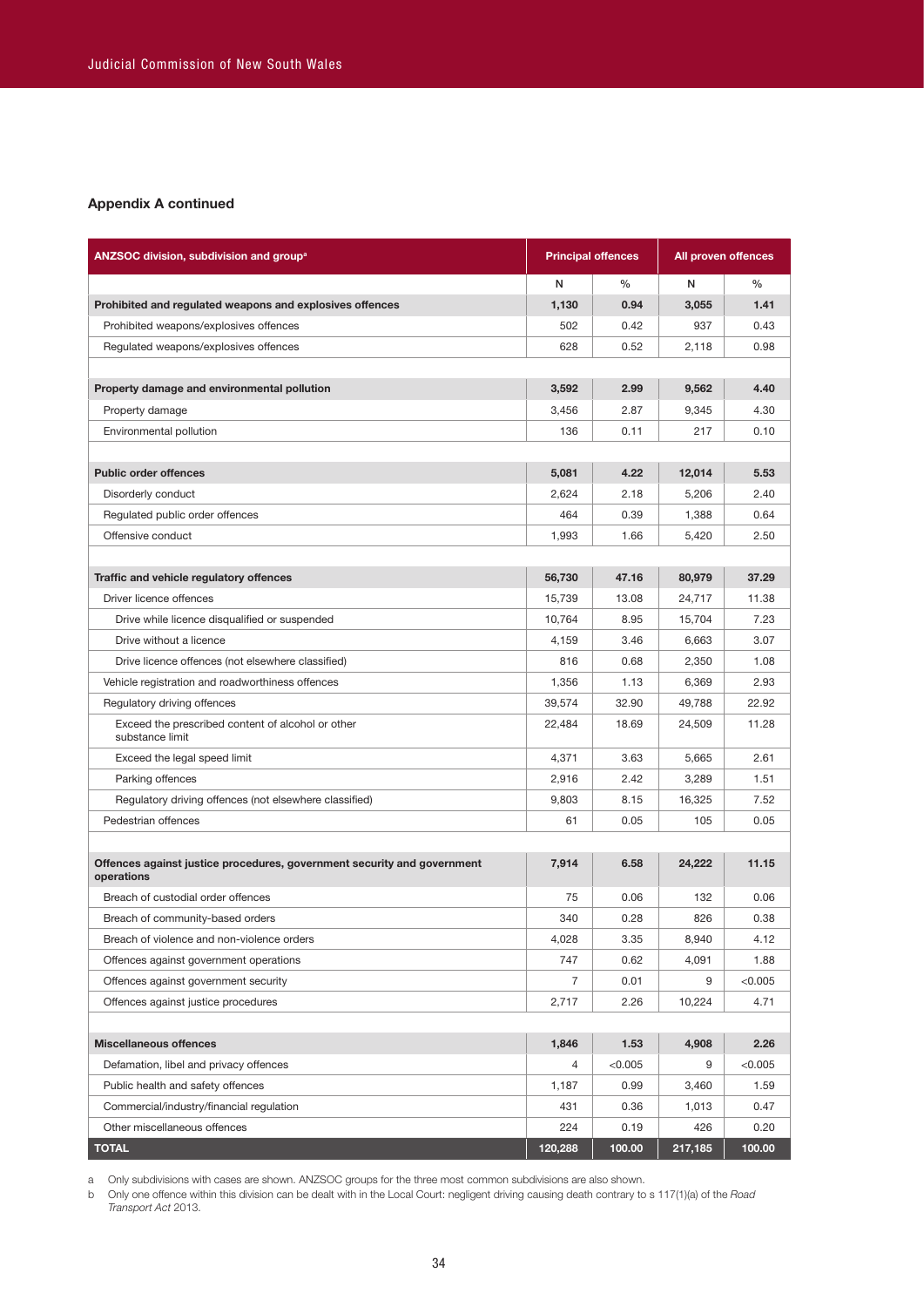Appendix B: Distribution of penalty types for the most common proven offences in the NSW Local Court in 2015 **Appendix B: Distribution of penalty types for the most common proven offences in the NSW Local Court in 2015**

|                 |                              |                                                  |                          |                          |                       |                 |                       |                | Principal penalty type (%) |                  |                        |                |                         |               |
|-----------------|------------------------------|--------------------------------------------------|--------------------------|--------------------------|-----------------------|-----------------|-----------------------|----------------|----------------------------|------------------|------------------------|----------------|-------------------------|---------------|
| Overall<br>Rank | Principal<br>offence<br>Rank | description<br>Offence                           | offenders<br>Number<br>ō | offences<br>Number<br>'ত | Dism<br>$\frac{1}{s}$ | $\frac{10}{10}$ | s 10A<br>Conv/<br>ROC | Line           | s 9<br>Bond                | CSO              | $\frac{12}{3}$<br>sent | <u>co</u>      | 읖                       | Prison        |
| $\mathbf$       | $\overline{\phantom{0}}$     | Possess prohibited drug                          |                          |                          |                       |                 |                       |                |                            |                  |                        |                |                         |               |
|                 |                              | Principal offence                                |                          |                          |                       |                 |                       |                |                            |                  |                        |                |                         |               |
|                 |                              | One offence only                                 | 8,471                    | 8,471                    | 5<br>တ                | 20.2            | 3.4                   | 57.8           | 7.5                        | 0.2              | 0.4                    | 0.05           | 0.0                     | $\frac{3}{2}$ |
|                 |                              | Multiple offences - one of this offence          | 636                      | 636                      | 0.5                   | 4.1             | $\frac{0}{1}$         | 63.5           | 21.7                       | 0.3              | 2.0                    | 0.5            | 0.0                     | 5.5           |
|                 |                              | offence<br>Multiple offences - multiples of this | 1,307                    | 2,935                    | 5.6                   | 5.2             | 4.7                   | 47.6           | 18.2                       | $\frac{0}{1}$    | 1.5                    | $\overline{C}$ | 0.0                     | 6.2           |
|                 |                              | Not principal offence                            |                          |                          |                       |                 |                       |                |                            |                  |                        |                |                         |               |
|                 |                              | Multiple offences - one of this offence          | 3,456                    | 3,456                    | 4.4                   | 6.7             | 16.0                  | 47.6           | 15.6                       | 0.2              | $\ddot{5}$             | 0.2            | $\overline{G}$          | 7.7           |
|                 |                              | offence<br>Multiple offences - multiples of this | 877                      | 2,190                    | 2.0                   | 3.6             | 15.9                  | 34.3           | 23.8                       | $\frac{3}{2}$    | 2.7                    | 0.7            | 0.0                     | 15.8          |
|                 |                              | Total all offences                               | 14,747                   | 17,688                   | 6.5                   | 14.1            | 7.6                   | 51.4           | 13.4                       | 0.5              | Ģ                      | 0.2            | $-0.05$                 | 5.3           |
| 2               | S                            | Common assault                                   |                          |                          |                       |                 |                       |                |                            |                  |                        |                |                         |               |
|                 |                              | Principal offence                                |                          |                          |                       |                 |                       |                |                            |                  |                        |                |                         |               |
|                 |                              | One offence only                                 | 4,458                    | 4,458                    | 4.8                   | 30.3            | $\frac{0}{1}$         | 17.9           | rù.<br>57.                 | 2.2              | Q,<br>2.               | 0.4            | 0.0                     | 3.1           |
|                 |                              | Multiple offences - one of this offence          | 1,703                    | 1,703                    | 0.5                   | 10.3            | 0.4                   | 11.7           | 50.3                       | $\overline{6}$ . | 8.3                    | Ξ              | 0.0                     | 11.4          |
|                 |                              | offence<br>Multiple offences - multiples of this | 707                      | 1,569                    | 1.2                   | 14.5            | 0.5                   | 10.1           | 44.2                       | 5.1              | 6.8                    | 2.5            | 0.0                     | 15.1          |
|                 |                              | Not principal offence                            |                          |                          |                       |                 |                       |                |                            |                  |                        |                |                         |               |
|                 |                              | Multiple offences - one of this offence          | 2,991                    | 2,991                    | $0.\overline{8}$      | 6.3             | 1.4                   | 6.9            | 45.5                       | 3.4              | 8.6                    | 2.2            | 0.05                    | 25.0          |
|                 |                              | offence<br>Multiple offences - multiples of this | 666                      | 1,539                    | 0.3                   | 3.0             | 1.6                   | 3.6            | 33.6                       | 4.5              | 11.6                   | 3.4            | 0.0                     | 38.3          |
|                 |                              | Total all offences                               | 10,525                   | 12,260                   | 2.2                   | 16.2            | $\frac{0}{1}$         | 11.5           | 41.6                       | 3.7              | 6.6                    | $\frac{6}{1}$  | $-0.05$                 | 15.6          |
| S               | $\overline{ }$               | Knowingly contravene AVO                         |                          |                          |                       |                 |                       |                |                            |                  |                        |                |                         |               |
|                 |                              | Principal offence                                |                          |                          |                       |                 |                       |                |                            |                  |                        |                |                         |               |
|                 |                              | One offence only                                 | 2,108                    | 2,108                    | 5.3                   | 0.0             | 9.3                   | 24.9           | 35.9                       | 2.2              | 3.9                    | 0.7            | 0.0                     | 8.9           |
|                 |                              | Multiple offences - one of this offence          | 1,173                    | 1,173                    | $\overline{0}$ .      | 3.2             | 1.4                   | 6.3            | 43.0                       | 4.6              | 3.8                    | $\ddot{ }$ :   | 0.0                     | 26.1          |
|                 |                              | offence<br>Multiple offences - multiples of this | 742                      | 2,229                    | $\frac{0}{1}$         | 2.5             | 10.9                  | 7.7            | 36.7                       | $\frac{1}{4}$    | 8.4                    | $\frac{3}{2}$  | 0.0                     | 27.2          |
|                 |                              | Not principal offence                            |                          |                          |                       |                 |                       |                |                            |                  |                        |                |                         |               |
|                 |                              | Multiple offences - one of this offence          | 1,736                    | 1,736                    | $\ddot{.}$            | $\overline{21}$ | 5.0                   | 8.6            | 37.6                       | 2.6              | 9.9                    | 2.2            | 0.0                     | 30.8          |
|                 |                              | Multiple offences - multiples of this offence    | 611                      | 1,669                    | $\overline{0}$ .      | 1.4             | 4.9                   | $\overline{3}$ | 30.2                       | 2.3              | 8.6                    | $\frac{3}{2}$  | $\overline{\textbf{c}}$ | 48.0          |
|                 |                              | Total all offences                               | 6,370                    | 8,915                    | 1.8                   | 3.8             | 7.0                   | 10.9           | 36.3                       | 31               | 8.4                    | 1.4            | $-0.05$                 | 27.3          |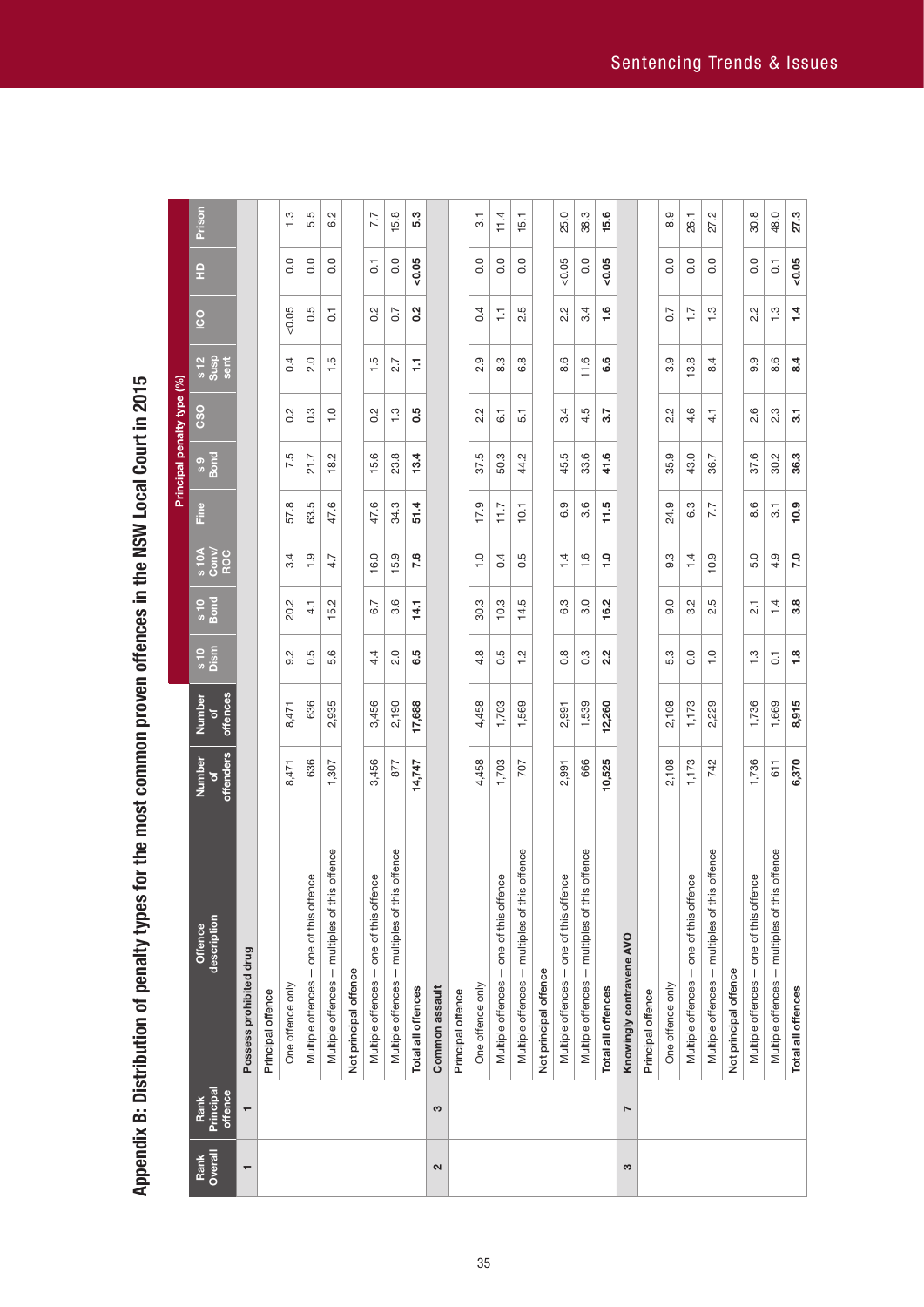|                 |                                   |                                                     |                                |                                          |                |                |                       |      | Principal penalty type (%) |                  |                      |                   |                  |               |
|-----------------|-----------------------------------|-----------------------------------------------------|--------------------------------|------------------------------------------|----------------|----------------|-----------------------|------|----------------------------|------------------|----------------------|-------------------|------------------|---------------|
| Overall<br>Rank | Principal<br>offence<br>Rank      | description<br>Offence                              | offenders<br>Number            | offences<br>Number<br>$\frac{1}{\sigma}$ | s 10<br>Dism   | $\frac{6}{10}$ | s 10A<br>Conv/<br>ROC | Fine | s 9<br>Bond                | င္တိ             | s 12<br>Susp<br>sent | <u>S</u>          | 읖                | Prison        |
| 4               | 12                                | Destroy or damage property                          |                                |                                          |                |                |                       |      |                            |                  |                      |                   |                  |               |
|                 |                                   | Principal offence                                   |                                |                                          |                |                |                       |      |                            |                  |                      |                   |                  |               |
|                 |                                   | One offence only                                    | 299<br>$\overline{\mathsf{N}}$ | 2,299                                    | 4.7            | 22.1           | 3.2                   | 39.9 | 24.8                       | 1.5              | 1.3                  | $\overline{c}$    | 0.0              | 2.4           |
|                 |                                   | Multiple offences - one of this offence             | 566                            | 566                                      | $\frac{2}{1}$  | Ξ              | 2.3                   | 30.2 | 31.4                       | 3.0              | 4.8                  | 0.7               | 0.0              | 15.2          |
|                 |                                   | offence<br>Multiple offences - multiples of this    | 261                            | 745                                      | 0.9            | rú<br>ထံ       | 2.8                   | 16.6 | 37.7                       | 3.8              | $\overline{74}$      | 1.6               | 0.0              | 20.7          |
|                 |                                   | Not principal offence                               |                                |                                          |                |                |                       |      |                            |                  |                      |                   |                  |               |
|                 |                                   | one of this offence<br>Multiple offences -          | 3,569                          | 3,569                                    | 1.4            | 7.4            | 5.2                   | 22.9 | 39.1                       | 2.3              | 4.0                  | တ<br>ö            | $\overline{0}$ . | 16.6          |
|                 |                                   | Multiple offences - multiples of this offence       | 647                            | 1,552                                    | $\overline{0}$ | rú<br>2.       | 4.6                   | 14.0 | 38.4                       | 1.5              | 5.9                  | 1.4               | 0.0              | <b>S1.7</b>   |
|                 |                                   | Total all offences                                  | 7,342                          | 8,731                                    | 2.0            | 10.8           | 4.1                   | 25.8 | 34.6                       | $\overline{a}$   | 4.0                  | $\frac{8}{1}$     | $-0.05$          | 15.8          |
| 5               | $\mathop{^{\mathsf{Q}}}\nolimits$ | Larceny                                             |                                |                                          |                |                |                       |      |                            |                  |                      |                   |                  |               |
|                 |                                   | Principal offence                                   |                                |                                          |                |                |                       |      |                            |                  |                      |                   |                  |               |
|                 |                                   | One offence only                                    | 2,266                          | 2,266                                    | $\overline{3}$ | 9.8            | $3.\overline{3}$      | 44.7 | 23.1                       | 2.5              | 3.6                  | Ю<br>ö            | 5                | 9.4           |
|                 |                                   | Multiple offences - one of this offence             | 632                            | 632                                      | 0.3            | 4.4            | $\overline{1.7}$      | 27.7 | 28.6                       | 4.0              | 7.8                  | 0.5               | 0.0              | 25.0          |
|                 |                                   | offence<br>Multiple offences - multiples of this    | 686                            | 2,124                                    | H              | 5.5            | 1.6                   | 12.6 | 26.1                       | 3.9              | 10.6                 | $\overline{1}$ .0 | 0.2              | 37.4          |
|                 |                                   | Not principal offence                               |                                |                                          |                |                |                       |      |                            |                  |                      |                   |                  |               |
|                 |                                   | one of this offence<br>Multiple offences -          | 313                            | 1,313                                    | $\frac{1}{4}$  | rú<br>4.       | 6.4                   | 17.7 | 31.8                       | 2.4              | 5<br>ທ່              | $\infty$<br>ö     | $\overline{c}$   | 29.8          |
|                 |                                   | offence<br>- multiples of this<br>Multiple offences | 519                            | 1,735                                    | 0.2            | $\frac{3}{1}$  | 3.4                   | 6.3  | 22.2                       | 2.2              | 6.4                  | $\overline{3}$ .  | 0.0              | 54.9          |
|                 |                                   | Total all offences                                  | 5,416                          | 8,070                                    | $\frac{5}{1}$  | 5.6            | 3.2                   | 22.3 | 25.5                       | 2.9              | 6.6                  | 1.3               | 5                | $\frac{1}{5}$ |
| ဖ               | $\circ$                           | Drive while disqualified                            |                                |                                          |                |                |                       |      |                            |                  |                      |                   |                  |               |
|                 |                                   | Principal offence                                   |                                |                                          |                |                |                       |      |                            |                  |                      |                   |                  |               |
|                 |                                   | One offence only                                    | 2,729                          | 2,729                                    | $\frac{3}{2}$  | 8.3            | 1.4                   | 31.2 | 23.9                       | 10.5             | 10.1                 | 5<br>က            | $0.\overline{8}$ | 8.8           |
|                 |                                   | Multiple offences - one of this offence             | 1,371                          | 1,371                                    | 0.2            | 0.9            | 0.5                   | 24.8 | 26.5                       | $9.\overline{8}$ | 12.8                 | 3.7               | 0.4              | 20.3          |
|                 |                                   | Multiple offences - multiples of this offence       | 817                            | 1,961                                    | 0.5            | 3.9            | 0.6                   | 7.7  | 17.9                       | 10.2             | 16.3                 | 6.7               | $\overline{1}$ : | 34.5          |
|                 |                                   | Not principal offence                               |                                |                                          |                |                |                       |      |                            |                  |                      |                   |                  |               |
|                 |                                   | Multiple offences - one of this offence             | 861                            | 861                                      | 1.4            | 13.4           | $3.\overline{6}$      | 10.8 | 19.7                       | 3.9              | 6.5                  | 4.6               | $0.\overline{8}$ | 35.2          |
|                 |                                   | offence<br>Multiple offences - multiples of this    | 227                            | 582                                      | 0.7            | r.<br>2.       | 1.8                   | 3.5  | 12.6                       | 3.2              | $3.\overline{9}$     | $\overline{2}$    | 0.0              | 69.8          |
|                 |                                   | Total all offences                                  | 6,005                          | 7,504                                    | 0.9            | 5.9            | 1.3                   | 19.5 | 21.5                       | 9.0              | 11.3                 | $4\overline{4}$   | 0.9              | 25.3          |
| Ņ               | 2                                 | Mid-range PCA                                       |                                |                                          |                |                |                       |      |                            |                  |                      |                   |                  |               |
|                 |                                   | Principal offence                                   |                                |                                          |                |                |                       |      |                            |                  |                      |                   |                  |               |
|                 |                                   | One offence only                                    | 5,743                          | 5,743                                    | 0.3            | 18.2           | $0.\overline{8}$      | 62.6 | 13.5                       | 2.3              | 1.5                  | 0.4               | $\overline{0}$   | 0.3           |
|                 |                                   | one of this offence<br>$\vert$<br>Multiple offences | 1,305                          | 1,305                                    | 0.2            | 2.2            | 0.4                   | 59.5 | 23.9                       | 5.6              | 3.6                  | 0.1               | 0.0              | 2.7           |
|                 |                                   | offence<br>multiples of this<br>Multiple offences   | 57                             | 75                                       | $\overline{0}$ | 0.0            | 2.7                   | 30.7 | 34.7                       | 16.0             | 10.7                 | 0.0               | 0.0              | 5.3           |
|                 |                                   | Not principal offence                               |                                |                                          |                |                |                       |      |                            |                  |                      |                   |                  |               |
|                 |                                   | Multiple offences - one of this offence             | 369                            | 369                                      | 0.3            | 9.8            | Ξ                     | 44.0 | 17.5                       | $\vec{4}$        | 4.4                  | 3.0               | 1.4              | 14.5          |
|                 |                                   | offence<br>Multiple offences - multiples of this    | 5                              | $\overline{C}$                           | 0.0            | 0.0            | 0.0                   | 20.0 | 40.0                       | 0.0              | 0.0                  | 20.0              | 0.0              | 20.0          |
|                 |                                   | Total all offences                                  | 7,459                          | 7,502                                    | 0.3            | 14.8           | $\sim$                | 60.8 | 15.8                       | $\overline{3}$   | $\overline{2}$ .     | 0.8               | $\overline{c}$   | 1.5           |
|                 |                                   |                                                     |                                |                                          |                |                |                       |      |                            |                  |                      |                   |                  |               |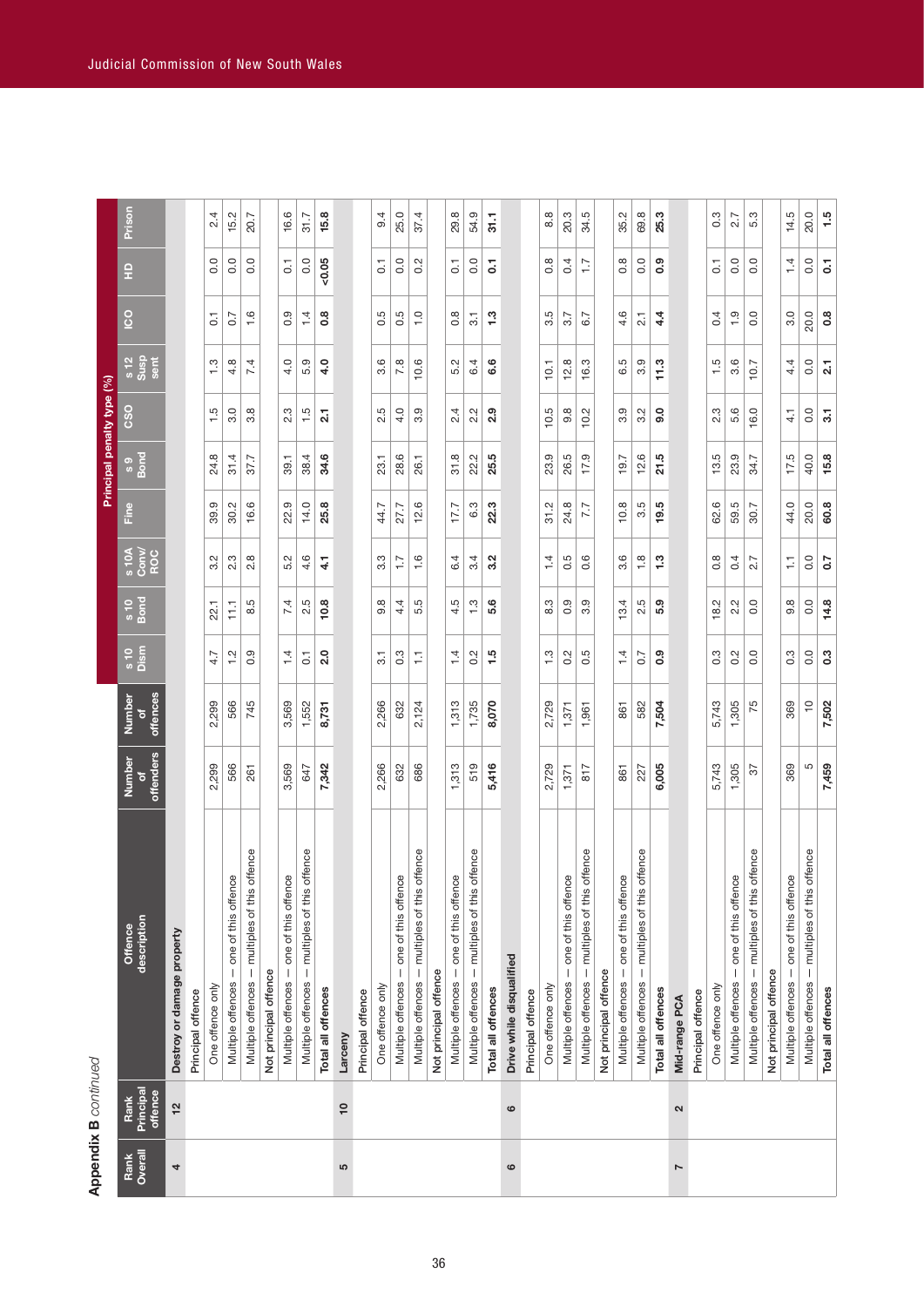# **Appendix B** continued **Appendix B** *continued*

| Drive with presence of prescribed illicit drug<br>Multiple offences - multiples of this offence<br>Multiple offences - multiples of this offence<br>Multiple offences - multiples of this offence<br>Multiple offences - multiples of this offence<br>Multiple offences - one of this offence<br>Multiple offences - multiples of this of<br>Multiple offences - one of this offence<br>Multiple offences - multiples of this off<br>Multiple offences - one of this offence<br>one of this offence<br>Stalk or intimidate with intent to cause<br>Multiple offences - one of this offence<br>Multiple offences - multiples of this off<br>one of this offence<br>Multiple offences - one of this offence<br>- multiples of this off<br>Multiple offences - one of this offence<br>description<br>Offence<br>Multiple offences -<br>Multiple offences -<br>Not principal offence<br>Not principal offence<br>Not principal offence<br>Not principal offence<br>Multiple offences<br>One offence only<br>One offence only<br>One offence only<br>One offence only<br>Total all offences<br>Total all offences<br>Total all offences<br>Principal offence<br>Principal offence<br>Principal offence<br>Principal offence<br>Low-range PCA<br>Fraud<br>Principal<br>offence<br>Rank<br>$\frac{1}{2}$<br>4<br>ၜ<br>5<br>Overall<br>Rank<br>$\frac{1}{2}$<br>F<br>$\infty$<br>ၜ |                                 |                     |                         |                 |                        |                                    |                           |                  | Principal penalty type (%) |                      |                                      |                  |        |
|----------------------------------------------------------------------------------------------------------------------------------------------------------------------------------------------------------------------------------------------------------------------------------------------------------------------------------------------------------------------------------------------------------------------------------------------------------------------------------------------------------------------------------------------------------------------------------------------------------------------------------------------------------------------------------------------------------------------------------------------------------------------------------------------------------------------------------------------------------------------------------------------------------------------------------------------------------------------------------------------------------------------------------------------------------------------------------------------------------------------------------------------------------------------------------------------------------------------------------------------------------------------------------------------------------------------------------------------------------------------------|---------------------------------|---------------------|-------------------------|-----------------|------------------------|------------------------------------|---------------------------|------------------|----------------------------|----------------------|--------------------------------------|------------------|--------|
|                                                                                                                                                                                                                                                                                                                                                                                                                                                                                                                                                                                                                                                                                                                                                                                                                                                                                                                                                                                                                                                                                                                                                                                                                                                                                                                                                                            |                                 | offenders<br>Number | offences<br>Number<br>đ | s 10<br>Dism    | $\frac{6}{10}$<br>Bond | $\frac{100 \text{ N}}{\text{ROC}}$ | Ě                         | s 9<br>Bond      | င္တိ                       | s 12<br>Susp<br>sent | $\overline{c}$                       | 읖                | Prison |
|                                                                                                                                                                                                                                                                                                                                                                                                                                                                                                                                                                                                                                                                                                                                                                                                                                                                                                                                                                                                                                                                                                                                                                                                                                                                                                                                                                            |                                 |                     |                         |                 |                        |                                    |                           |                  |                            |                      |                                      |                  |        |
|                                                                                                                                                                                                                                                                                                                                                                                                                                                                                                                                                                                                                                                                                                                                                                                                                                                                                                                                                                                                                                                                                                                                                                                                                                                                                                                                                                            |                                 |                     |                         |                 |                        |                                    |                           |                  |                            |                      |                                      |                  |        |
|                                                                                                                                                                                                                                                                                                                                                                                                                                                                                                                                                                                                                                                                                                                                                                                                                                                                                                                                                                                                                                                                                                                                                                                                                                                                                                                                                                            |                                 | 5,817               | 5,817                   | $\overline{51}$ | 48.7                   | 0.5                                | 45.4                      | $0.\overline{3}$ | &0.05                      |                      |                                      |                  |        |
|                                                                                                                                                                                                                                                                                                                                                                                                                                                                                                                                                                                                                                                                                                                                                                                                                                                                                                                                                                                                                                                                                                                                                                                                                                                                                                                                                                            |                                 | 509                 | 509                     | $\frac{0}{1}$   | $9.\overline{8}$       | $0.\overline{8}$                   | 87.0                      | 1.4              | 0.0                        |                      |                                      |                  |        |
|                                                                                                                                                                                                                                                                                                                                                                                                                                                                                                                                                                                                                                                                                                                                                                                                                                                                                                                                                                                                                                                                                                                                                                                                                                                                                                                                                                            | fence                           | 은                   | 25                      | 0.0             | 8.0                    | 0.0                                | 88.0                      | 4.0              | 0.0                        |                      |                                      |                  |        |
|                                                                                                                                                                                                                                                                                                                                                                                                                                                                                                                                                                                                                                                                                                                                                                                                                                                                                                                                                                                                                                                                                                                                                                                                                                                                                                                                                                            |                                 |                     |                         |                 |                        |                                    |                           |                  |                            |                      | No term of imprisonment<br>available |                  |        |
|                                                                                                                                                                                                                                                                                                                                                                                                                                                                                                                                                                                                                                                                                                                                                                                                                                                                                                                                                                                                                                                                                                                                                                                                                                                                                                                                                                            |                                 | 377                 | 377                     | $\frac{6}{1}$   | 34.4                   | 3.2                                | 59.2                      | 1.6              | 0.0                        |                      |                                      |                  |        |
|                                                                                                                                                                                                                                                                                                                                                                                                                                                                                                                                                                                                                                                                                                                                                                                                                                                                                                                                                                                                                                                                                                                                                                                                                                                                                                                                                                            | fence                           | 4                   | တ                       | $\overline{0}$  | 0.0                    | 0.0                                | 100.0                     | 0.0              | 0.0                        |                      |                                      |                  |        |
|                                                                                                                                                                                                                                                                                                                                                                                                                                                                                                                                                                                                                                                                                                                                                                                                                                                                                                                                                                                                                                                                                                                                                                                                                                                                                                                                                                            |                                 | 6,719               | 6,737                   | 4.6             | 44.8                   | 20                                 | 49.5                      | 0.5              | 0.05                       |                      |                                      |                  |        |
|                                                                                                                                                                                                                                                                                                                                                                                                                                                                                                                                                                                                                                                                                                                                                                                                                                                                                                                                                                                                                                                                                                                                                                                                                                                                                                                                                                            |                                 |                     |                         |                 |                        |                                    |                           |                  |                            |                      |                                      |                  |        |
|                                                                                                                                                                                                                                                                                                                                                                                                                                                                                                                                                                                                                                                                                                                                                                                                                                                                                                                                                                                                                                                                                                                                                                                                                                                                                                                                                                            |                                 |                     |                         |                 |                        |                                    |                           |                  |                            |                      |                                      |                  |        |
|                                                                                                                                                                                                                                                                                                                                                                                                                                                                                                                                                                                                                                                                                                                                                                                                                                                                                                                                                                                                                                                                                                                                                                                                                                                                                                                                                                            |                                 | 456                 | 456                     | 2.4             | 12.1                   | 2.4                                | 33.8                      | 29.4             | 4.6                        | $\overline{6}$       | $\frac{3}{1}$                        | 0.4              | 7.5    |
|                                                                                                                                                                                                                                                                                                                                                                                                                                                                                                                                                                                                                                                                                                                                                                                                                                                                                                                                                                                                                                                                                                                                                                                                                                                                                                                                                                            |                                 | 262                 | 262                     | 0.0             | 3.4                    | Ξ                                  | 21.4                      | 37.8             | $3.\overline{8}$           | 8.4                  | $\frac{0}{1}$                        | $0.\overline{8}$ | 21.4   |
|                                                                                                                                                                                                                                                                                                                                                                                                                                                                                                                                                                                                                                                                                                                                                                                                                                                                                                                                                                                                                                                                                                                                                                                                                                                                                                                                                                            |                                 | 677                 | 4,198                   | $\overline{0}$  | $\ddot{ }$ :           | ζĻ                                 | 5.0                       | 31.4             | 7.9                        | 9.3                  | 3.5                                  | 1.4              | 38.2   |
|                                                                                                                                                                                                                                                                                                                                                                                                                                                                                                                                                                                                                                                                                                                                                                                                                                                                                                                                                                                                                                                                                                                                                                                                                                                                                                                                                                            |                                 |                     |                         |                 |                        |                                    |                           |                  |                            |                      |                                      |                  |        |
|                                                                                                                                                                                                                                                                                                                                                                                                                                                                                                                                                                                                                                                                                                                                                                                                                                                                                                                                                                                                                                                                                                                                                                                                                                                                                                                                                                            |                                 | 170                 | 170                     | $\rm ^{0}$      | 0.6                    | 9.4                                | 23.5                      | 27.1             | 2.4                        | $\frac{8}{1}$        | $\frac{2}{1}$                        | $\overline{0}$ . | 34.1   |
|                                                                                                                                                                                                                                                                                                                                                                                                                                                                                                                                                                                                                                                                                                                                                                                                                                                                                                                                                                                                                                                                                                                                                                                                                                                                                                                                                                            |                                 | 204                 | 1,317                   | $\overline{0}$  | 0.0                    | 4.0                                | $\overline{\mathbf{3}}$ . | 15.4             | $\overline{3}$ .           | 5.4                  | 2.0                                  | 0.0              | 66.9   |
|                                                                                                                                                                                                                                                                                                                                                                                                                                                                                                                                                                                                                                                                                                                                                                                                                                                                                                                                                                                                                                                                                                                                                                                                                                                                                                                                                                            |                                 | 1,769               | 6,403                   | 0.2             | $\overline{21}$        | 24                                 | 7.8                       | 28.1             | 6.4                        | 8.0                  | 2.9                                  | $\ddot{ }$ .     | 41.1   |
|                                                                                                                                                                                                                                                                                                                                                                                                                                                                                                                                                                                                                                                                                                                                                                                                                                                                                                                                                                                                                                                                                                                                                                                                                                                                                                                                                                            | fear of physical or mental harm |                     |                         |                 |                        |                                    |                           |                  |                            |                      |                                      |                  |        |
|                                                                                                                                                                                                                                                                                                                                                                                                                                                                                                                                                                                                                                                                                                                                                                                                                                                                                                                                                                                                                                                                                                                                                                                                                                                                                                                                                                            |                                 |                     |                         |                 |                        |                                    |                           |                  |                            |                      |                                      |                  |        |
|                                                                                                                                                                                                                                                                                                                                                                                                                                                                                                                                                                                                                                                                                                                                                                                                                                                                                                                                                                                                                                                                                                                                                                                                                                                                                                                                                                            |                                 | 1,077               | 1,077                   | $\ddot{ }$ :    | 19.4                   | $\frac{6}{1}$                      | 14.6                      | 50.4             | 3.0                        | 3.3                  | 0.2                                  | n/a              | 5.9    |
|                                                                                                                                                                                                                                                                                                                                                                                                                                                                                                                                                                                                                                                                                                                                                                                                                                                                                                                                                                                                                                                                                                                                                                                                                                                                                                                                                                            |                                 | 2,350               | 2,350                   | 0.6             | 8.0                    | 0.5                                | 6.2                       | 53.5             | 4.0                        | 9.3                  | Ξ                                    | n/a              | 16.8   |
|                                                                                                                                                                                                                                                                                                                                                                                                                                                                                                                                                                                                                                                                                                                                                                                                                                                                                                                                                                                                                                                                                                                                                                                                                                                                                                                                                                            | fence                           | 477                 | 1,083                   | 0.5             | 3.3                    | $\frac{0}{1}$                      | 5.9                       | 42.1             | တ<br>2.                    | 12.3                 | 1.8                                  | n/a              | 30.3   |
|                                                                                                                                                                                                                                                                                                                                                                                                                                                                                                                                                                                                                                                                                                                                                                                                                                                                                                                                                                                                                                                                                                                                                                                                                                                                                                                                                                            |                                 |                     |                         |                 |                        |                                    |                           |                  |                            |                      |                                      |                  |        |
|                                                                                                                                                                                                                                                                                                                                                                                                                                                                                                                                                                                                                                                                                                                                                                                                                                                                                                                                                                                                                                                                                                                                                                                                                                                                                                                                                                            |                                 | 1,236               | 1,236                   | 0.5             | 2.3                    | 2.8                                | 7.2                       | 39.8             | 3.7                        | 5.1                  | 3.0                                  | n/a              | 31.6   |
|                                                                                                                                                                                                                                                                                                                                                                                                                                                                                                                                                                                                                                                                                                                                                                                                                                                                                                                                                                                                                                                                                                                                                                                                                                                                                                                                                                            |                                 | 226                 | 517                     | 0.4             | $\ddot{5}$             | $\ddot{4}$                         | 2.9                       | $\frac{1}{5}$    | $\overline{2}$ .           | 9.9                  | 2.3                                  | n/a              | 48.4   |
|                                                                                                                                                                                                                                                                                                                                                                                                                                                                                                                                                                                                                                                                                                                                                                                                                                                                                                                                                                                                                                                                                                                                                                                                                                                                                                                                                                            |                                 | 5,366               | 6,263                   | $\overline{0}$  | 7.5                    | 1.3                                | 7.5                       | 46.4             | 3.4                        | 8.8                  | 1.5                                  | n/a              | 22.8   |
|                                                                                                                                                                                                                                                                                                                                                                                                                                                                                                                                                                                                                                                                                                                                                                                                                                                                                                                                                                                                                                                                                                                                                                                                                                                                                                                                                                            |                                 |                     |                         |                 |                        |                                    |                           |                  |                            |                      |                                      |                  |        |
|                                                                                                                                                                                                                                                                                                                                                                                                                                                                                                                                                                                                                                                                                                                                                                                                                                                                                                                                                                                                                                                                                                                                                                                                                                                                                                                                                                            |                                 |                     |                         |                 |                        |                                    |                           |                  |                            |                      |                                      |                  |        |
|                                                                                                                                                                                                                                                                                                                                                                                                                                                                                                                                                                                                                                                                                                                                                                                                                                                                                                                                                                                                                                                                                                                                                                                                                                                                                                                                                                            |                                 | 4,409               | 4,409                   | 4.0             | 30.4                   | $\frac{0}{1}$                      | 63.1                      | 0.5              | 0.0                        |                      |                                      |                  |        |
|                                                                                                                                                                                                                                                                                                                                                                                                                                                                                                                                                                                                                                                                                                                                                                                                                                                                                                                                                                                                                                                                                                                                                                                                                                                                                                                                                                            |                                 | 263                 | 263                     | 0.8             | 11.0                   | $\frac{0}{1}$                      | 83.7                      | 2.3              | 0.4                        |                      |                                      |                  |        |
|                                                                                                                                                                                                                                                                                                                                                                                                                                                                                                                                                                                                                                                                                                                                                                                                                                                                                                                                                                                                                                                                                                                                                                                                                                                                                                                                                                            | fence                           | 280                 | 630                     | 2.2             | 15.7                   | 4.8                                | 76.2                      | H                | 0.0                        |                      |                                      |                  |        |
|                                                                                                                                                                                                                                                                                                                                                                                                                                                                                                                                                                                                                                                                                                                                                                                                                                                                                                                                                                                                                                                                                                                                                                                                                                                                                                                                                                            |                                 |                     |                         |                 |                        |                                    |                           |                  |                            |                      | No term of imprisonment<br>available |                  |        |
|                                                                                                                                                                                                                                                                                                                                                                                                                                                                                                                                                                                                                                                                                                                                                                                                                                                                                                                                                                                                                                                                                                                                                                                                                                                                                                                                                                            |                                 | 330                 | 330                     | $\frac{5}{1}$   | 15.0                   | 12.6                               | 69.0                      | $\frac{8}{1}$    | 0.0                        |                      |                                      |                  |        |
|                                                                                                                                                                                                                                                                                                                                                                                                                                                                                                                                                                                                                                                                                                                                                                                                                                                                                                                                                                                                                                                                                                                                                                                                                                                                                                                                                                            |                                 | 39                  | 105                     | $\overline{0}$  | $\frac{0}{1}$          | 21.9                               | 73.3                      | 2.9              | 0.0                        |                      |                                      |                  |        |
| Total all offences                                                                                                                                                                                                                                                                                                                                                                                                                                                                                                                                                                                                                                                                                                                                                                                                                                                                                                                                                                                                                                                                                                                                                                                                                                                                                                                                                         |                                 | 5,321               | 5,737                   | 3.5             | 26.5                   | 3.2                                | 66.0                      | $\frac{8}{1}$    | 0.05                       |                      |                                      |                  |        |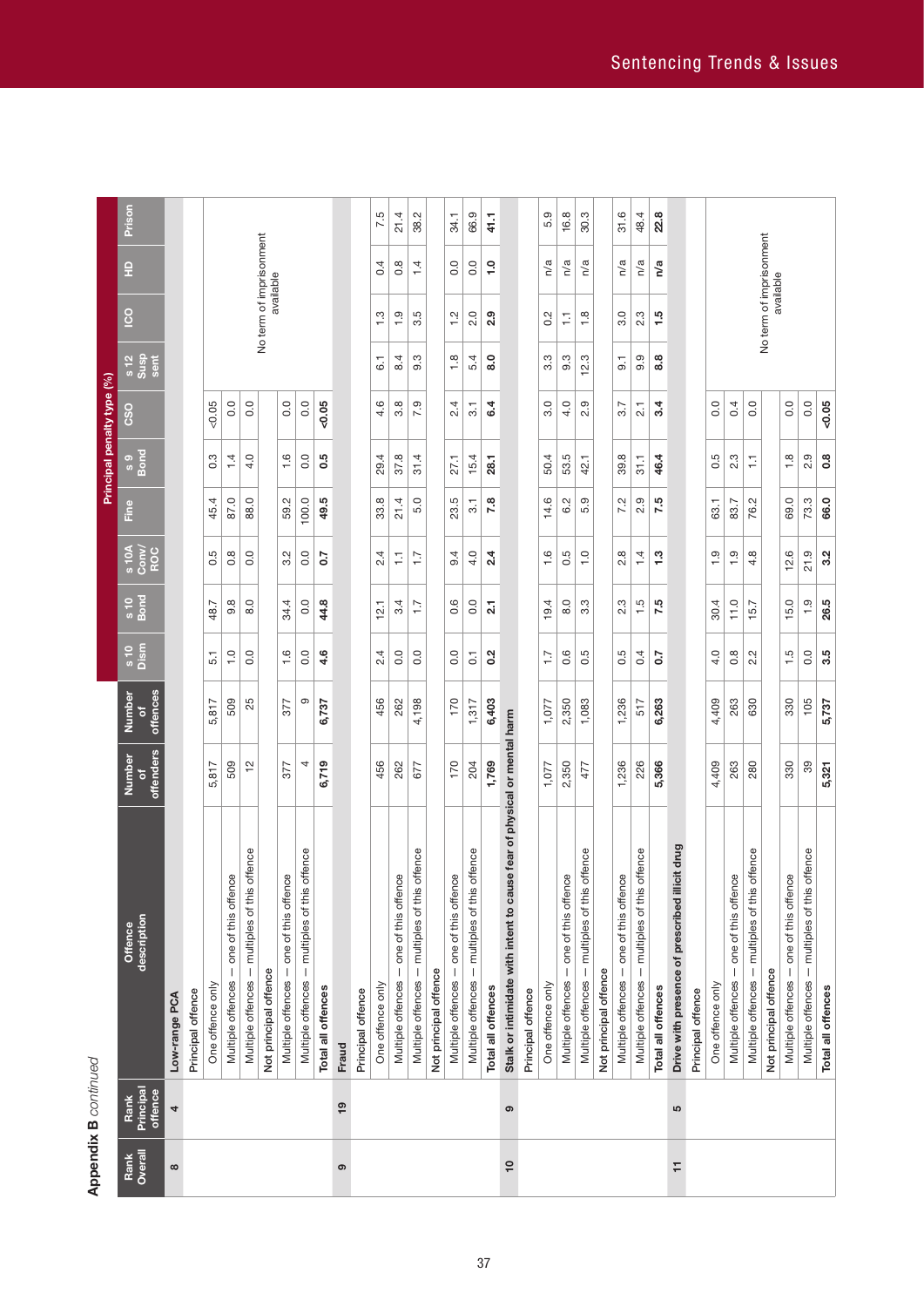| Overall<br>Rank<br>12 |                              |                                                     |                     |                                               |                              |                                   |                    |                  | Principal penalty type (%) |                  |                      |                         |                |        |
|-----------------------|------------------------------|-----------------------------------------------------|---------------------|-----------------------------------------------|------------------------------|-----------------------------------|--------------------|------------------|----------------------------|------------------|----------------------|-------------------------|----------------|--------|
|                       | Principal<br>offence<br>Rank | description<br>Offence                              | offenders<br>Number | offences<br>Number<br>$\overline{\mathbf{o}}$ | s 10<br>Dism                 | $\frac{6}{10}$ or $\frac{10}{10}$ | $\frac{10A}{1000}$ | Fine             | s 9<br>Bond                | CSO              | s 12<br>Susp<br>sent | So                      | 읖              | Prison |
|                       | $1 - r$ eg                   | <b>Exceed Speed Limit</b>                           |                     |                                               |                              |                                   |                    |                  |                            |                  |                      |                         |                |        |
|                       |                              | Principal offence                                   |                     |                                               |                              |                                   |                    |                  |                            |                  |                      |                         |                |        |
|                       |                              | One offence only                                    | 3,899               | 3,899                                         | 19.9                         | 16.5                              | $\overline{2.1}$   | 61.5             | 0.0                        | 0.0              |                      |                         |                |        |
|                       |                              | Multiple offences - one of this offence             | 345                 | 345                                           | 1.4                          | $\frac{1}{4}$                     | $\overline{1}$ :   | 92.8             | 0.0                        | 0.0              |                      |                         |                |        |
|                       |                              | offence<br>Multiple offences - multiples of this    | 121                 | 362                                           | 25.1                         | 5.8                               | 3.6                | 65.2             | 0.3                        | 0.0              |                      |                         |                |        |
|                       |                              | Not principal offence                               |                     |                                               |                              |                                   |                    |                  |                            |                  |                      | No term of imprisonment | available      |        |
|                       |                              | Multiple offences - one of this offence             | 959                 | 959                                           | $3.\overline{3}$             | 2.9                               | 12.2               | 81.3             | 0.2                        | 0.0              |                      |                         |                |        |
|                       |                              | offence<br>Multiple offences - multiples of this    | 34                  | 78                                            | 15.4                         | $\frac{3}{2}$                     | 15.4               | 67.9             | 0.0                        | 0.0              |                      |                         |                |        |
|                       |                              | Total all offences                                  | 5,358               | 5,643                                         | 16.2                         | 12.5                              | 14                 | 67.1             | 5                          | $\overline{0}$   |                      |                         |                |        |
| $\frac{3}{2}$         | œ                            | Assault occasioning actual bodily harm              |                     |                                               |                              |                                   |                    |                  |                            |                  |                      |                         |                |        |
|                       |                              | Principal offence                                   |                     |                                               |                              |                                   |                    |                  |                            |                  |                      |                         |                |        |
|                       |                              | One offence only                                    | 1,964               | 1,964                                         | $\ddot{ }$                   | 13.5                              | 0.2                | 7.9              | 48.3                       | 7.7              | $\frac{0}{8}$        | 3.0                     | n/a            | 9.3    |
|                       |                              | Multiple offences - one of this offence             | 1,790               | 1,790                                         | 0.2                          | $3.\overline{5}$                  | 0.2                | 3.5              | 35.6                       | 7.7              | 15.3                 | 3.6                     | n/a            | 30.6   |
|                       |                              | offence<br>Multiple offences - multiples of this    | 248                 | 521                                           | $0.\overline{8}$             | 2.9                               | $0.\overline{2}$   | $0.\overline{8}$ | 22.6                       | $\overline{7.1}$ | 17.9                 | $3.\overline{3}$        | n/a            | 44.5   |
|                       |                              | Not principal offence                               |                     |                                               |                              |                                   |                    |                  |                            |                  |                      |                         |                |        |
|                       |                              | e9<br>one of this offen<br>Multiple offences        | 345                 | 345                                           | 0.6                          | $\frac{0}{2}$                     | 0.6                | 3.2              | 26.7                       | $\overline{6}$   | 10.4                 | 4.3                     | n/a            | 46.1   |
|                       |                              | offence<br>- multiples of this<br>Multiple offences | 5                   | 20                                            | 0.0                          | 0.0                               | 0.0                | $\overline{0}$ . | 24.3                       | 4.3              | 10.0                 | 2.9                     | n/a            | 58.6   |
|                       |                              | Total all offences                                  | 4,378               | 4,690                                         | $0.\overline{8}$             | 7.4                               | 0.2                | 4.9              | 38.6                       | 7.5              | 12.5                 | 3.3                     | n/a            | 24.8   |
| $\frac{1}{4}$         | H                            | Drive while suspended                               |                     |                                               |                              |                                   |                    |                  |                            |                  |                      |                         |                |        |
|                       |                              | Principal offence                                   |                     |                                               |                              |                                   |                    |                  |                            |                  |                      |                         |                |        |
|                       |                              | One offence only                                    | 2,364               | 2,364                                         | 4.2                          | 33.3                              | $\frac{0}{1}$      | 55.3             | 4.3                        | 0.6              | $\frac{3}{2}$        | 0.05                    | 0.0            | 0.0    |
|                       |                              | - one of this offence<br>Multiple offences          | 633                 | 633                                           | 1.9                          | 7.0                               | 0.6                | 73.4             | 13.2                       | 1.6              | $0.\overline{8}$     | 0.3                     | 0.2            | H      |
|                       |                              | offence<br>Multiple offences - multiples of this    | 314                 | 724                                           | Ņ<br>$\overline{\mathbf{C}}$ | 14.1                              | 1.8                | 43.6             | 21.3                       | 6.4              | r.<br>က              | 0.6                     | 0.3            | 4<br>ق |
|                       |                              | Not principal offence                               |                     |                                               |                              |                                   |                    |                  |                            |                  |                      |                         |                |        |
|                       |                              | e9<br>Multiple offences - one of this offen         | 708                 | 708                                           | 3.7                          | 30.9                              | 4.8                | 37.3             | 15.3                       | 1.6              | $\frac{6}{1}$        | 0.7                     | 0.0            | 4.2    |
|                       |                              | offence<br>Multiple offences - multiples of this    | 92                  | 216                                           | 0.5                          | 15.3                              | 6.5                | 30.1             | 29.2                       | 5.1              | $\overline{4}$       | 2.3                     | 0.0            | $-6.7$ |
|                       |                              | Total all offences                                  | 4,111               | 4,645                                         | 3.3                          | 25.5                              | 2.4                | 52.0             | 11.0                       | 2.0              | Ş                    | 0.4                     | $\overline{0}$ | 2.2    |
| 15                    | 15                           | Goods in custody                                    |                     |                                               |                              |                                   |                    |                  |                            |                  |                      |                         |                |        |
|                       |                              | Principal offence                                   |                     |                                               |                              |                                   |                    |                  |                            |                  |                      |                         |                |        |
|                       |                              | One offence only                                    | 850                 | 850                                           | $\frac{6}{1}$                | 5.5                               | 4.2                | 48.2             | 24.0                       | $\frac{3}{2}$    | 2.6                  | 0.2                     | $\overline{0}$ | 12.1   |
|                       |                              | one of this offence<br>$\vert$<br>Multiple offences | 824                 | 824                                           | $0.\overline{6}$             | 5.6                               | $\sim$<br>2.       | 34.3             | 35.2                       | $\ddot{ }$ :     | $3.\overline{3}$     | 0.2                     | 0.0            | 16.9   |
|                       |                              | offence<br>multiples of this<br>Multiple offences - | 223                 | 666                                           | 0.0                          | 0.3                               | $\circ$<br>က       | 17.3             | 35.0                       | 1.8              | 6.6                  | 6.9                     | 0.0            | 28.5   |
|                       |                              | Not principal offence                               |                     |                                               |                              |                                   |                    |                  |                            |                  |                      |                         |                |        |
|                       |                              | e9<br>Multiple offences - one of this offen         | 1,143               | 1,143                                         | 0.6                          | Ų                                 | 8.3                | 21.7             | 25.8                       | Ξ                | 4.2                  | 1.5                     | 0.0            | 35.6   |
|                       |                              | offence<br>Multiple offences - multiples of this    | 375                 | 1,145                                         | 0.4                          | 0.2                               | 5.5                | 5.2              | 26.6                       | 0.6              | 5.2                  | 2.7                     | 0.0            | 53.4   |
|                       |                              | Total all offences                                  | 3,415               | 4,628                                         | $\overline{0}$               | 2.4                               | 5.1                | 24.1             | 28.7                       | 1.2              | 4.3                  | $\overline{2}$ .        | $-0.05$        | 31.4   |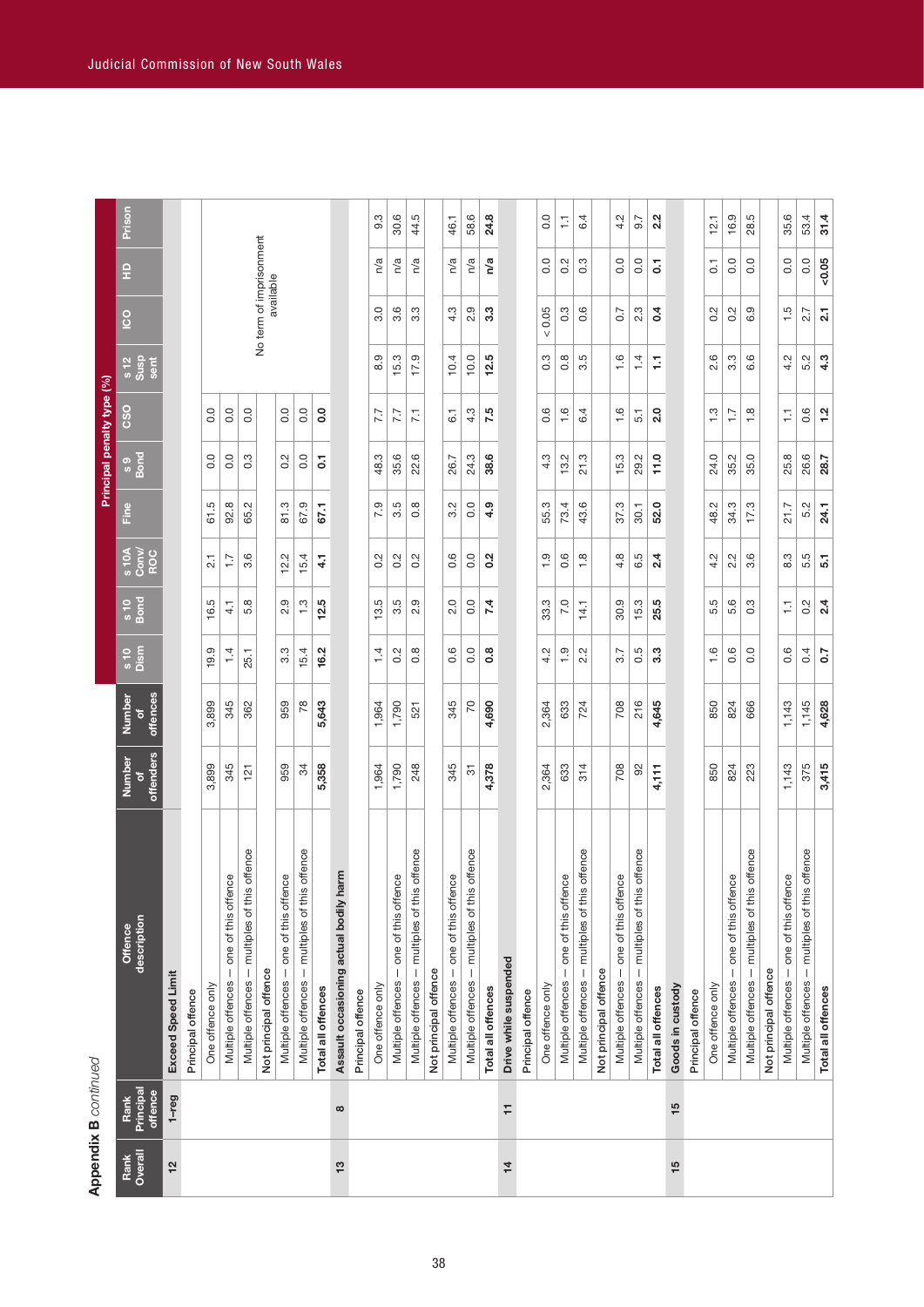# **Appendix B** continued **Appendix B** *continued*

| Overall<br>Rank<br>16 | Rank                     | Offence                                                  |                     | Number                          | s 10<br>Dism     |                  |                        | Fine |                | <b>CSO</b>       |                          | <u>ငိ</u>               | 읖              | Prison |
|-----------------------|--------------------------|----------------------------------------------------------|---------------------|---------------------------------|------------------|------------------|------------------------|------|----------------|------------------|--------------------------|-------------------------|----------------|--------|
|                       | Principal<br>offence     | description                                              | offenders<br>Number | offences<br>$\overline{\sigma}$ |                  | $\frac{6}{10}$   | $\frac{100}{3}$<br>ROC |      | s 9<br>Bond    |                  | $\frac{12}{\text{Suss}}$ |                         |                |        |
|                       |                          | Use unregistered registrable vehicle on road             |                     |                                 |                  |                  |                        |      |                |                  |                          |                         |                |        |
|                       |                          | Principal offence                                        |                     |                                 |                  |                  |                        |      |                |                  |                          |                         |                |        |
|                       |                          | One offence only                                         | 520                 | 520                             | 55.1             | 2.7              | 3.3                    | 38.9 | $\overline{0}$ | $\overline{0}$ . |                          |                         |                |        |
|                       |                          | Multiple offences - one of this offence                  | 327                 | 327                             | 2.5              | 0.6              | 8.3                    | 88.7 | 0.0            | 0.0              |                          |                         |                |        |
|                       |                          | Multiple offences - multiples of this offence            | <u>ဝ</u>            | $\overline{a}$                  | 17.5             | 0.0              | 7.5                    | 75.0 | 0.0            | 0.0              |                          |                         |                |        |
|                       |                          | Not principal offence                                    |                     |                                 |                  |                  |                        |      |                |                  |                          | No term of imprisonment | available      |        |
|                       |                          | one of this offence<br>Multiple offences                 | 3,080               | 3,080                           | 14.9             | 2.7              | 17.3                   | 65.1 | 0.05           | 0.0              |                          |                         |                |        |
|                       |                          | - multiples of this offence<br>Multiple offences         | 237                 | 521                             | 7.7              | 0.6              | 27.8                   | 63.9 | 0.0            | 0.0              |                          |                         |                |        |
|                       |                          | Total all offences                                       | 4,183               | 4,488                           | 17.8             | $2.\overline{3}$ | 16.2                   | 63.7 | 0.05           | $\overline{0}$   |                          |                         |                |        |
| $\overline{1}$        | $\overline{\phantom{a}}$ | Assault with intent on certain officers                  |                     |                                 |                  |                  |                        |      |                |                  |                          |                         |                |        |
|                       |                          | Principal offence                                        |                     |                                 |                  |                  |                        |      |                |                  |                          |                         |                |        |
|                       |                          | One offence only                                         | 296                 | 296                             | 2.7              | 19.9             | $\frac{7}{1}$          | 27.4 | 32.8           | 3.4              | 2.0                      | 0.3                     | $\overline{0}$ | 9.8    |
|                       |                          | Multiple offences - one of this offence                  | 744                 | 744                             | 1.5              | $9.\overline{8}$ | $\frac{2}{1}$          | 25.3 | 40.7           | 3.9              | 4.3                      | 0.5                     | 0.3            | 12.5   |
|                       |                          | Multiple offences - multiples of this offence            | 529                 | 1,285                           | 0.5              | 6.5              | 2.0                    | 14.5 | 44.1           | 6.8              | 6.7                      | 1.6                     | 0.0            | 17.2   |
|                       |                          | Not principal offence                                    |                     |                                 |                  |                  |                        |      |                |                  |                          |                         |                |        |
|                       |                          | one of this offence<br>Multiple offences                 | 1,094               | 1,094                           | $\frac{6}{1}$    | 5.1              | 4.0                    | 15.6 | 39.5           | 2.7              | 5.0                      | $\frac{2}{1}$           | 3.             | 25.0   |
|                       |                          | - multiples of this offence<br>Multiple offences         | 333                 | 814                             | $\overline{0}$   | 1.5              | 3.6                    | 3.9  | 33.7           | 2.3              | 10.6                     | $\overline{21}$         | 0.0            | 42.4   |
|                       |                          | Total all offences                                       | 2,996               | 4,233                           | $\frac{0}{1}$    | 6.7              | 2.7                    | 15.5 | 39.5           | 4.2              | 6.3                      | $\frac{3}{1}$           | 5              | 22.7   |
| $\frac{8}{3}$         | $\mathsf I$              | acknowledgment<br>Fail to appear in accordance with bail |                     |                                 |                  |                  |                        |      |                |                  |                          |                         |                |        |
|                       |                          | Principal offence                                        |                     |                                 |                  |                  |                        |      |                |                  |                          |                         |                |        |
|                       |                          | One offence only                                         | 203                 | 203                             | 13.3             | 0.0              | rö.<br>69.             | 10.3 | 1.5            | 0.0              | 1.5                      | 0.0                     | 0.0            | 3.9    |
|                       |                          | - one of this offence<br>Multiple offences               | 59                  | 59                              | $\overline{1}$ : | 3.4              | 42.4                   | 10.2 | 25.4           | 0.0              | 3.4                      | 0.0                     | 0.0            | 13.6   |
|                       |                          | Multiple offences - multiples of this offence            | 52                  | $\frac{5}{1}$                   | 4<br>œ           | 0.0              | 50.8                   | 6.8  | 11.0           | 0.0              | 4.7                      | 0.0                     | $\overline{0}$ | 18.3   |
|                       |                          | Not principal offence                                    |                     |                                 |                  |                  |                        |      |                |                  |                          |                         |                |        |
|                       |                          | one of this offence<br>Multiple offences                 | 1,767               | 1,767                           | 5.2              | 0.6              | 55.9                   | 16.0 | 8.3            | $0.\overline{3}$ | $\frac{0}{1}$            | 0.2                     | 0.0            | 7.7    |
|                       |                          | Multiple offences - multiples of this offence            | 655                 | 1,808                           | 5.8              | $\overline{c}$   | 58.7                   | 8.7  | 5.7            | 0.4              | 2.9                      | 0.5                     | $\overline{0}$ | 17.2   |
|                       |                          | Total all offences                                       | 2,751               | 4,028                           | <b>G.O</b>       | 0.3              | 57.4                   | 11.9 | 7.2            | 0.3              | 2.5                      | 0.3                     | <b>o</b> .o    | 14.1   |
| $\overline{19}$       | $\frac{1}{4}$            | Never licensed person drive on road                      |                     |                                 |                  |                  |                        |      |                |                  |                          |                         |                |        |
|                       |                          | Principal offence                                        |                     |                                 |                  |                  |                        |      |                |                  |                          |                         |                |        |
|                       |                          | One offence only                                         | 1,826               | 1,826                           | 14.6             | 11.4             | $\overline{3}$ .       | 67.4 | 2.9            | 0.3              | 0.2                      | $\overline{G}$          | 0.0            | 0.2    |
|                       |                          | Multiple offences - one of this offence                  | 539                 | 539                             | œ<br>N           | $\frac{1}{4}$    | 2.4                    | 80.4 | 3.4            | $0.\overline{6}$ | 0.6                      | 0.0                     | 0.0            | 0.7    |
|                       |                          | multiples of this offence<br>Multiple offences -         | 190                 | 430                             | 4.7              | 10.5             | 7.0                    | 66.5 | Q<br>ထံ        | 0.5              | 0.0                      | 0.0                     | 0.0            | 2.3    |
|                       |                          | Not principal offence                                    |                     |                                 |                  |                  |                        |      |                |                  |                          |                         |                |        |
|                       |                          | Multiple offences - one of this offence                  | 764                 | 764                             | 6.3              | 10.7             | 14.4                   | 61.7 | 4.4            | 0.3              | 0.4                      | 0.3                     | 5              | 1.5    |
|                       |                          | Multiple offence - multiples of this offence             | 8                   | 246                             | 8.6              | 12.3             | 26.3                   | 37.9 | 3.7            | 0.4              | 0.0                      | 0.4                     | 0.0            | 10.3   |
|                       |                          | Total all offences                                       | 3,418               | 3,805                           | 10.5             | 10.2             | 7.2                    | 66.1 | 3.9            | 0.3              | 0.2                      | $\overline{0}$          | $-0.05$        | 1.4    |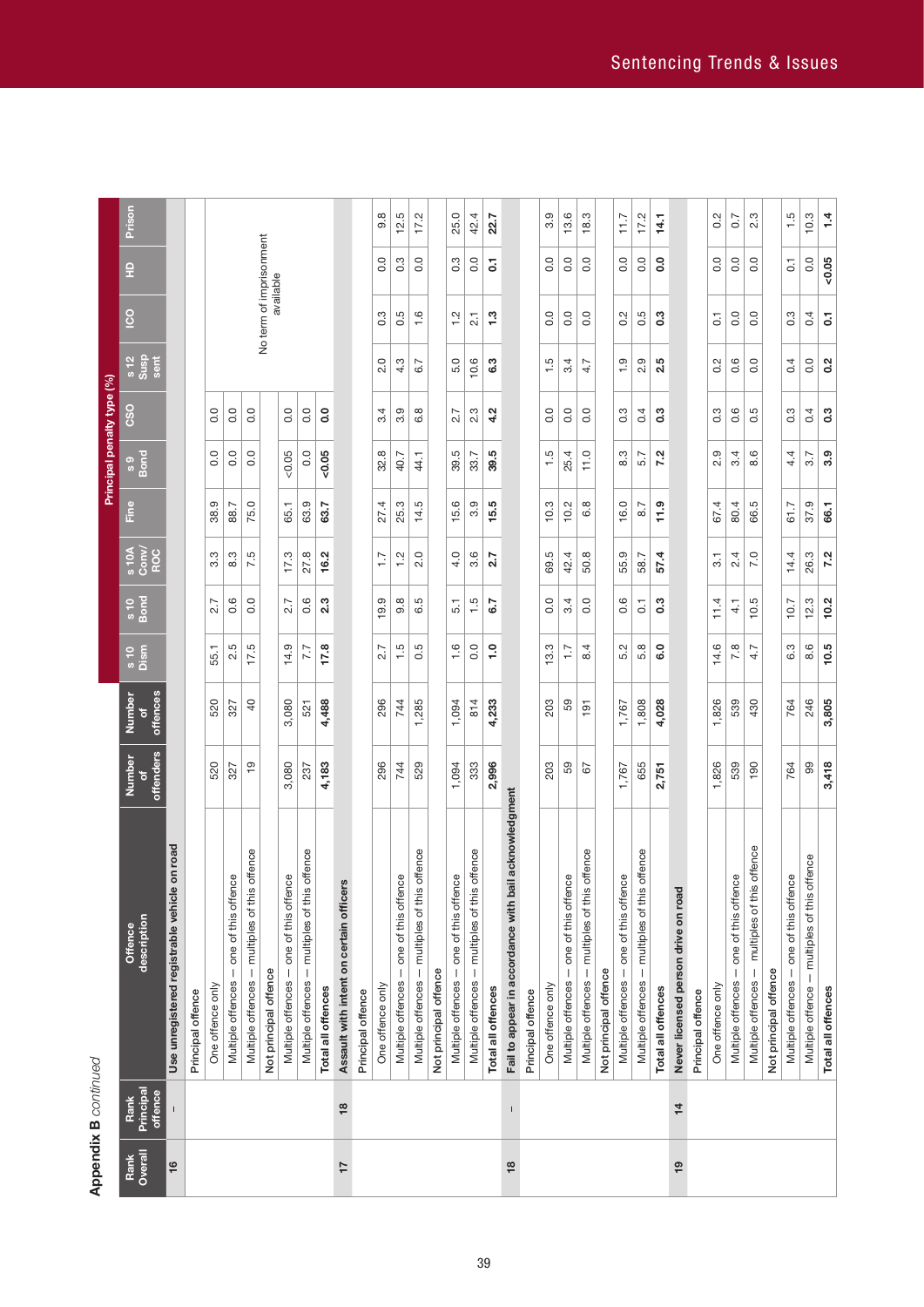| ī |
|---|
|   |
|   |
|   |
|   |

|                 |                              |                                                                   |                     |                         |                      |                                 |                       |              |                  | Principal penalty type (%) |                        |                                      |                                       |                  |
|-----------------|------------------------------|-------------------------------------------------------------------|---------------------|-------------------------|----------------------|---------------------------------|-----------------------|--------------|------------------|----------------------------|------------------------|--------------------------------------|---------------------------------------|------------------|
| Overall<br>Rank | Principal<br>offence<br>Rank | description<br>Offence                                            | offenders<br>Number | offences<br>Number<br>ō | s 10<br>Dism         | $\frac{6}{5}$ or $\frac{10}{5}$ | s 10A<br>Conv/<br>ROC | Line         | s 9<br>Bond      | C <sub>SO</sub>            | $\frac{12}{3}$<br>sent | <u>င်</u>                            | 읖                                     | Prison           |
| 20              |                              | Fail to comply with requirements under taxation laws <sup>ª</sup> |                     |                         |                      |                                 |                       |              |                  |                            |                        |                                      |                                       |                  |
|                 |                              | Principal offence                                                 |                     |                         |                      |                                 |                       |              |                  |                            |                        |                                      |                                       |                  |
|                 |                              | One offence only                                                  | 76                  | 76                      | 17,1                 | 0.0                             | $\overline{0}$        | 80.3         | Q<br>2.          | 0.0                        | 0.0                    | $\overline{0}$ .                     | 0.0                                   | $\overline{0}$ . |
|                 |                              | Multiple offences - one of this offence                           | $\circ$             | $\circ$                 | $\mathbf{I}$         | $\mathbf{I}$                    | $\mathbf{I}$          | $\mathsf{I}$ | $\mathbf{I}$     | 1                          | 1                      | 1                                    | $\mathsf{I}$                          | -1               |
|                 |                              | offence<br>Multiple offences - multiples of this                  | 476                 | 3,700                   | 6.6                  | 8.9                             | 0.0                   | 81.8         | 2.3              | 0.5                        | 0.0                    | 0.0                                  | 0.0                                   | 0.0              |
|                 |                              | Not principal offence                                             |                     |                         |                      |                                 |                       |              |                  |                            |                        |                                      |                                       |                  |
|                 |                              | Multiple offences - one of this offence                           | $\circ$             | $\circ$                 | T.                   | Τ.                              | T.                    | т.           | т.               | $\mathsf I$                | Τ.                     | $\mathbf{I}$                         | $\mathbf{I}$                          | т.               |
|                 |                              | offence<br>Multiple offences - multiples of this                  | $\circ$             | $\circ$                 | $\mathbf{I}$         | $\mathsf{I}$                    | $\mathbf{I}$          | $\mathsf{I}$ | $\mathbf{I}$     | $\mathsf{I}$               | $\mathsf{I}$           | $\mathbf{I}$                         | $\begin{array}{c} \hline \end{array}$ | $\mathsf{I}$     |
|                 |                              | Total all offences                                                | 552                 | 3,776                   | 6.8                  | 8.7                             | $\overline{0}$        | 81.8         | 2.3              | 0.5                        | 0.0                    | 0.0                                  | $\overline{0}$                        | <b>o</b> .0      |
|                 | $\frac{3}{2}$                | High-range PCA                                                    |                     |                         |                      |                                 |                       |              |                  |                            |                        |                                      |                                       |                  |
|                 |                              | Principal offence                                                 |                     |                         |                      |                                 |                       |              |                  |                            |                        |                                      |                                       |                  |
|                 |                              | One offence only                                                  | 1,902               | 1,902                   | $\overline{0}$ :     | $\frac{8}{1}$                   | 0.7                   | 36.8         | 33.5             | 11.2                       | 0.6                    | 3.6                                  | 0.7                                   | 2.5              |
|                 |                              | one of this offence<br>$\mid$<br>Multiple offences                | 786                 | 786                     | 0.0                  | 0.0                             | 0.3                   | 20.7         | 29.8             | 13.4                       | 16.4                   | 6.0                                  | 1.4                                   | 12.1             |
|                 |                              | offence<br>- multiples of this<br>Multiple offences               | 29                  | 58                      | 0.0                  | 0.0                             | 0.0                   | 5.2          | 8.6              | 6<br>∞                     | 17.2                   | 10.3                                 | 3.4                                   | 46.6             |
|                 |                              | Not principal offence                                             |                     |                         |                      |                                 |                       |              |                  |                            |                        |                                      |                                       |                  |
|                 |                              | Multiple offences - one of this offence                           | 106                 | 106                     | 0.0                  | $\frac{0}{1}$                   | $\overline{0}$ .      | 21.0         | 37.1             | 4.8                        | 11.4                   | 7.6                                  | $\overline{0}$                        | 16.2             |
|                 |                              | offence<br>Multiple offences - multiples of this                  | 4                   | $\infty$                | 0.0                  | 0.0                             | 0.0                   | 12.5         | 0.0              | 12.5                       | 0.0                    | 0.0                                  | 0.0                                   | 75.0             |
|                 |                              | Total all offences                                                | 2,827               | 2,860                   | 0.05<br>$\mathsf{v}$ | 1.3                             | 0.6                   | 31.1         | 32.0             | 11.5                       | 11.3                   | 4.5                                  | 0.9                                   | 6.8              |
|                 | 17                           | Drive without being licensed                                      |                     |                         |                      |                                 |                       |              |                  |                            |                        |                                      |                                       |                  |
|                 |                              | Principal offence                                                 |                     |                         |                      |                                 |                       |              |                  |                            |                        |                                      |                                       |                  |
|                 |                              | One offence only                                                  | 1,011               | 1,011                   | 17.3                 | 8.3                             | 3.4                   | 70.7         | $0.\overline{3}$ | 0.0                        |                        |                                      |                                       |                  |
|                 |                              | one of this offence<br>Multiple offences                          | 458                 | 458                     | 6.8                  | 3.7                             | 4.4                   | 84.6         | 0.4              | 0.0                        |                        |                                      |                                       |                  |
|                 |                              | offence<br>- multiples of this<br>Multiple offences               | 118                 | 271                     | 7.0                  | $\overline{\circ}$              | 7.0                   | 76.8         | H                | 0.0                        |                        |                                      |                                       |                  |
|                 |                              | Not principal offence                                             |                     |                         |                      |                                 |                       |              |                  |                            |                        | No term of imprisonment<br>available |                                       |                  |
|                 |                              | Multiple offences - one of this offence                           | 915                 | 915                     | 8.3                  | 6.4                             | 16.6                  | 68.1         | 0.7              | 0.0                        |                        |                                      |                                       |                  |
|                 |                              | offence<br>Multiple offences - multiples of this                  | 64                  | 165                     | 3.0                  | 2.4                             | 39.4                  | 53.9         | $\frac{1}{2}$    | 0.0                        |                        |                                      |                                       |                  |
|                 |                              | Total all offences                                                | 2,566               | 2,820                   | 10.9                 | 6.6                             | 10.3                  | 71.7         | 0.6              | $\rm ^{o}$                 |                        |                                      |                                       |                  |
|                 | $\frac{6}{5}$                | the Fines Act 1996<br>Drive while suspended under s 66 of         |                     |                         |                      |                                 |                       |              |                  |                            |                        |                                      |                                       |                  |
|                 |                              | Principal offence                                                 |                     |                         |                      |                                 |                       |              |                  |                            |                        |                                      |                                       |                  |
|                 |                              | One offence only                                                  | 1,327               | 1,327                   | 14.7                 | 27.6                            | $\frac{1}{1}$         | 55.9         | $\sim$           | $\overline{C}$             | 0.0                    | 0.0                                  | $\overline{0}$ .                      | $\overline{C}$   |
|                 |                              | Multiple offences - one of this offence                           | 364                 | 364                     | 7.4                  | 15.1                            | 2.7                   | 69.2         | 4.1              | 0.0                        | 0.0                    | 0.3                                  | 0.0                                   | H                |
|                 |                              | offence<br>Multiple offences - multiples of this                  | 119                 | 264                     | 5.3                  | 13.6                            | 4.9                   | 65.9         | 6.4              | 2.3                        | 0.0                    | 0.0                                  | 0.0                                   | 1.5              |
|                 |                              | Not principal offence                                             |                     |                         |                      |                                 |                       |              |                  |                            |                        |                                      |                                       |                  |
|                 |                              | Multiple offences - one of this offence                           | 455                 | 455                     | 14.1                 | 27.9                            | 5                     | 44.8         | ΓÚ<br>က          | 0.2                        | 0.2                    | $\overline{0}$                       | 0.0                                   | H                |
|                 |                              | offence<br>Multiple offences - multiples of this                  | 47                  | 110                     | 3.6                  | 16.4                            | 14.5                  | 50.9         | 4.5              | 0.9                        | $\frac{8}{1}$          | 2.7                                  | 0.0                                   | 4.5              |
|                 |                              | Total all offences                                                | 2,312               | 2,520                   | 12.1                 | 23.9                            | 3.5                   | 56.7         | 2.5              | $\overline{0}$ .4          | 5                      | 0.2                                  | $\overline{0}$                        | 0.8              |
|                 |                              |                                                                   |                     |                         |                      |                                 |                       |              |                  |                            |                        |                                      |                                       |                  |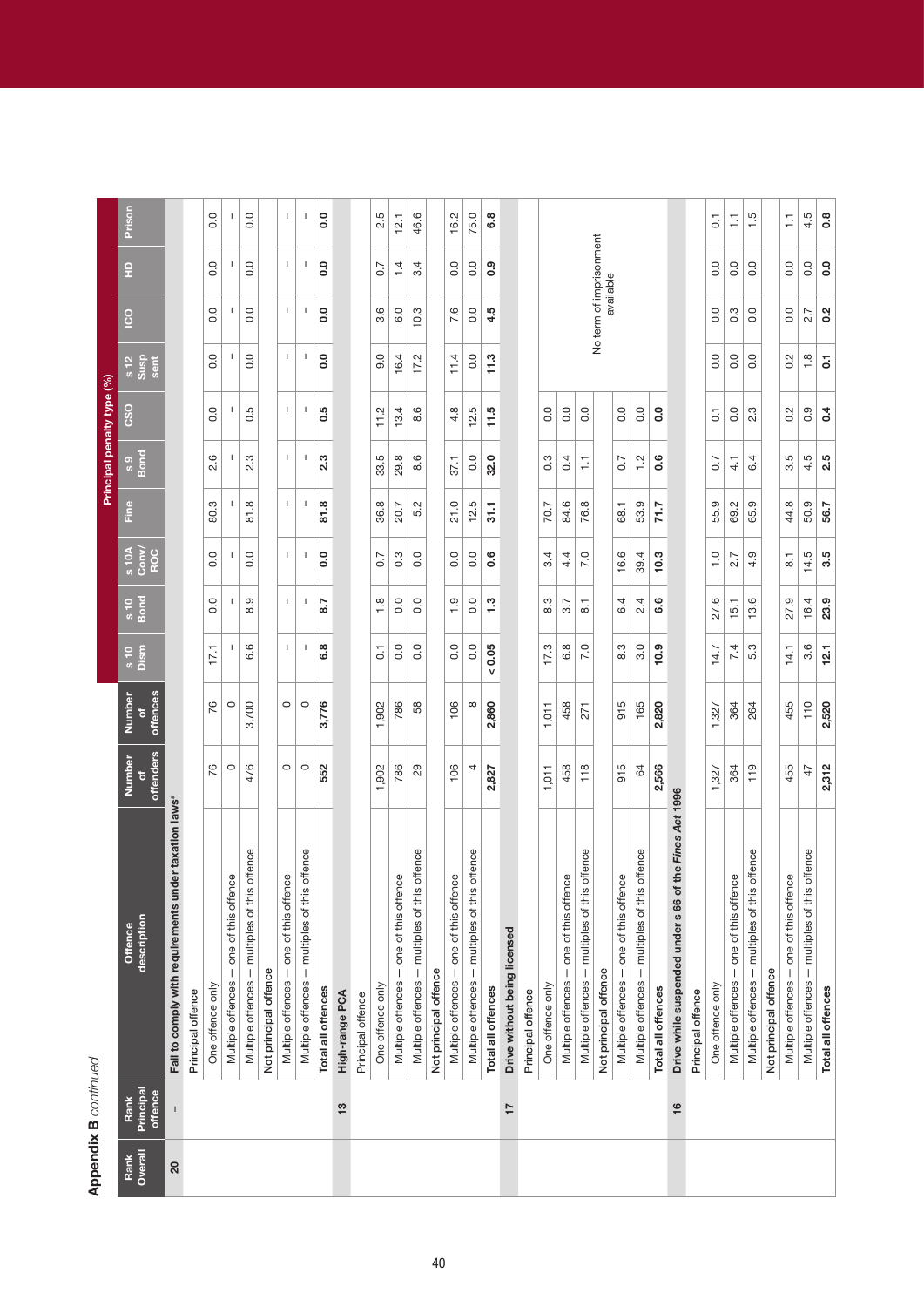**Appendix B** continued **Appendix B** *continued*

| 읖<br>available<br>$\overline{c}$<br>$\frac{12}{3}$<br>sent<br><b>CSO</b><br>$\frac{2}{3}$<br>$\overline{0}$<br>0.4<br>0.0<br>0.4<br>I<br>s 9<br>Bond<br>0.0<br>0.4<br>0.0<br>$\overline{1}$ .<br>0.4<br>I<br>Fine<br>63.5<br>54.9<br>85.5<br>68.0<br>I<br>71.4<br>$\frac{10A}{10A}$<br>Conw<br>ROC<br>3.3<br>2.9<br>0.0<br>10.4<br>$\overline{\phantom{a}}$<br>$\ddot{.}$<br>$\frac{10}{10}$<br>19.9<br>8.3<br>28.6<br>I<br>30.4<br>40.7<br>s 10<br>Dism<br>23<br>0.0<br>$\frac{2}{1}$<br>0.9<br>I<br>$\overline{3}$<br>offences<br>Number<br>1,243<br>$\frac{1}{4}$<br>$\circ$<br>754<br>243<br>232<br>ð<br>offenders<br><b>Number</b><br>1,236<br>243<br>232<br>754<br>$\circ$<br>O<br>Multiple offences - multiples of this offence<br>offence<br>Multiple offences - one of this offence<br>Multiple offences - one of this offence<br>Multiple offences - multiples of this<br>description<br><b>Offence</b><br>Not principal offence<br>Special-range PCA<br>One offence only<br>Total all offences<br>Principal offence<br>Principal<br>offence<br>Rank<br>ର<br>Overall<br>Rank | No term of imprisonment<br>A penalty of imprisonment is only available for this offence in certain circumstances: see Taxation Administration Act 1953 (Cth), s 8E(3). |  |  |  |  | Principal penalty type (%) |  |  |        |
|----------------------------------------------------------------------------------------------------------------------------------------------------------------------------------------------------------------------------------------------------------------------------------------------------------------------------------------------------------------------------------------------------------------------------------------------------------------------------------------------------------------------------------------------------------------------------------------------------------------------------------------------------------------------------------------------------------------------------------------------------------------------------------------------------------------------------------------------------------------------------------------------------------------------------------------------------------------------------------------------------------------------------------------------------------------------------------------|------------------------------------------------------------------------------------------------------------------------------------------------------------------------|--|--|--|--|----------------------------|--|--|--------|
|                                                                                                                                                                                                                                                                                                                                                                                                                                                                                                                                                                                                                                                                                                                                                                                                                                                                                                                                                                                                                                                                                        |                                                                                                                                                                        |  |  |  |  |                            |  |  | Prison |
|                                                                                                                                                                                                                                                                                                                                                                                                                                                                                                                                                                                                                                                                                                                                                                                                                                                                                                                                                                                                                                                                                        |                                                                                                                                                                        |  |  |  |  |                            |  |  |        |
|                                                                                                                                                                                                                                                                                                                                                                                                                                                                                                                                                                                                                                                                                                                                                                                                                                                                                                                                                                                                                                                                                        |                                                                                                                                                                        |  |  |  |  |                            |  |  |        |
|                                                                                                                                                                                                                                                                                                                                                                                                                                                                                                                                                                                                                                                                                                                                                                                                                                                                                                                                                                                                                                                                                        |                                                                                                                                                                        |  |  |  |  |                            |  |  |        |
|                                                                                                                                                                                                                                                                                                                                                                                                                                                                                                                                                                                                                                                                                                                                                                                                                                                                                                                                                                                                                                                                                        |                                                                                                                                                                        |  |  |  |  |                            |  |  |        |
|                                                                                                                                                                                                                                                                                                                                                                                                                                                                                                                                                                                                                                                                                                                                                                                                                                                                                                                                                                                                                                                                                        |                                                                                                                                                                        |  |  |  |  |                            |  |  |        |
|                                                                                                                                                                                                                                                                                                                                                                                                                                                                                                                                                                                                                                                                                                                                                                                                                                                                                                                                                                                                                                                                                        |                                                                                                                                                                        |  |  |  |  |                            |  |  |        |
|                                                                                                                                                                                                                                                                                                                                                                                                                                                                                                                                                                                                                                                                                                                                                                                                                                                                                                                                                                                                                                                                                        |                                                                                                                                                                        |  |  |  |  |                            |  |  |        |
|                                                                                                                                                                                                                                                                                                                                                                                                                                                                                                                                                                                                                                                                                                                                                                                                                                                                                                                                                                                                                                                                                        |                                                                                                                                                                        |  |  |  |  |                            |  |  |        |
|                                                                                                                                                                                                                                                                                                                                                                                                                                                                                                                                                                                                                                                                                                                                                                                                                                                                                                                                                                                                                                                                                        |                                                                                                                                                                        |  |  |  |  |                            |  |  |        |

# **ISSN 1036–4722**

|                   | <b>Published by the Judicial Commission of NSW</b> |
|-------------------|----------------------------------------------------|
| Location:         | Level 5, 60 Carrington Street                      |
|                   | <b>Sydney NSW 2000 Australia</b>                   |
| Post:             | GPO Box 3634, Sydney, NSW 2001                     |
| <b>Telephone:</b> | 02 9299 4421                                       |
| Fax:              | 02 9290 3194                                       |
| Email:            | judcom@judcom.nsw.gov.au                           |
| Website:          | www.judcom.nsw.gov.au                              |
|                   |                                                    |

#### **Disclaimer**

**This paper was prepared by officers of the Judicial Commission for the information of the Commission and for the information of judicial officers. The views expressed in the report do not necessarily reflect the views of the Judicial Commission itself but only the views of the officer of the Commission who prepared this report for the Commission.**

**© Judicial Commission of NSW**